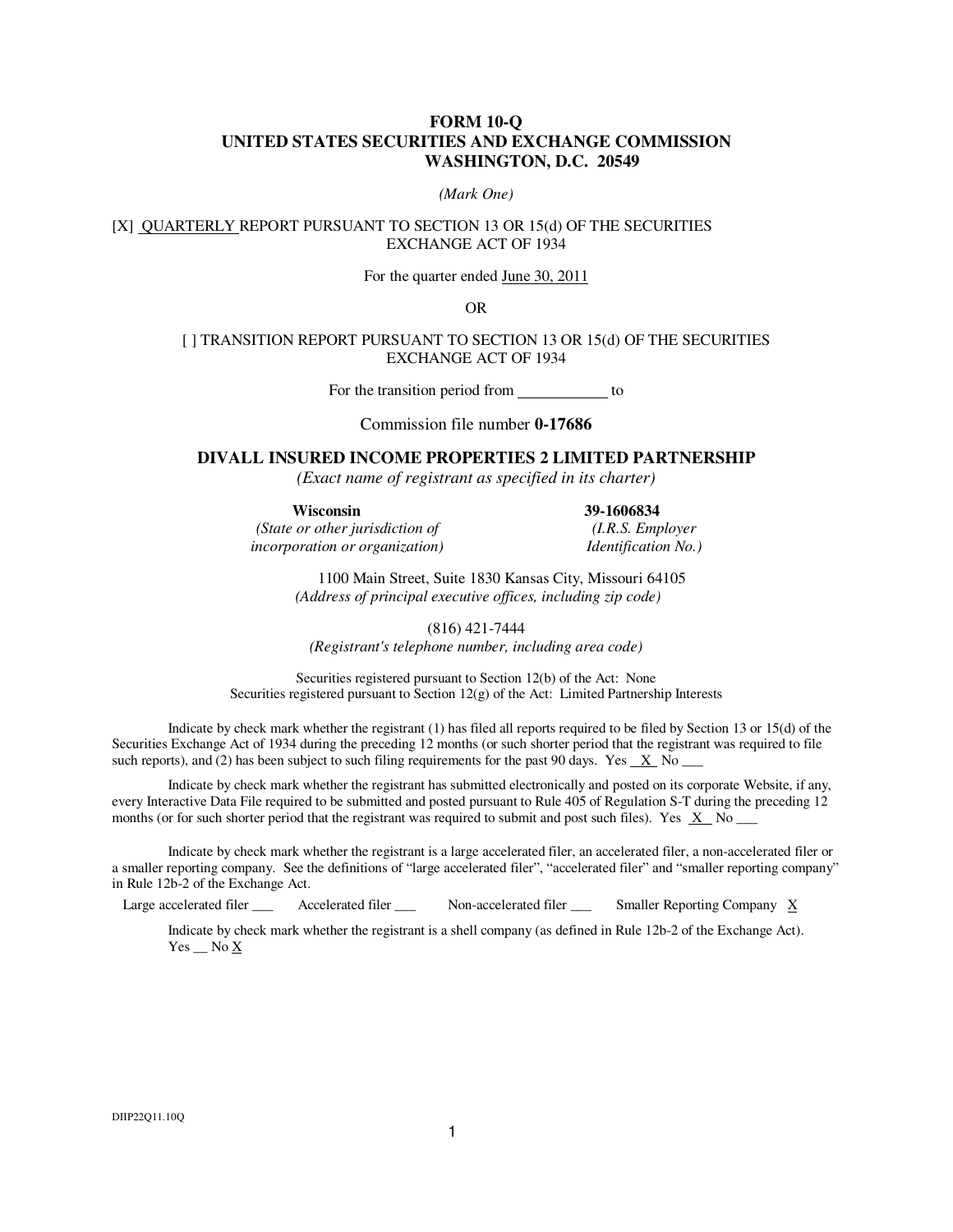# TABLE OF CONTENTS

# DIVALL INSURED INCOME PROPERTIES 2 LIMITED PARTNERSHIP FORM 10-Q FOR THE PERIOD ENDED JUNE 30, 2011

Page

| <b>PART I. Financial Information</b>                                                                           |    |
|----------------------------------------------------------------------------------------------------------------|----|
| Item 1. Financial Statements                                                                                   | 3  |
| <u>Item 2. Management's Discussion and Analysis of Financial Condition and Results of</u><br><b>Operations</b> | 19 |
| Item 3. Quantitative and Qualitative Disclosure About Market Risk                                              | 31 |
| Item 4. Controls and Procedures                                                                                | 31 |
| <b>PART II. Other Information</b>                                                                              |    |
| <u>Item 1. Legal Proceedings</u>                                                                               | 32 |
| Item 1A. Risk Factors                                                                                          | 32 |
| Item 2. Unregistered Sale of Equity Securities and Use of Proceeds                                             | 32 |
| Item 3. Defaults Upon Senior Securities                                                                        | 32 |
| Item 4. Removed and Reserved                                                                                   | 32 |
| Item 5. Other Information                                                                                      | 32 |
| Item 6. Exhibits                                                                                               | 32 |
| <b>Signatures</b>                                                                                              | 34 |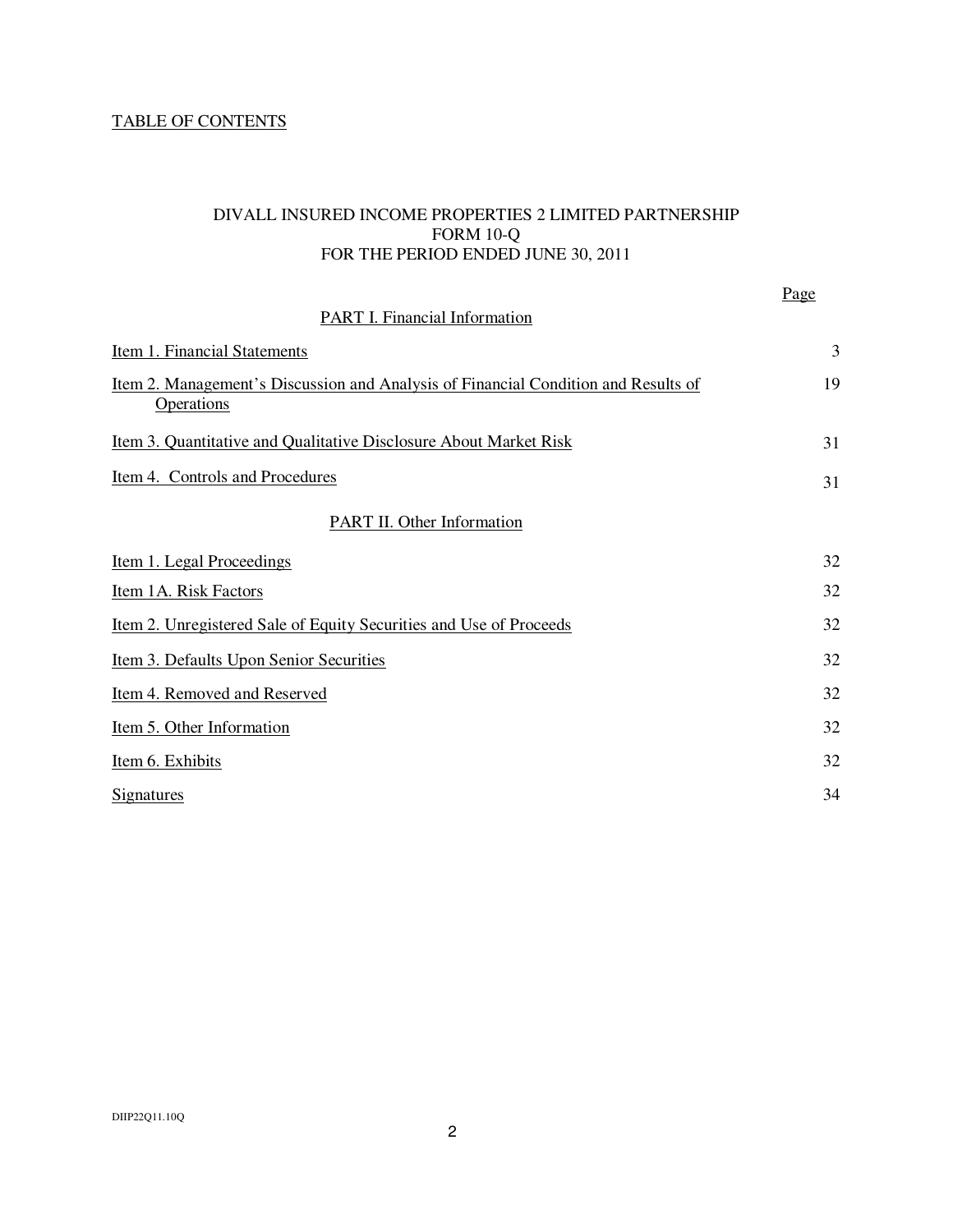# **PART I - FINANCIAL INFORMATION Item 1. Financial Statements**

# **DIVALL INSURED INCOME PROPERTIES 2 LIMITED PARTNERSHIP**

# **CONDENSED BALANCE SHEETS**

# **June 30, 2011 and December 31, 2010**

# **ASSETS**

|                                             | June 30,<br>2011<br>(Unaudited) | December 31,<br>2010<br>(Audited) |
|---------------------------------------------|---------------------------------|-----------------------------------|
| <b>INVESTMENT PROPERTIES: (Note 3)</b>      |                                 |                                   |
| Land                                        | \$3,409,551                     | \$3,853,775                       |
| <b>Buildings</b>                            | 5,457,375                       | 5,879,051                         |
| Accumulated depreciation                    | (3,939,238)                     | (4,178,495)                       |
| Net investment properties                   | 4,927,688                       | 5,554,331                         |
| <b>OTHER ASSETS:</b>                        |                                 |                                   |
| Cash                                        | 573,433                         | 427,973                           |
| Cash held in Indemnification Trust (Note 9) | 451,783                         | 451,387                           |
| Property tax cash escrow                    | 41,210                          | 40,417                            |
| Repair fund cash escrow                     | 4,000                           | $\Omega$                          |
| Rents and other receivables,                | 23,748                          | 403,913                           |
| Property held for sale (Note 3)             | 33,991                          | 33,991                            |
| Deferred rent receivable                    | 4,950                           | 12,217                            |
| Prepaid insurance                           | 2,188                           | 5,469                             |
| Deferred charges, net                       | 236,316                         | 255,844                           |
| Note Receivable (Note 11)                   | 264,950                         | 276,238                           |
| Total other assets                          | 1,636,569                       | 1,907,449                         |
| Total assets                                | \$6,564,257                     | \$7,461,780                       |

The accompanying notes are an integral part of these condensed financial statements.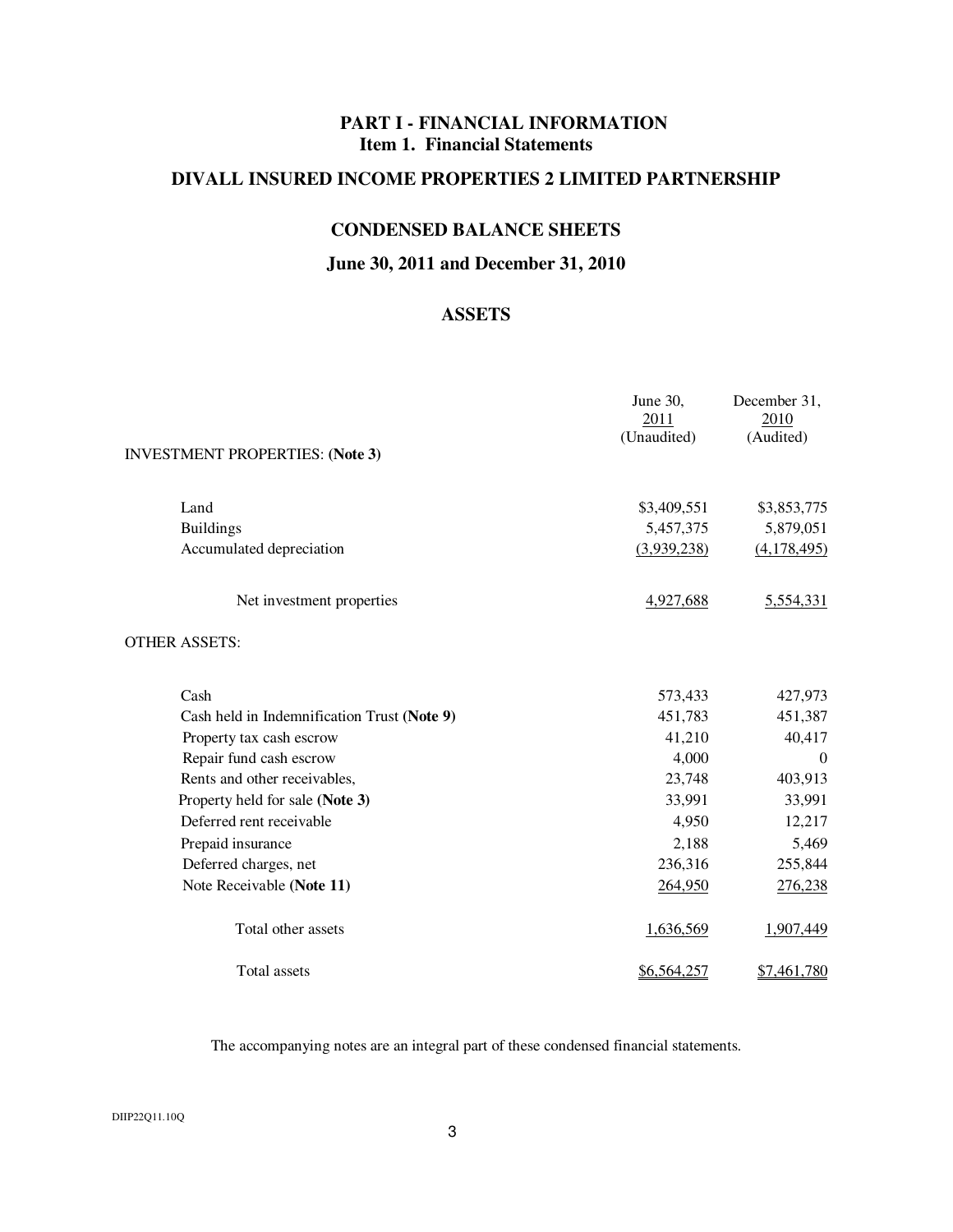# **DIVALL INSURED INCOME PROPERTIES 2 LIMITED PARTNERSHIP CONDENSED BALANCE SHEETS June 30, 2011 and December 31, 2010 LIABILITIES AND PARTNERS' CAPITAL**

|                                                                                             | June 30,<br>2011 | December 31,<br>2010 |
|---------------------------------------------------------------------------------------------|------------------|----------------------|
|                                                                                             | (Unaudited)      | (Audited)            |
| <b>LIABILITIES:</b>                                                                         |                  |                      |
| Accounts payable and accrued expenses                                                       | \$43,116         | \$20,098             |
| Property tax payable                                                                        | 52,441           | 60,088               |
| Repair fund payable                                                                         | 4,000            | $\overline{0}$       |
| Due to General Partner (Note 6)                                                             | 912              | 1,825                |
| Unearned rental income                                                                      | 5,000            | 5,000                |
| Security deposits                                                                           | 70,440           | 88,440               |
| <b>Total liabilities</b>                                                                    | 175,909          | 175,451              |
| <b>CONTINGENT LIABILITIES: (Notes 8 and 9)</b>                                              |                  |                      |
| PARTNERS' CAPITAL: (Notes 1, 4 and 10)                                                      |                  |                      |
| <b>General Partner</b>                                                                      |                  |                      |
| Cumulative net income                                                                       | \$308,741        | \$312,364            |
| Cumulative cash distributions                                                               | (129, 583)       | (128, 871)           |
|                                                                                             | 179,158          | \$183,493            |
| Limited Partners (46,280.3 interests outstanding)<br>At June 30, 2011 and December 31, 2010 |                  |                      |
| Capital contributions, net of offering costs                                                | 39,358,468       | 39,358,468           |
| Cumulative net income                                                                       | 36,931,219       | 37,289,865           |
| Cumulative cash distributions                                                               | (69, 240, 268)   | (68, 705, 268)       |
| Reallocation of former general partners' deficit capital                                    | (840, 229)       | (840, 229)           |
|                                                                                             | 6,209,190        | 7,102,836            |
| Total partners' capital                                                                     | 6,388,348        | 7,286,329            |
| Total liabilities and partners' capital                                                     | \$6,564,257      | <u>\$7,461,780</u>   |

The accompanying notes are an integral part of these condensed financial statements.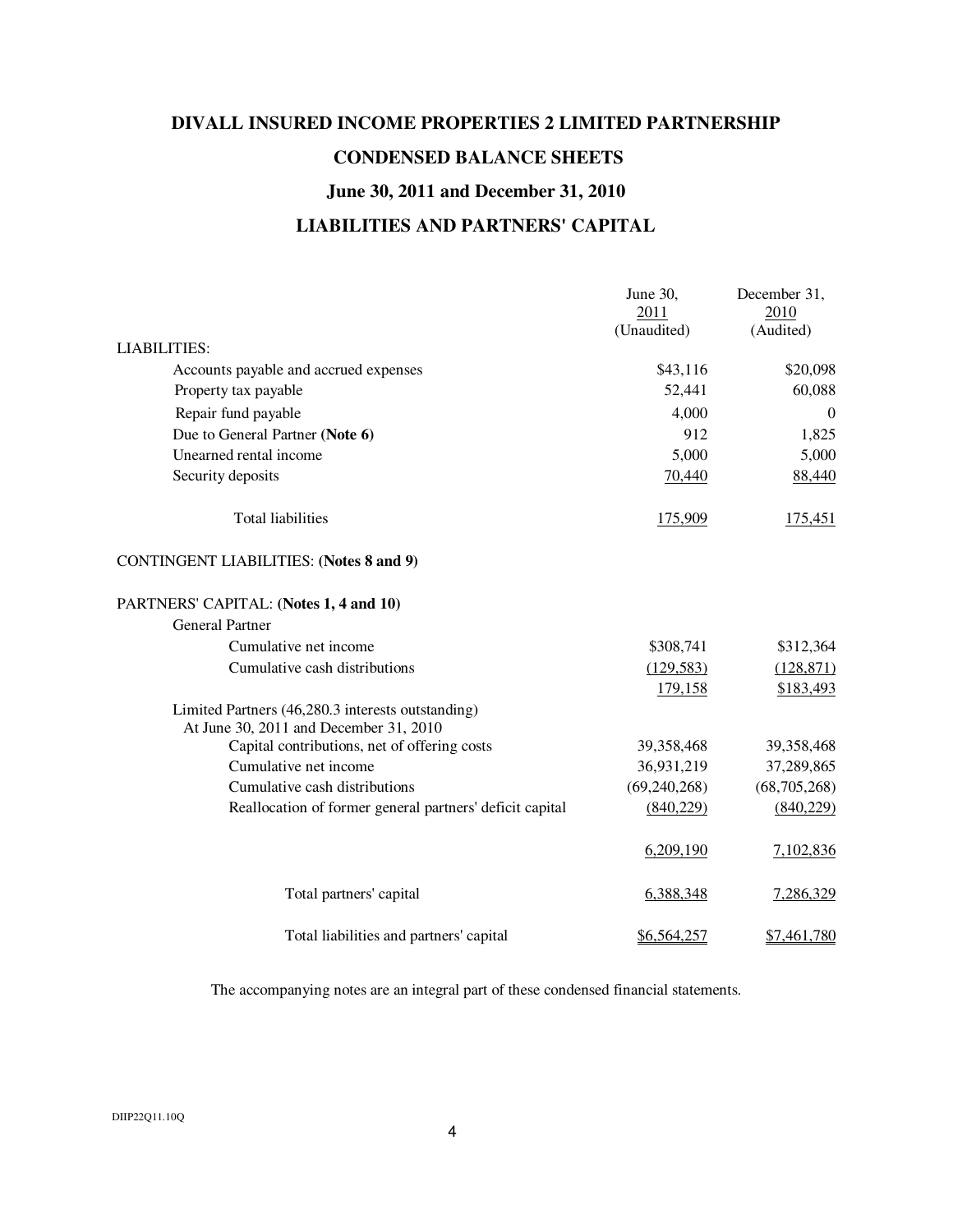# **DIVALL INSURED INCOME PROPERTIES 2 LIMITED PARTNERSHIP**

# **CONDENSED STATEMENTS OF INCOME**

# **For the Three and Six Month Periods Ended June 30, 2011 and 2010**

|                                                                               | Three Months ended<br>June $30.$ |                      | Six Months ended<br>June 30, |                      |
|-------------------------------------------------------------------------------|----------------------------------|----------------------|------------------------------|----------------------|
|                                                                               | 2011<br>(Unaudited)              | 2010<br>(Unaudited)  | 2011<br>(Unaudited)          | 2010<br>(Unaudited)  |
| <b>OPERATING REVENUES:</b>                                                    |                                  |                      |                              |                      |
| Rental income (Note 5)                                                        | \$296,008                        | \$293,030            | \$587,361                    | \$578,381            |
| TOTAL OPERATING REVENUES                                                      | 296,008                          | 293,030              | 587,361                      | 578,381              |
| <b>OPERATING EXPENSES</b>                                                     |                                  |                      |                              |                      |
| Partnership management fees (Note 6)                                          | 61,352                           | 60,359               | 122,041                      | 120,861              |
| Restoration fees (Note 6)                                                     | 124                              | 124                  | 249                          | 249                  |
| Insurance                                                                     | 1,641                            | 8,403                | 3,282                        | 16,807               |
| General and administrative                                                    | 14,763                           | 17,554               | 39,665                       | 40,560               |
| Advisory Board fees and expenses                                              | 2,625                            | 2,625                | 5,250                        | 5,250                |
| Professional services                                                         | 48,224                           | 30,438               | 143,026                      | 111,415              |
| Property tax expense                                                          | 3,312                            | $\theta$<br>$\theta$ | 3,312                        | $\theta$<br>$\theta$ |
| Property impairment write-downs (Note 3)<br>Depreciation                      | 540,118<br>43,263                | 43,263               | 540,118<br>86,525            | 86,526               |
| Amortization                                                                  | 15,896                           | 9,042                | 24,874                       | 18,021               |
| <b>TOTAL OPERATING EXPENSES</b>                                               | 731,318                          | 171,808              | 968,342                      | 399,689              |
| <b>OTHER INCOME</b>                                                           |                                  |                      |                              |                      |
| Interest income                                                               | 671                              | 649                  | 1,337                        | 1,292                |
| Note receivable interest income (Note 11)                                     | 4,871                            | 5,268                | 9,845                        | 10,631               |
| Recovery of amounts previously written off (Note 2)                           | 3,107                            | 3,107                | 6,214                        | 6,214                |
| Other income                                                                  | 1,237                            | 2,082                | 1,316                        | 3,557                |
| <b>TOTAL OTHER INCOME</b>                                                     | 9,886                            | 11,106               | 18,712                       | 21,694               |
| (LOSS) INCOME FROM CONTINUING OPERATIONS                                      | (425, 424)                       | 132,328              | (362, 269)                   | 200,386              |
| <b>LOSS FROM DISCONTINUED</b>                                                 |                                  |                      |                              |                      |
| <b>OPERATIONS</b> (Notes 1 and 3)                                             | $\overline{0}$                   | (14,935)             | $\boldsymbol{0}$             | (24,003)             |
| NET (LOSS) INCOME                                                             | \$(425, 424)                     | \$117,393            | $$$ (362,269)                | \$176,383            |
| NET (LOSS) INCOME- GENERAL PARTNER                                            | \$(4,254)                        | \$1,174              | \$(3,623)                    | \$1,764              |
| NET (LOSS) INCOME- LIMITED PARTNERS                                           | (421, 170)                       | 116,219              | (358, 646)                   | 174,619              |
|                                                                               | \$(425, 424)                     | \$117,393            | $$$ (362,269)                | \$176,383            |
| PER LIMITED PARTNERSHIP INTEREST,<br>Based on 46,280.3 interests outstanding: |                                  |                      |                              |                      |
| (LOSS) INCOME FROM CONTINUING OPERATIONS                                      | \$(9.10)                         | \$2.83               | \$(7.75)                     | \$4.28               |
| <b>LOSS FROM DISCONTINUED OPERATIONS</b>                                      | .00                              | (.32)                | .00                          | (.51)                |
| NET (LOSS) INCOME PER LIMITED PARTNERSHIP INTEREST                            | \$(9.10)                         | \$2.51               | \$(7.75)                     | \$3.77               |

The accompanying notes are an integral part of these condensed financial statements.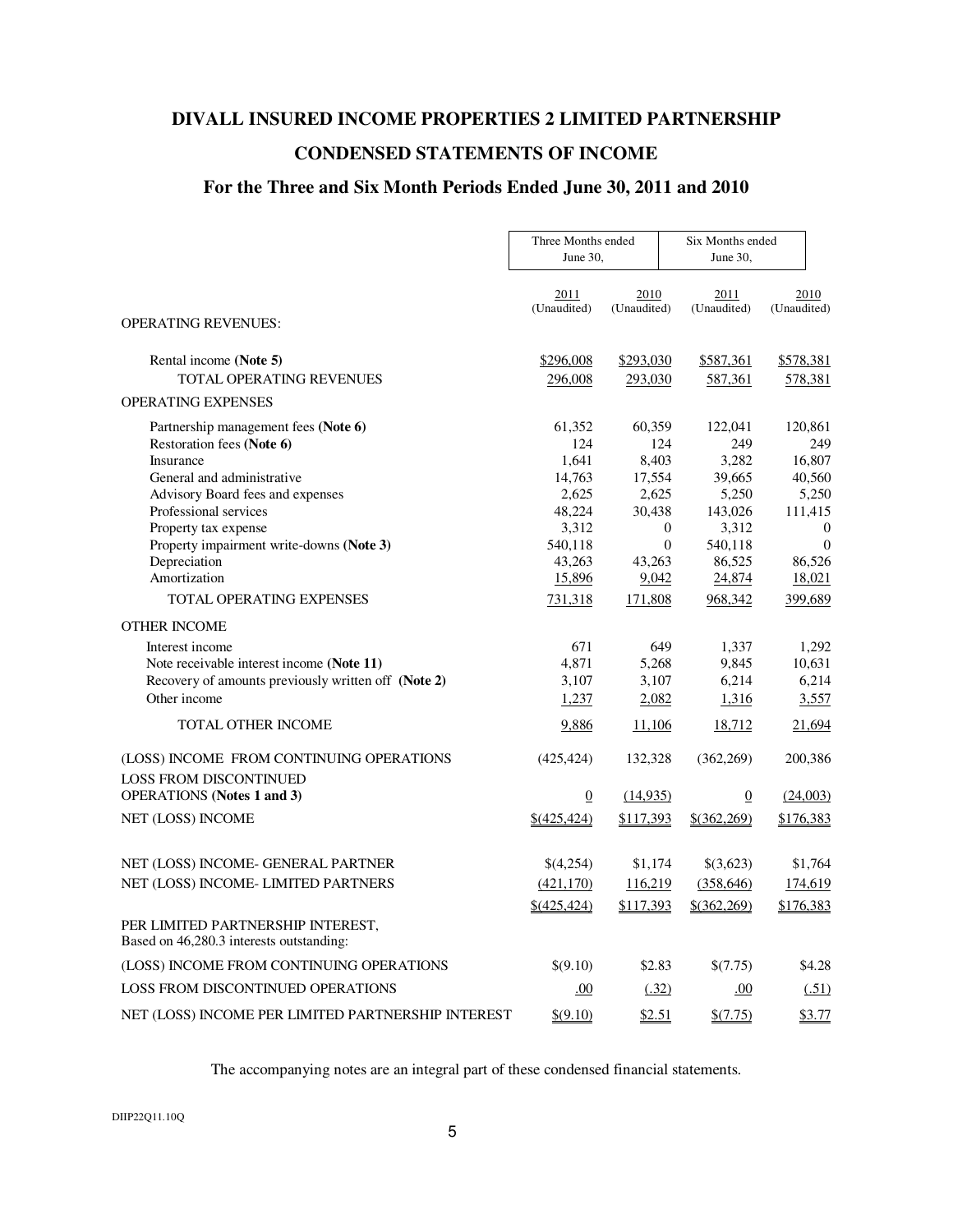# **DIVALL INSURED INCOME PROPERTIES 2 LIMITED PARTNERSHIP CONDENSED STATEMENTS OF CASH FLOWS**

# **For the Six Month Periods Ended June 30, 2011 and 2010**

|                                                                                       |                     | Six Months ended<br>June $30$ , |  |
|---------------------------------------------------------------------------------------|---------------------|---------------------------------|--|
|                                                                                       |                     |                                 |  |
| <b>CASH FLOWS FROM OPERATING ACTIVITIES:</b>                                          | 2011<br>(Unaudited) | 2010<br>(Unaudited)             |  |
| Net (loss) income                                                                     | \$(362,269)         | \$176,383                       |  |
| Adjustments to reconcile net (loss) income to net<br>cash from operating activities - |                     |                                 |  |
| Depreciation and amortization                                                         | 111,399             | 104,547                         |  |
| Recovery of amounts previously written off                                            | (6,214)             | (6,214)                         |  |
| Interest applied to Indemnification Trust account                                     | (396)               | (351)                           |  |
| Property impairment write-downs                                                       | 540,118             | $\overline{0}$                  |  |
| Decrease in rents and other receivables                                               | 380,165             | 379,081                         |  |
| Increase in property tax cash escrow                                                  | (793)               | (6,300)                         |  |
| Increase in repair fund cash escrow                                                   | (4,000)             | $\Omega$                        |  |
| Decrease in prepaid insurance                                                         | 3,281               | 16.807                          |  |
| Decrease in deferred rent receivable                                                  | 7,267               | 2,880                           |  |
| Increase in accounts payable and accrued expenses                                     | 23,018              | 10,274                          |  |
| (Decrease) Increase in property tax payable                                           | (7,647)             | 6,257                           |  |
| Increase in repair fund payable                                                       | 4,000               | $\overline{0}$                  |  |
| Decrease in due to General Partner                                                    | (913)               | (896)                           |  |
| Increase in unearned rental income                                                    | $\mathbf{0}$        | $\mathbf{1}$                    |  |
| Decrease in security deposits                                                         | (18,000)            | $\boldsymbol{0}$                |  |
| Net cash from operating activities                                                    | 669,016             | 682,469                         |  |
| CASH FLOWS FROM INVESTING ACTIVITIES:                                                 |                     |                                 |  |
| Payment of leasing commission                                                         | (5,346)             | $\mathbf{0}$                    |  |
| Note receivable, principal payment received                                           | 11,288              | 10.501                          |  |
| Recoveries from former General Partner affiliates                                     | 6,214               | 6,214                           |  |
| Net cash from investing activities                                                    | 12,156              | 16,715                          |  |
| CASH FLOWS USED IN FINANCING ACTIVITIES:<br>Cash distributions to Limited Partners    | (535,000)           | (595,000)                       |  |
| Cash distributions to General Partner                                                 | (712)               | (706)                           |  |
| Net cash used in financing activities                                                 | (535,712)           | (595,706)                       |  |
| NET INCREASE IN CASH                                                                  | 145,460             | 103,478                         |  |
| CASH AT BEGINNING OF YEAR                                                             | 427,973             | 551,373                         |  |
| <b>CASH AT END OF PERIOD</b>                                                          | \$573,433           | <u>\$654,851</u>                |  |

The accompanying notes are an integral part of these financial statements.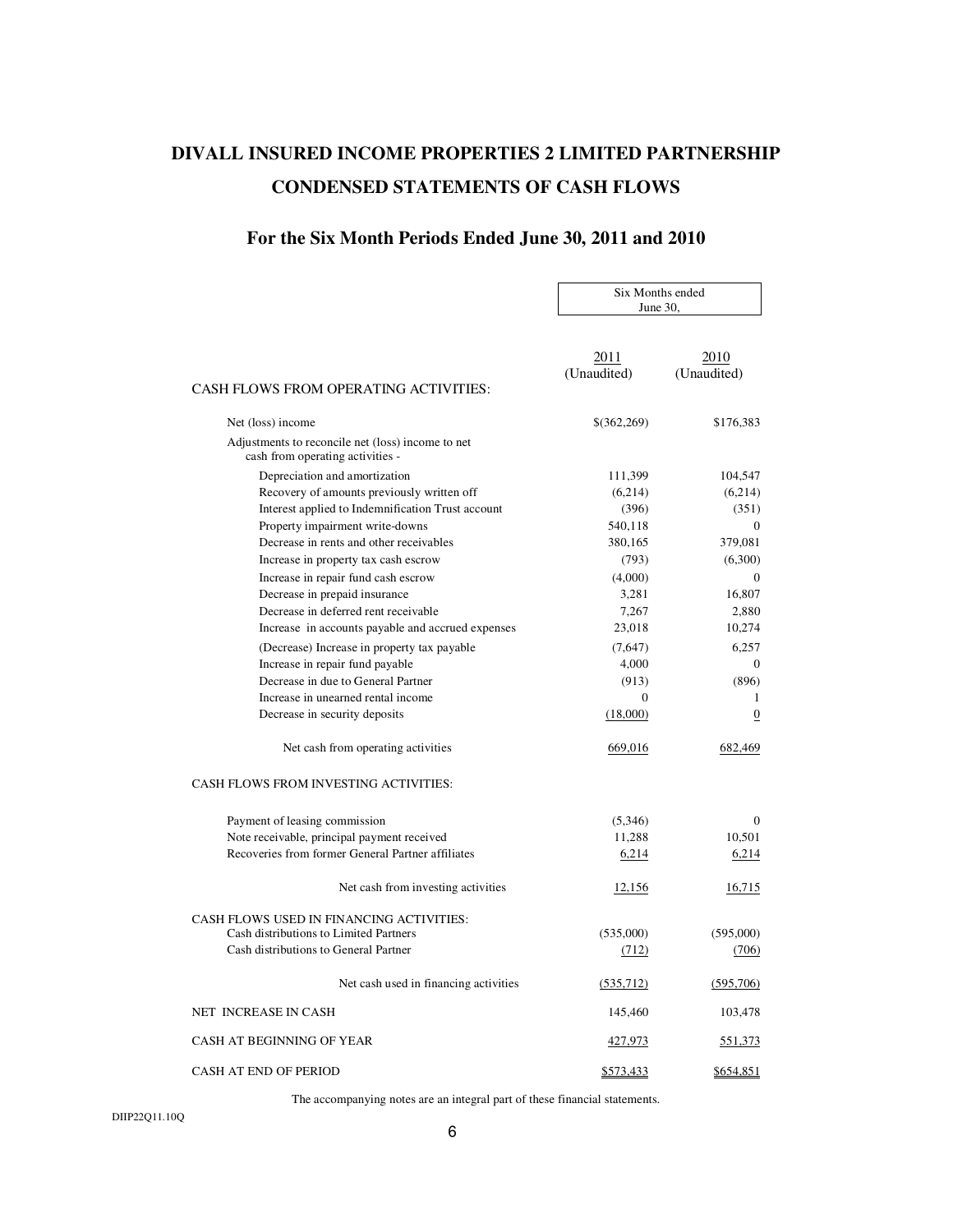#### .**DIVALL INSURED INCOME PROPERTIES 2 LIMITED PARTNERSHIP**

#### **NOTES TO CONDENSED FINANCIAL STATEMENTS**

These unaudited interim condensed financial statements should be read in conjunction with DiVall Insured Income Properties 2 Limited Partnership's (the "Partnership") 2010 annual audited financial statements within its Form 10-K filed with the Securities and Exchange Commission (the "SEC") on March 24, 2011.

These unaudited condensed financial statements and notes have been prepared on the same basis as the annual audited financial statements and include all adjustments, which are in the opinion of management, necessary to present a fair statement of the Partnership's financial position, results of operations and of cash flows as of and for the interim periods presented. The results of operations for the six months ended June 30, 2011 are not necessarily indicative of the results to be expected for the year ending December 31, 2011, or for any other interim period, or for any other future year.

#### **1. ORGANIZATION AND SIGNIFICANT ACCOUNTING POLICIES:**

DiVall Insured Income Properties 2 Limited Partnership was formed on November 20, 1987, pursuant to the Uniform Limited Partnership Act of the State of Wisconsin. The initial capital, contributed during 1987, consisted of \$300, representing aggregate capital contributions of \$200 by the former general partners and \$100 by the initial limited partner.

The Partnership is currently engaged in the business of owning and operating its investment portfolio of commercial real estate properties (the "Properties".) The Properties are leased on a triple net basis primarily to, and operated by, franchisors or franchisees of national, regional, and local retail chains under primarily long-term leases. The lessees are fast food, family style, and casual/theme restaurants. As of June 30, 2011, the Partnership owned fourteen Properties, which are located in a total of six states.

The Partnership will be dissolved on November 30, 2020 (extended ten years per the results of the 2009 Consent, as defined below), or earlier upon the prior occurrence of any of the following events: (a) the disposition of all properties of the Partnership; (b) the written determination by The Provo Group, Inc., the general partner of the Partnership (the "General Partner", or "TPG", or "Management"), that the Partnership's assets may constitute "plan assets" for purposes of ERISA; (c) the agreement of Limited Partners owning a majority of the outstanding interests to dissolve the Partnership; or (d) the dissolution, bankruptcy, death, withdrawal, or incapacity of the last remaining General Partner, unless an additional General Partner is elected previously by a majority of the Limited Partners. During the second quarters of 2001, 2003, 2005 and 2007, Consent solicitations were circulated (the "2001, 2003, 2005 and 2007 Consents, respectively"), which if approved would have authorized the sale of all of the Partnership's Properties and the dissolution of the Partnership. A majority of the Limited Partners did not vote in favor of any of the Consents. Therefore, the Partnership had continued to operate as a going concern. On July 31, 2009, the Partnership mailed a Consent solicitation (the "2009 Consent") to Limited Partners to determine whether the Limited Partners wished to extend the term of the Partnership for ten years to November 30, 2020 (the "Extension Proposition"), or wished the Partnership to sell its assets, liquidate, and dissolve by November 30, 2010. A majority of the Partnership Interests voted "FOR" the Extension Proposition and therefore, the Partnership continued to operate as a going concern. During the second quarter of 2011, Consent solicitations were circulated ("2011 Consent"), which if approved would have authorized the sale of all of the Partnership's Properties and the dissolution of the Partnership. A majority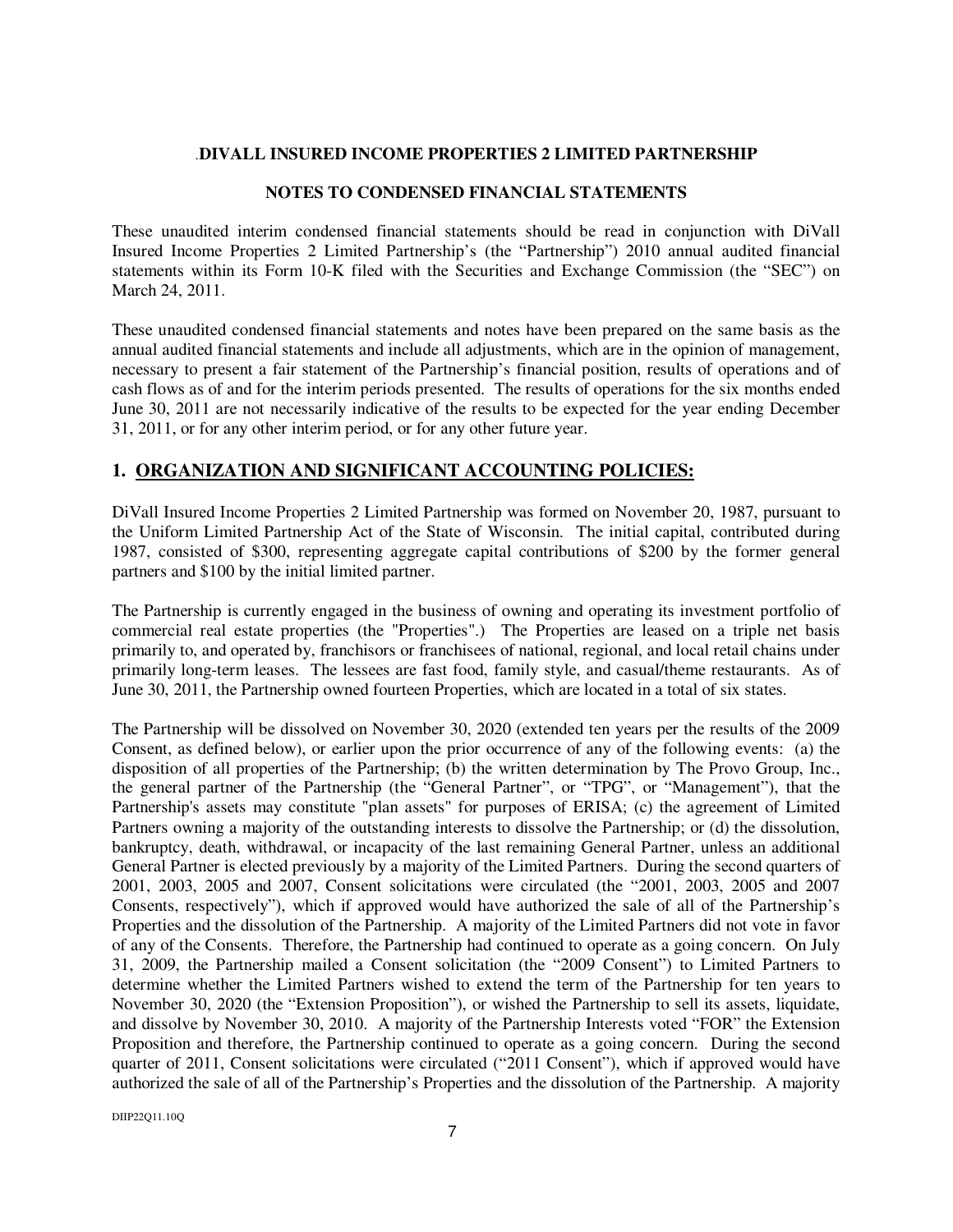of the Limited Partners did not vote in favor of the 2011 Consent and the General Partner declared the 2011 Consent solicitation process concluded on June 30, 2011. Therefore, the Partnership continues to operate as a going concern.

#### *Significant Accounting Policies*

Rental revenue from the Properties is recognized on the straight-line basis over the term of the respective lease. Percentage rents are only accrued when the tenant has reached the sales breakpoint stipulated in the lease.

Rents and other receivables are comprised of billed but uncollected amounts due for monthly rents and other charges, and amounts due for scheduled rent increases for which rentals have been earned and will be collected in the future under the terms of the leases. Receivables are recorded at Management's estimate of the amounts that will be collected.

Based on an analysis of specific accounts and historical experience, as of June 30, 2011, and December 31, 2010, there were no recorded values for allowance for doubtful accounts.

The Partnership considers its operations to be in only one segment, the operation of a portfolio of commercial real estate leased on a triple net basis, and therefore no segment disclosure is made.

Depreciation of the Properties are provided on a straight-line basis over the estimated useful lives of the buildings and improvements.

Deferred charges represent leasing commissions paid when the Properties are leased and upon the negotiated extension of a lease. Leasing commissions are capitalized and amortized over the term of the lease. As of June 30, 2011 and December 31, 2010, accumulated amortization amounted to \$115,201 and \$90,327, respectively.

Property taxes, general maintenance, insurance and ground rent on the Partnership's Properties are the responsibility of the tenant. However, when a tenant fails to make the required tax payments or when a property becomes vacant (such as the vacant Phoenix, AZ property, formerly operated as China Super Buffet restaurant ("China Buffet"), or the formerly owned vacant Park Forest, IL ("Park Forest") property) the Partnership makes the appropriate property tax payments to avoid possible foreclosure of the property. In a property vacancy the Partnership pays for maintenance related to the vacant property.

Such taxes, insurance and ground rent are accrued in the period in which the liability is incurred. The Partnership owns one restaurant, which is located on a parcel of land where it has entered into a long-term ground lease, as lessee, which is set to expire in 2018. The Partnership has the option to extend the lease for two additional ten year periods. The Partnership owns all improvements constructed on the land (including the building and improvements) until the termination of the ground lease, at which time all constructed improvements will become the land owner's property. The tenant, a Kentucky Fried Chicken restaurant franchisee ("KFC"), is responsible for the \$3,400 per month ground lease payment per the terms of its lease with the Partnership.

The Partnership generally maintains cash in federally insured accounts in a bank that is a participating member of the FDIC. Pursuant to Section 343 of the Wall Street Reform and Consumer Protection Act (the "Dodd-Frank Act"), all funds in a non-interest bearing transaction account are insured in full by the FDIC from December 31, 2010 through December 31, 2012. This temporary unlimited coverage is in addition to and separate from, the coverage of at least \$250,000 available to depositors under the FDIC's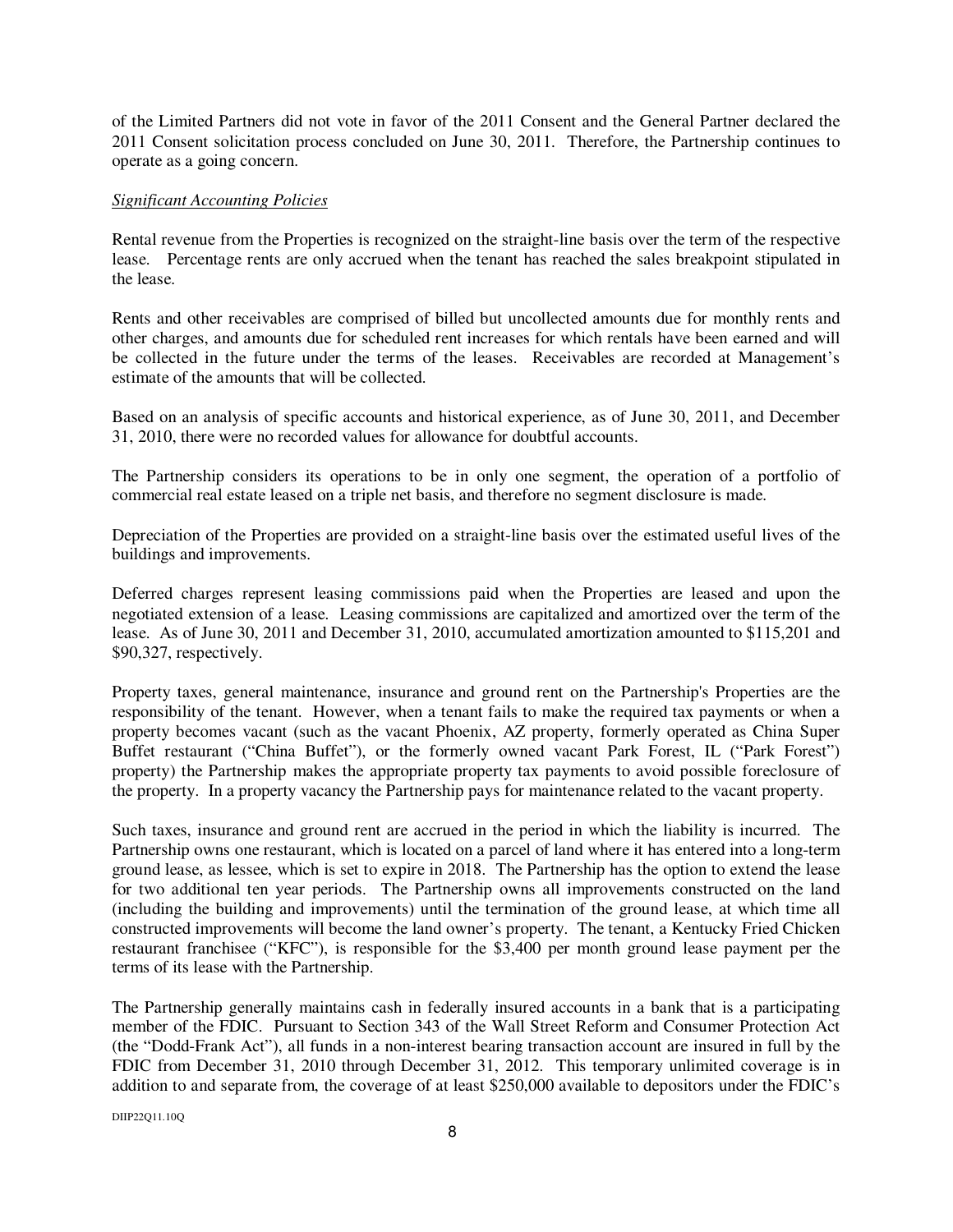general deposit insurance rules. Cash maintained in these accounts may exceed federally insured limits after the expiration of the period established by the Dodd-Frank Act. The Partnership has not experienced any losses in such accounts and does not believe it is exposed to any significant credit risk.

Financial instruments that potentially subject the Partnership to significant concentrations of credit risk consist primarily of cash and leases. Additionally, as of June 30, nine of the Partnership's fourteen Properties are leased to two significant tenants, Wendgusta, LLC ("Wendgusta") and Wendcharles I, LLC ("Wendcharles"), both of whom are Wendy's franchisees. The two tenants comprised approximately 50% and 21%, respectively, of the Partnership's total 2011 operating base rents reflected as of June 30, 2011.

The preparation of financial statements in conformity with accounting principles generally accepted in the United States of America ("GAAP") requires management to make estimates and assumptions that affect the reported amounts of assets and liabilities (and disclosure of contingent assets and liabilities) at the date of the financial statements and the reported amounts of revenues and expenses during the reporting period. Actual results could differ from those estimates.

Assets disposed of or deemed to be classified as held for sale require the reclassification of current and previous years' operations to discontinued operations in accordance with GAAP applicable to "Accounting for the Impairment or Disposal of Long Lived Assets". As such, prior year operating results for those properties considered as held for sale or properties no longer considered for sale have been reclassified to conform to the current year presentation without effecting total income. When properties are considered held for sale, depreciation of the properties is discontinued, and the properties are valued at the lower of the depreciated cost or fair value, less costs to dispose. If circumstances arise that were previously considered unlikely, and, as a result, the property previously classified as held for sale is no longer to be sold, the property is reclassified as held and used. Such property is measured at the lower of its carrying amount (adjusted for any depreciation and amortization expense that would have been recognized had the property been continuously classified as held and used) or fair value at the date of the subsequent decision not to sell.

Assets are classified as held for sale, generally, when all criteria within GAAP applicable to "Accounting for the Impairment or Disposal of Long Lived Assets" have been met.

The Partnership periodically reviews its long-lived assets, primarily real estate, for impairment whenever events or changes in circumstances indicate that the carrying amount of such assets may not be recoverable. The Partnership's review involves comparing current and future operating performance of the assets, the most significant of which is undiscounted operating cash flows, to the carrying value of the assets. Based on this analysis, a provision for possible loss is recognized, if any. The carrying amount of the vacant Phoenix, AZ property was reduced by \$540,118 to its estimated fair value of \$0 during the second quarter of 2011.

The Financial Accounting Standards Board ("FASB") guidance on "Fair Value Measurements and Disclosure", defines fair value, establishes a framework for measuring fair value and enhances disclosures about fair value measures required under other accounting pronouncements, but does not change existing guidance as to whether or not an instrument is carried at fair value. The Partnership's adoption of the provisions of the FASB issued "Fair Value Measurements and Disclosure" on January 1, 2008, with respect to financial assets and liabilities measured at fair value did not have a material impact on its fair value measurements in its financial statements. The adoption of the provisions of this FASB issuance on January 1, 2009, with respect to nonrecurring fair value measurements of nonfinancial assets and liabilities, including (but not limited to) the valuation of reporting units for the purpose of assessing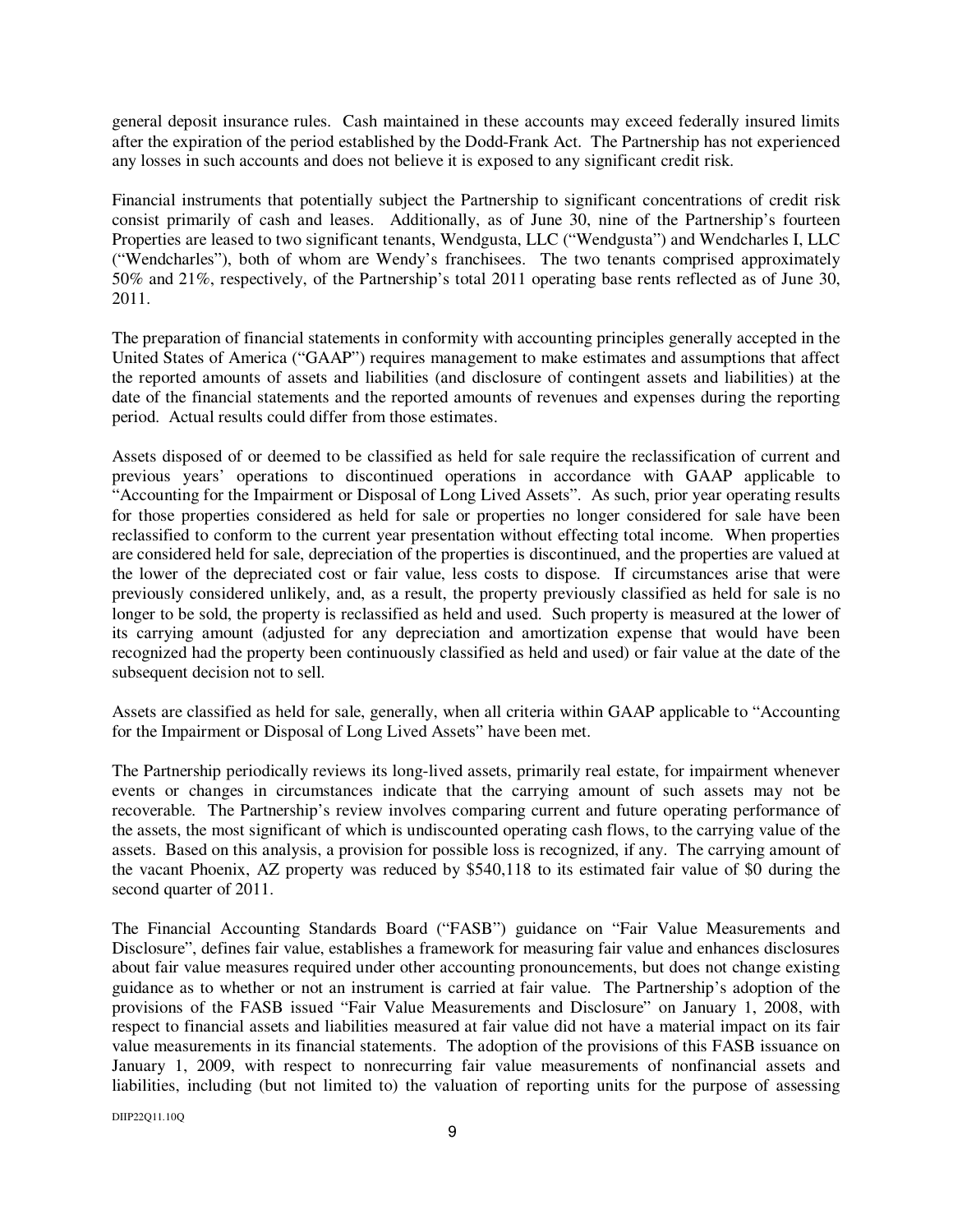goodwill impairment and the valuation of property and equipment when assessing long-lived asset impairment, did not have a material impact on how the Partnership estimated its fair value measurements but did result in increased disclosures about fair value measurements in the Partnership's financial statements as of and for the three and six month periods ended June 30, 2011 and the year ended December 31, 2010. See Note 12 for further disclosure.

GAAP applicable to Disclosure About Fair Value of Financial Instruments, requires entities to disclose the fair value of all financial assets and liabilities for which it is practicable to estimate. Fair value is defined as the amount at which the instrument could be exchanged in a current transaction between willing parties, other than in a forced or liquidation sale. The General Partner believes that the carrying value of the Partnership's assets (exclusive of the Properties) and liabilities approximate fair value due to the relatively short maturity of these instruments.

No provision for federal income taxes has been made, as any liability for such taxes would be that of the individual partners rather than of the Partnership.

The Partnership is not subject to federal income tax because its income and losses are includable in the tax returns of its partners, but may be subject to certain state taxes. FASB has provided guidance for how uncertain tax positions should be recognized, measured, disclosed and presented in the financial statements. This requires the evaluation of tax positions taken or expected to be taken in the course of preparing the entity's tax returns to determine whether the tax positions are more-likely-than-not of being sustained when challenged or when examined by the applicable taxing authority. Management has determined that there were no material uncertain income tax positions. Tax returns filed by the Partnership generally are subject to examination by U.S. and state taxing authorities for the years ended after December 31, 2007.

# **2. REGULATORY INVESTIGATION:**

A preliminary investigation during 1992 by the Office of Commissioner of Securities for the State of Wisconsin and the Securities and Exchange Commission (the "Investigation") revealed that during at least the four years ended December 31, 1992, the former general partners of the Partnership, Gary J. DiVall ("DiVall") and Paul E. Magnuson ("Magnuson"), had transferred substantial cash assets of the Partnership and two affiliated publicly registered limited partnerships, DiVall Insured Income Fund Limited Partnership ("DiVall 1"), which was dissolved December of 1998, and DiVall Income Properties 3 Limited Partnership ("DiVall 3"), which was dissolved December of 2003, (collectively, the "three original Partnerships") to various other entities previously sponsored by or otherwise affiliated with Gary J. DiVall and Paul E. Magnuson. The unauthorized transfers were in violation of the respective Partnership Agreements and resulted, in part, from material weaknesses in the internal control system of the Partnerships.

Subsequent to discovery, and in response to the regulatory inquiries, TPG was appointed Permanent Manager (effective February 8, 1993) to assume responsibility for daily operations and assets of the Partnerships as well as to develop and execute a plan of restoration for the Partnerships. Effective May 26, 1993, the Limited Partners, by written consent of a majority of interests, elected TPG as General Partner. TPG terminated the former general partners by accepting their tendered resignations.

In 1993, the General Partner estimated an aggregate recovery of \$3 million for the Partnerships. At that time, an allowance was established against amounts due from former general partners and their affiliates reflecting the estimated \$3 million receivable. This net receivable was allocated among the Partnerships based on the Partnerships' pro rata share of the total misappropriation, and restoration costs and

DIIP22Q11.10Q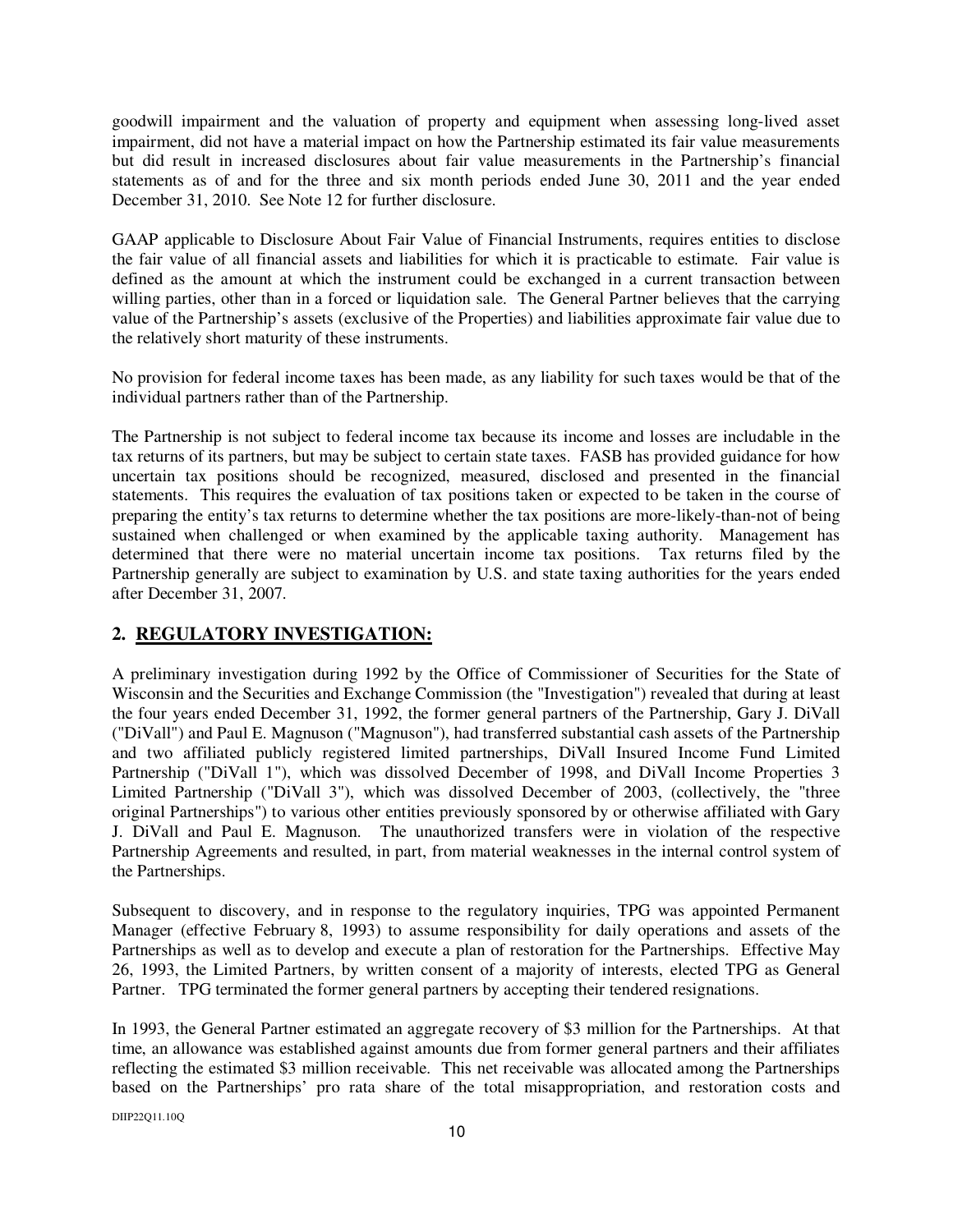recoveries have been allocated based on the same percentage. Through June 30, 2011, approximately \$5,917,000 of recoveries have been received which exceeded the original estimate of \$3 million. As a result, from January 1, 1996 through June 30, 2011, the Partnership has recognized a total of approximately \$1,227,000 as recovery of amounts previously written off in the statements of income, which represents its share of the excess recovery. The General Partner continues to pursue recoveries of the misappropriated funds, however, no further significant recoveries are anticipated.

# **3. INVESTMENT PROPERTIES:**

The total cost of the Properties includes the original purchase price plus acquisition fees and other capitalized costs paid to an affiliate of the former general partners.

As of June 30, 2011, the Partnership owned fourteen fully constructed fast-food restaurants, which includes one vacant property in Phoenix, AZ (formerly operated as China Buffet). The thirteen operating tenants are composed of the following: nine Wendy's restaurants, a Denny's restaurant, an Applebee's restaurant, a KFC restaurant, and a Daytona's All Sports Café ("Daytona's"). The fourteen properties are located in a total of six states.

The China Super Buffet restaurant ceased operations and vacated the Phoenix, AZ property in late June of 2011. Management had sent the former tenant a letter of default in June, due to its delinquent May and June of 2011 lease obligations. Management regained possession of the property in July and although China Buffet is responsible for lease obligations through its lease end date of January 20, 2013, Management does not anticipate any further rent collections and therefore lease obligation charges ceased as of June 30, 2011. The carrying amount of the vacant Phoenix, AZ property was reduced by \$540,118 to its estimated fair value of \$0 during the second quarter of 2011.

The Partnership had been unsuccessful in finding a new tenant for the vacant Park Forest property, and on December 31, 2009, the carrying value of this property had been written down to \$0. The property was then sold to an unaffiliated party in December of 2010 for a gross sales price of \$7,000.

On November 30, 2010, the County of Charleston made a purchase offer of approximately \$177,000 to the Partnership in connection with an eminent domain land acquisition of approximately 5,000 square feet of the approximately 44,000 square feet of the Wendy's- Mt. Pleasant, SC ("Wendy's- Mt. Pleasant") property. The proposed land purchase is for "Right of Way" for planned road improvements. Unfortunately, the plan provides for the relocation of ingress and egress that could make the operations of the Wendy's restaurant uneconomic. Management continues to actively work with the lessee, Wendcharles, and legal counsel to facilitate the re-engineering of the County's plans to preserve the viability of the site for Wendy's-Mt. Pleasant's operational use. The net book value of the land to be purchased is \$33,991 and was reclassified to a property held for sale during the fourth quarter of 2010.

The Partnership did not recognize income (loss) from discontinued operations during the three and six month periods ended June 30, 2011. During the three and six month periods ended June 30, 2010, the Partnership recognized a (loss) from discontinued operations of approximately \$15,000 and \$24,000, respectively. The 2010 (loss) from discontinued operations was attributable to the fourth quarter of 2010 reclassification of a small strip of the Wendy's- Mt. Pleasant property to property held for sale and the third quarter of 2010 reclassification of the vacant Park Forest property to property held for sale (the property was sold in December of 2010) upon the execution of an Agency and Marketing Agreement with an unaffiliated party in August of 2010 to sell the Park Forest property.

DIIP22Q11.10Q The components of property held for sale in the balance sheets as of June 30, 2011 and December 31, 2010 are outlined below: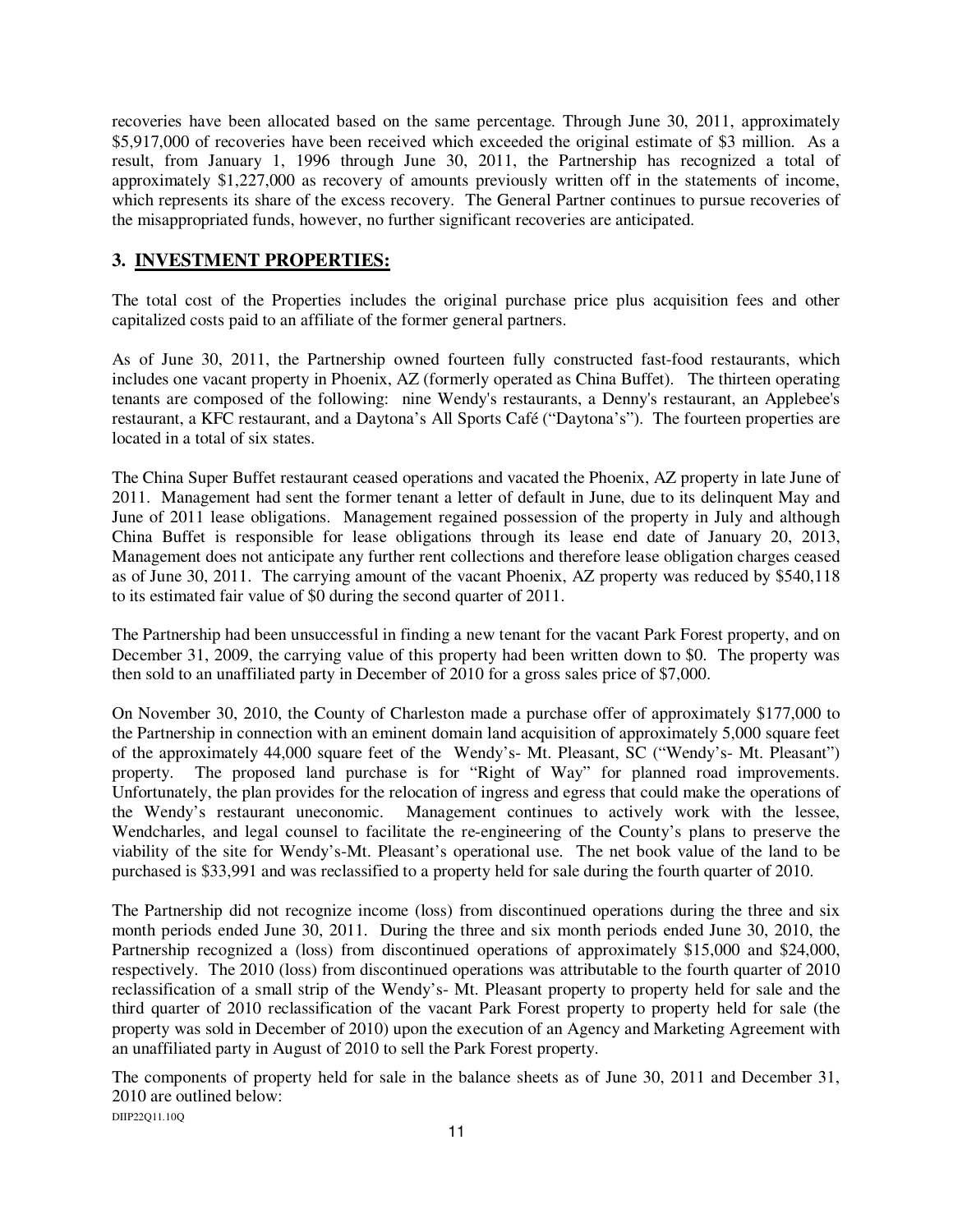|                        | June 30, | December 31, |
|------------------------|----------|--------------|
|                        | 2011     | 2010         |
| <b>Balance Sheet:</b>  |          |              |
| Land                   | \$33.991 | \$33.991     |
| Property held for sale |          | 991          |

The components of discontinued operations included in the condensed statement of income (loss) for the three and six month periods ended June 30, 2011 and 2010 are outlined below:

|                                | Three Month                   | Three Month    | Six Month      | Six Month      |
|--------------------------------|-------------------------------|----------------|----------------|----------------|
|                                | Period ended                  | Period ended   | Period ended   | Period ended   |
|                                | June 30, 2011                 | June 30, 2010  | June 30, 2011  | June 30, 2010  |
|                                | (Unaudited)                   | (Unaudited)    | (Unaudited)    | (Unaudited)    |
| Statements of Income (Loss):   |                               |                |                |                |
| Revenues:                      |                               |                |                |                |
| Rental income                  | $\frac{$0}{}$                 | <u>\$0</u>     | <u>\$0</u>     | <u>\$0</u>     |
| <b>Total Revenues</b>          | $\overline{0}$                | $\overline{0}$ | $\overline{0}$ | $\overline{0}$ |
| Expenses:                      |                               |                |                |                |
| General and administrative     | $\overline{0}$                | 250            | $\overline{0}$ | 250            |
| Professional services          | 0                             | 4,578          | $\Omega$       | 4,646          |
| Property tax expense           | 0                             | 9,000          | $\Omega$       | 18,000         |
| Other property expenses        | $\overline{0}$                | 1,107          |                | 1,107          |
| <b>Total Expenses</b>          | $\overline{0}$                | 14,935         | $\overline{0}$ | 24,003         |
| Net Income (Loss) from         |                               |                |                |                |
| <b>Discontinued Operations</b> | $\underline{\underline{\$0}}$ | \$(14,935)     | <u>\$0</u>     | \$(24,003)     |

# **4. PARTNERSHIP AGREEMENT:**

The Amended Agreement of Limited Partnership (as amended, supplemented or modified, the "Partnership Agreement") extends the term of the Partnership to November 30, 2020, or until dissolution prior thereto pursuant to the consent of the majority of the outstanding Limited Partnership Interests.

On May 26, 1993, pursuant to the results of a solicitation of written consents from the Limited Partners, the Partnership Agreement was amended to replace the former general partners and amend various sections of the agreement. The former general partners were replaced by the General Partner. Under the terms of the amendment, net profits or losses from operations are allocated 99% to the Limited Partners and 1% to the current General Partner. Additionally, the total compensation paid to all persons for the sale of the investment properties is limited to commissions customarily charged by other brokers in arm's-length sales transactions involving comparable properties in the same geographic area, not to exceed six percent of the contract price for the sale of the property. The General Partner may receive up to one-half of the competitive real estate commission, not to exceed three percent, provided that the General Partner provides a substantial amount of services, as defined by the General Partner, in the sales effort. It is further provided that a portion of the amount of such fees payable to the General Partner is subordinated to its success in recovering the funds misappropriated by the former general partners. See Note 6 for further information.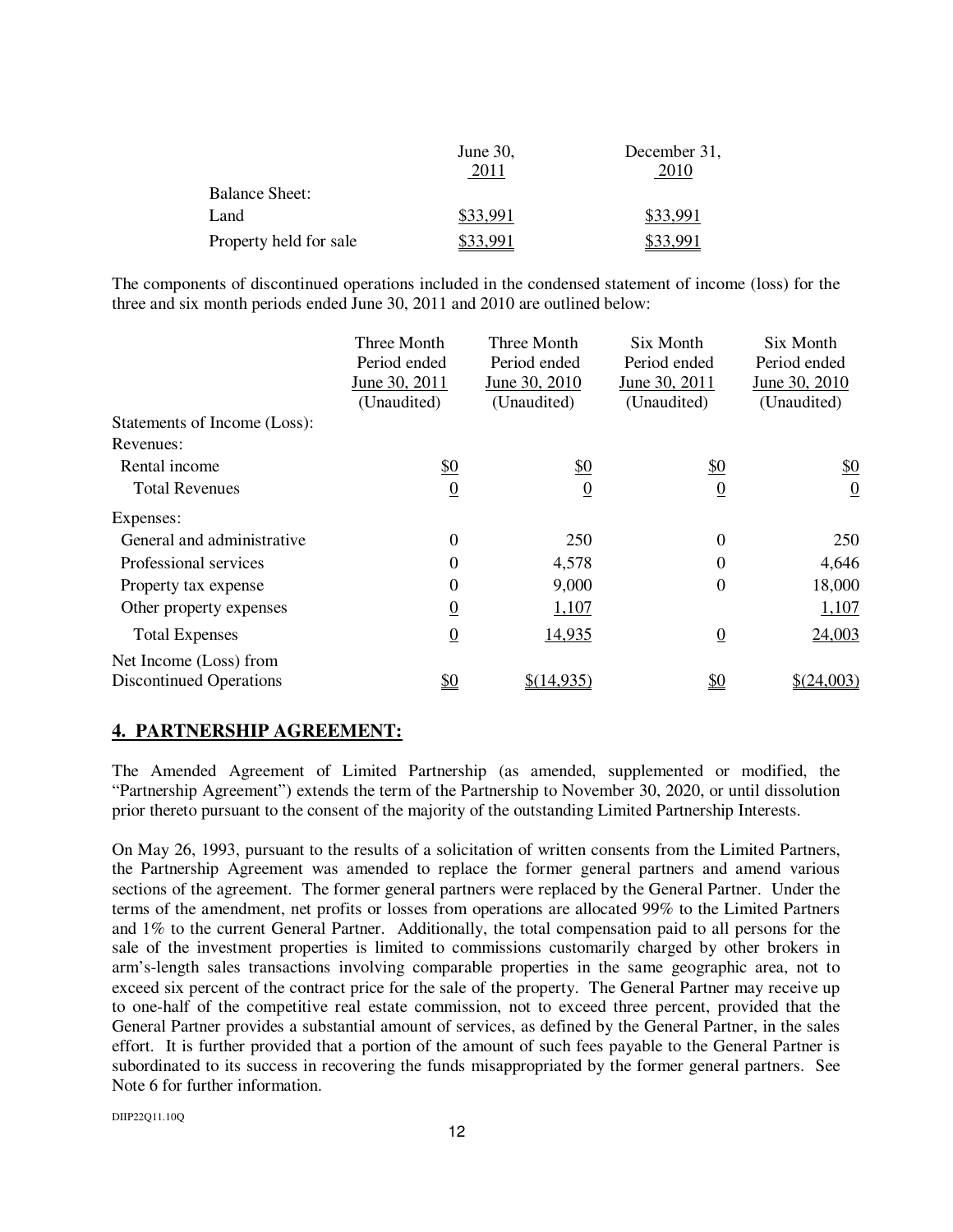The Partnership Agreement, as amended, provides that (i) the "Distribution Quarter" is defined as the calendar quarter, and (ii) the distribution provisions are subordinate to the General Partner's share of distributions from Net Cash Receipts and Net Proceeds to the extent necessary for the General Partner to pay its federal and state income taxes on Partnership income allocated to the General Partner. Because these amendments do not adversely affect the rights of the Limited Partners, pursuant to section 10.2 of the Partnership Agreement, the General Partner can modify these provisions without a vote of the Limited Partners.

# **5. LEASES:**

Original lease terms for the majority of the Properties are generally five to twenty years from their inception. The leases generally provide for minimum rents and additional rents based upon percentages of gross sales in excess of specified breakpoints. The lessee is responsible for occupancy costs such as maintenance, insurance, real estate taxes, and utilities. Accordingly, these amounts are not reflected in the statements of income except in circumstances where, in Management's opinion, the Partnership will be required to pay such costs to preserve its assets (i.e., payment of past-due real estate taxes). Management has determined that the leases are properly classified as operating leases; therefore, rental income is reported when earned on a straight-line basis and the cost of the property, excluding the cost of the land, is depreciated over its estimated useful life.

As of June 30, 2011, the aggregate minimum operating lease rents, including the aggregate total of the first and second quarter 2011 revenues of \$544,848, to be received under the current operating leases for the Partnership's properties are as follows:

| Year ending December 31, |             |
|--------------------------|-------------|
| 2011                     | \$1,062,096 |
| 2012                     | 1,005,830   |
| 2013                     | 892,500     |
| 2014                     | 856,500     |
| 2015                     | 826,500     |
| Thereafter               | 4,213,425   |
|                          | \$8,856,851 |

Operating percentage rents included in operating rental income for the three month periods ended June 30, 2011 and 2010 were approximately \$32,000 and \$20,000, respectively. Operating percentage rents included in operating rental income for the six month periods ended June 30, 2011 and 2010 were approximately \$50,000 and \$32,000, respectively.

The percentage rents for 2011 and 2010 related primarily to the Denny's, Phoenix, AZ property and tenants who had reached their sales breakpoints for 2011. The 2011 to 2010 variance is due to Denny's higher reported sales in 2011 and its modification to its lease, as well as an increase in reported 2011 sales for tenants who had reached their sales breakpoint. As of June 30, 2011, rents and other receivables included approximately \$24,000 of unbilled percentage rents. Operating percentage rents included in rental income from operations in 2010 were approximately \$439,000. At December 31, 2010, rents and other receivables included \$404,000 of unbilled percentage rents. As of June 30, 2011, all of the 2010 percentage rents had been billed and collected.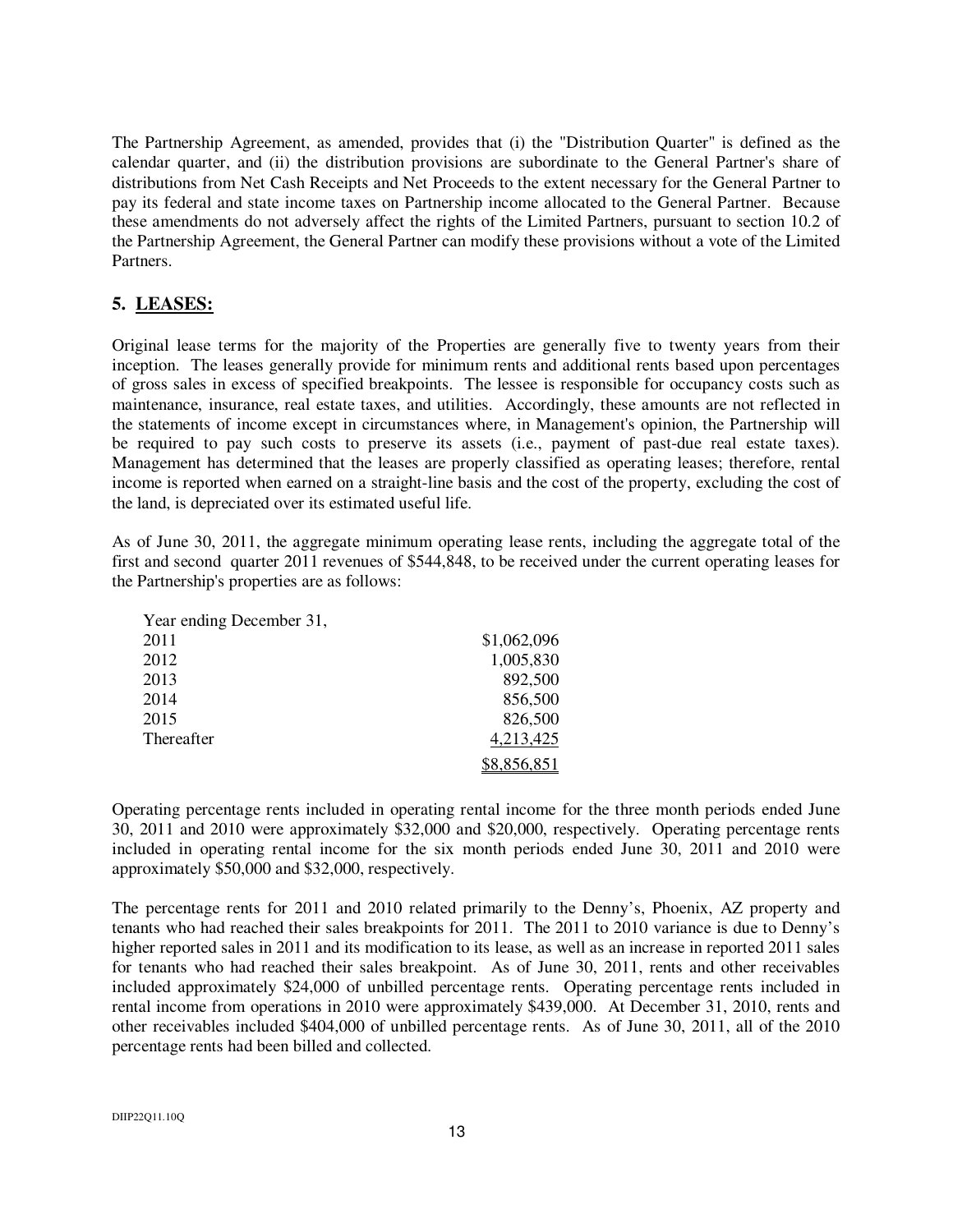As of June 30, 2011, Wendcharles and Wendgusta operating base rents have accounted for approximately 21% and 50%, respectively, of the total 2011 operating base rents to-date. As of December 31, 2010, Wendcharles and Wendgusta operating base rents accounted for approximately 20% and 49%, respectively, of the total 2010 operating base rents.

# **6. TRANSACTIONS WITH GENERAL PARTNER AND ITS AFFILIATES:**

Pursuant to the terms of the Permanent Manager Agreement ("PMA") executed in 1993 and renewed for an additional two year term as of January 1, 2011, the General Partner receives a Base Fee for managing the Partnership equal to four percent of gross receipts, subject to an initial annual minimum amount of \$159,000. The PMA also provides that the Partnership is responsible for reimbursement of the General Partner for office rent and related office overhead ("Expenses") up to an initial annual maximum of \$13,250. Both the Base Fee and Expense reimbursement are subject to annual Consumer Price Index based adjustments. Effective March 1, 2011, the minimum annual Base Fee and the maximum Expense reimbursement increased by 1.64% from the prior year, which represents the allowable annual Consumer Price Index adjustment per the PMA. Therefore, as of March 1, 2011, the minimum monthly Base Fee paid by the Partnership was raised to \$20,492 and the maximum monthly Expense reimbursement was increased to \$1,653.

For purposes of computing the four percent overall fee paid to the General Partner, gross receipts include amounts recovered in connection with the misappropriation of assets by the former general partners and their affiliates. To date, TPG has received fees from the Partnership totaling \$59,638 on the amounts recovered, which includes restoration fees received for 2011 and 2010 of \$249. The fee received from the Partnership on the amounts recovered reduces the minimum monthly Base Fee by that same amount.

Amounts paid and/or accrued to the General Partner and its affiliates for the three and six month periods ended June 30, 2011 and 2010 are as follows:

|                         | Incurred for the<br>Three Month<br>Period ended<br>June 30, 2011<br>(Unaudited) | Incurred for the<br>Three Month<br>Period ended<br>June 30, 2010<br>(Unaudited) | Incurred for the<br>Six Month<br>Period ended<br>June 30, 2011<br>(Unaudited) | Incurred for the<br>Six Month<br>Period ended<br>June 30, 2010<br>(Unaudited) |
|-------------------------|---------------------------------------------------------------------------------|---------------------------------------------------------------------------------|-------------------------------------------------------------------------------|-------------------------------------------------------------------------------|
| <b>General Partner</b>  |                                                                                 |                                                                                 |                                                                               |                                                                               |
| Management fees         | \$61,352                                                                        | \$60,359                                                                        | \$122,041                                                                     | \$120,861                                                                     |
| <b>Restoration</b> fees | 124                                                                             | 124                                                                             | 249                                                                           | 249                                                                           |
| Overhead allowance      | 4,959                                                                           | 4,878                                                                           | 9,864                                                                         | 9,768                                                                         |
| Lease commission        | 5,346                                                                           | $\theta$                                                                        | 5,346                                                                         | $\Omega$                                                                      |
| Reimbursement for       |                                                                                 |                                                                                 |                                                                               |                                                                               |
| out-of-pocket expenses  | 1,682                                                                           | 1,521                                                                           | 3,019                                                                         | 2,961                                                                         |
| Cash distribution       | 459                                                                             | 470                                                                             | 712                                                                           | 706                                                                           |
|                         | 13.922                                                                          | <u>\$67,352</u>                                                                 | \$141.231                                                                     | \$134.545                                                                     |

At June 30, 2011 and December 31, 2010, \$912 and \$1,825, respectively, was payable to the General Partner.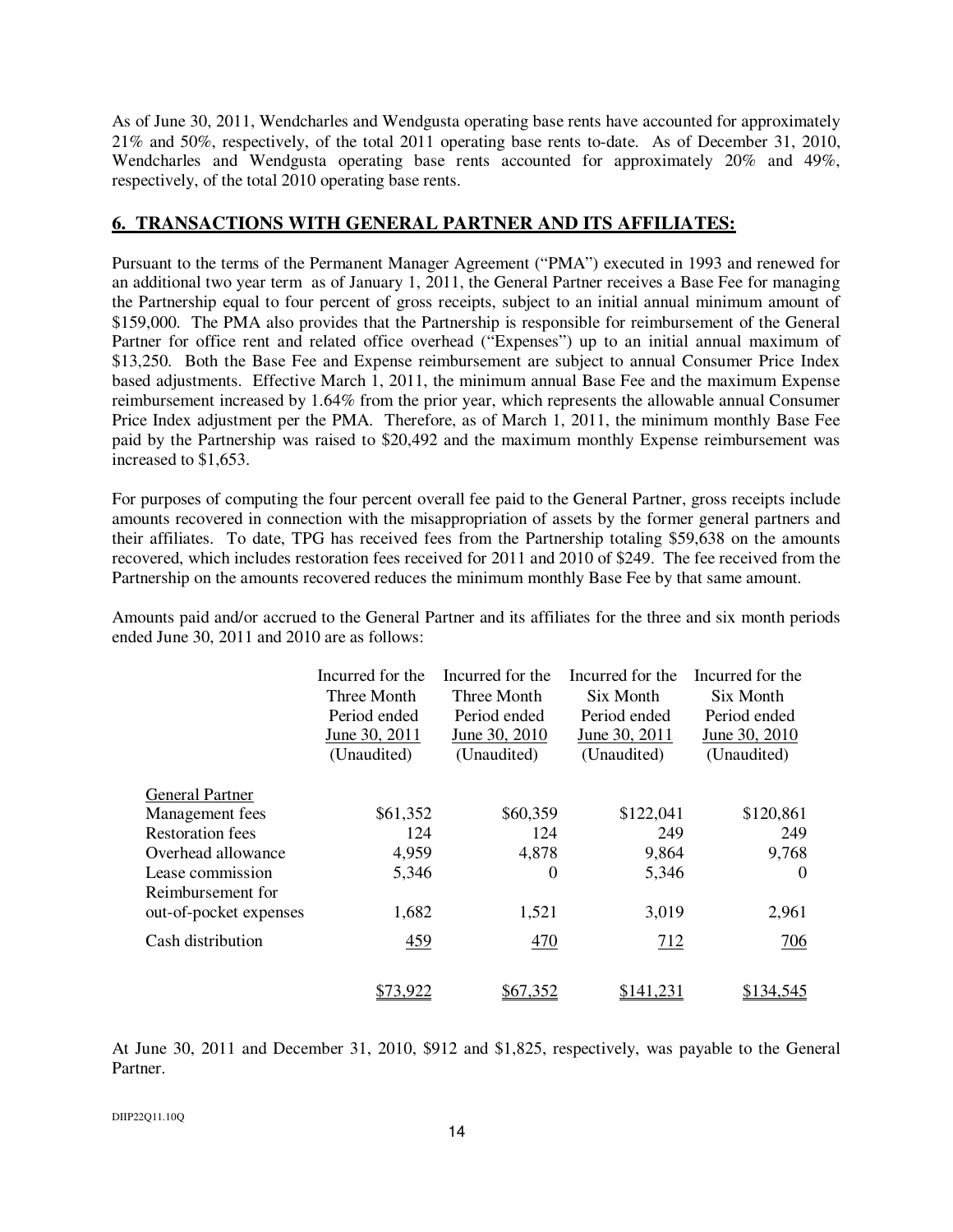Due to the Denny's lease modifications, approximately \$1,200 of the \$4,000 lease commission paid in 2009 to the General Partner was reimbursed to the Partnership in May of 2011 and is included in other income in the condensed statements of income.

As of June 30, 2011 and December 31, 2010, TPG Finance Corp. owned 200 limited partnership units of the Partnership. The President of the General Partner, Bruce A. Provo, is also the President of TPG Finance Corp., but he is not a shareholder of TPG Finance Corp.

# **7. TRANSACTIONS WITH OWNERS WITH GREATER THAN TEN PERCENT BENEFICIAL INTERESTS:**

As of June 30, 2011, Advisory Board Member, Jesse Small, owns beneficially greater than ten percent of the Partnership's Units. Amounts paid to Mr. Small for his services as a member of the Advisory Board for the three month periods ended June 30, 2011 and 2010 are as follows:

|                       | Incurred for the | Incurred for the | Incurred for the | Incurred for the |
|-----------------------|------------------|------------------|------------------|------------------|
|                       | Three Month      | Three Month      | Six Month        | Six Month        |
|                       | Period ended     | Period ended     | Period ended     | Period ended     |
|                       | June 30, 2011    | June 30, 2010    | June 30, 2011    | June 30, 2010    |
|                       | (Unaudited)      | (Unaudited)      | (Unaudited)      | (Unaudited)      |
|                       |                  |                  |                  |                  |
| <b>Advisory Board</b> |                  |                  |                  |                  |
| Fees paid             | \$875            | \$875            | \$1,750          | \$1,750          |

At June 30, 2011 and December 31, 2010, there were no outstanding Advisory Board Fees accrued and payable to Jesse Small.

# **8. CONTINGENT LIABILITIES:**

According to the Partnership Agreement, as amended, TPG, as General Partner, may receive a disposition fee not to exceed three percent of the contract price on the sale of the three original Partnerships' Properties (See Note 2 for further information as to the original Partnerships). In addition, fifty percent of all such disposition fees earned by TPG were to be escrowed until the aggregate amount of recovery of the funds misappropriated from the Partnerships by the former general partners was greater than \$4,500,000. Upon reaching such recovery level, full disposition fees would thereafter be payable and fifty percent of the previously escrowed amounts would be paid to TPG. At such time as the recovery exceeded \$6,000,000 in the aggregate, the remaining escrowed disposition fees were to be paid to TPG. If such levels of recovery were not achieved, TPG would contribute the amounts escrowed toward the recovery until the Partnerships were made whole. In lieu of a disposition fee escrow, the fifty percent of all such disposition fees previously discussed were paid directly to a restoration account and then distributed among the three original Partnerships; whereby the Partnerships recorded the recoveries as income (Note 2). After the recovery level of \$4,500,000 was exceeded, fifty percent of the total disposition fee amount paid to the Partnerships recovery through the restoration account (in lieu of the disposition fee escrow) was refunded to TPG during March 1996. The remaining fifty percent amount allocated to the Partnership through the restoration account, and which was previously reflected as Partnership recovery income, may be owed to TPG if the \$6,000,000 recovery level is met. As of June 30, 2011, the Partnership may owe TPG \$16,296 if the \$6,000,000 recovery level is achieved. TPG does not expect any future payment, as it is uncertain that such a \$6,000,000 recovery level will be achieved.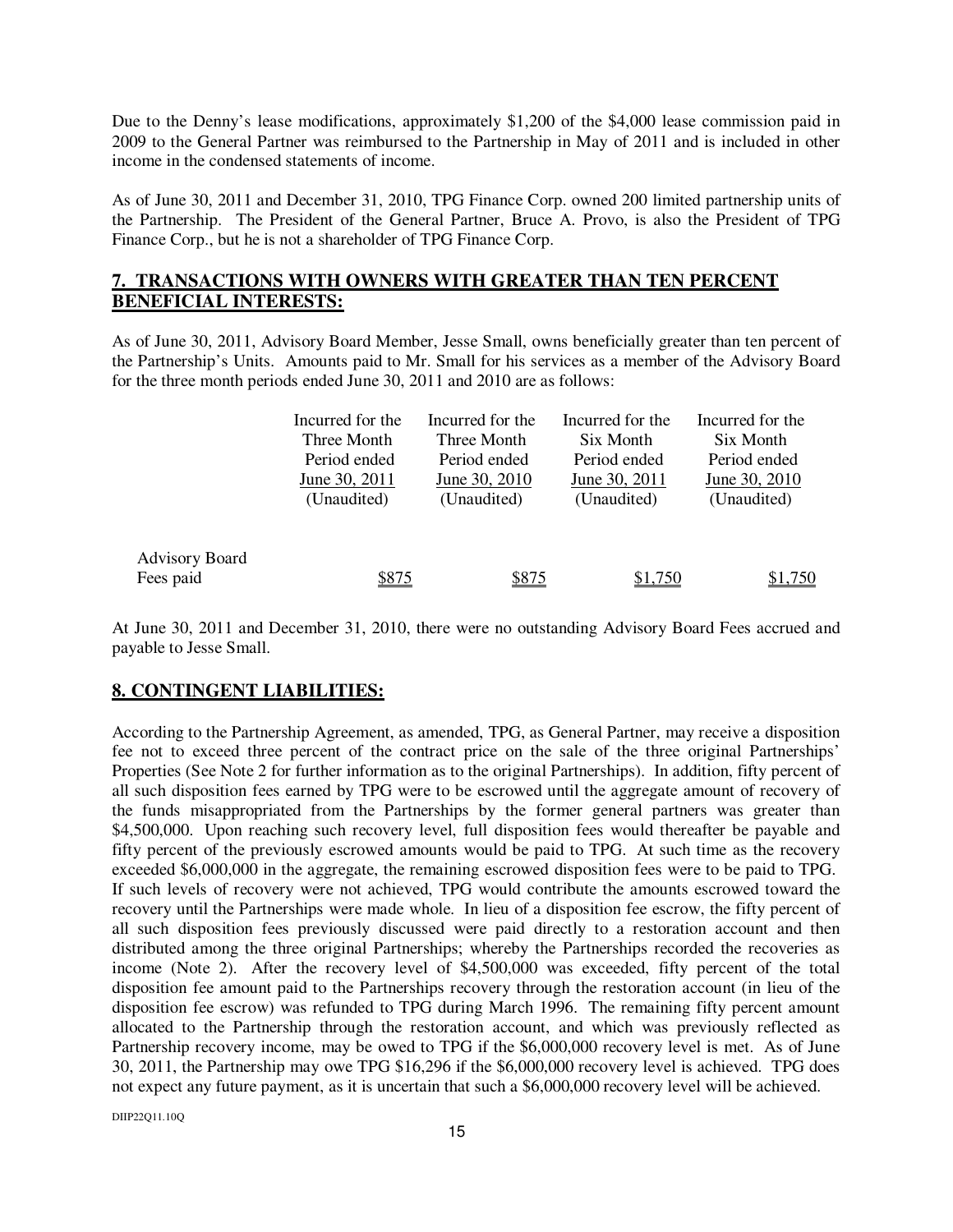# **9. PMA INDEMNIFICATION TRUST:**

The PMA provides that TPG will be indemnified from any claims or expenses arising out of or relating to TPG serving in such capacity or as substitute general partner, so long as such claims do not arise from fraudulent or criminal misconduct by TPG. The PMA provides that the Partnership fund this indemnification obligation by establishing a reserve of up to \$250,000 of Partnership assets which would not be subject to the claims of the Partnership's creditors. An Indemnification Trust ("Trust") serving such purposes has been established at United Missouri Bank, N.A. The corpus of the Trust has been fully funded with Partnership assets. Funds are invested in U.S. Treasury securities. In addition, \$201,783 of earnings has been credited to the Trust as of June 30, 2011. The rights of TPG to the Trust shall be terminated upon the earliest to occur of the following events: (i) the written release by TPG of any and all interest in the Trust; (ii) the expiration of the longest statute of limitations relating to a potential claim which might be brought against TPG and which is subject to indemnification; or (iii) a determination by a court of competent jurisdiction that TPG shall have no liability to any person with respect to a claim which is subject to indemnification under the PMA. At such time as the indemnity provisions expire or the full indemnity is paid, any funds remaining in the Trust will revert back to the general funds of the Partnership.

# **10. FORMER GENERAL PARTNERS' CAPITAL ACCOUNTS:**

The capital account balance of the former general partners as of May 26, 1993, the date of their removal as general partners pursuant to the results of a solicitation of written consents from the Limited Partners, was a deficit of \$840,229. At December 31, 1993, the former general partners' deficit capital account balance in the amount of \$840,229 was reallocated to the Limited Partners.

# **11. NOTE RECEIVABLE:**

A sales contract was executed on September 30, 2009 for the installment sale of the Panda Buffet property to the tenant for \$520,000 (sales amount was to be reduced to \$450,000 if closing occurred on or before November 15, 2009). The closing date on the sale of the property was November 12, 2009 at a sales price of \$450,000. The buyer paid \$150,000 at closing with the remaining balance of \$300,000 being delivered in the form of a promissory note ("Buyers Note") to the Partnership. A net gain on the sale of approximately \$29,000 was recognized in the Fourth Quarter of 2009. The Buyers Note reflects a term of three years, an interest rate of 7.25%, and principal and interest payments paid monthly and principal amortized over a period of ten years beginning December 1, 2009 with a balloon payment due November 1, 2012. Pursuant to the Buyers Note, there will be no penalty for early payment of principal. The Buyers Note also requires the buyer to escrow property taxes with the Partnership beginning January of 2010 at \$1,050 per month (lowered to \$900 beginning February 1, 2011). The property tax escrow cash balance held by the Partnership amounted to \$12,600 at December 31, 2010, and in January of 2011, approximately \$11,000 of the property tax escrow was returned to the Buyer upon proof of the payment of the 2010 property tax to the taxing authority. The property tax escrow cash balance held by the Partnership amounted to approximately \$8,000 at June 30, 2011, and is included in the property tax payable in the condensed balance sheets.

Per the Buyers Note amortization schedule, the monthly payments are to total approximately \$3,522 per month. The amortized principal payments yet to be received under the Buyers Note amounted to \$276,238 as of December 31, 2010. During the six month period ended June 30, 2011, six note payments were received by the Partnership and totaled \$11,288 in principal and \$9,845 in interest.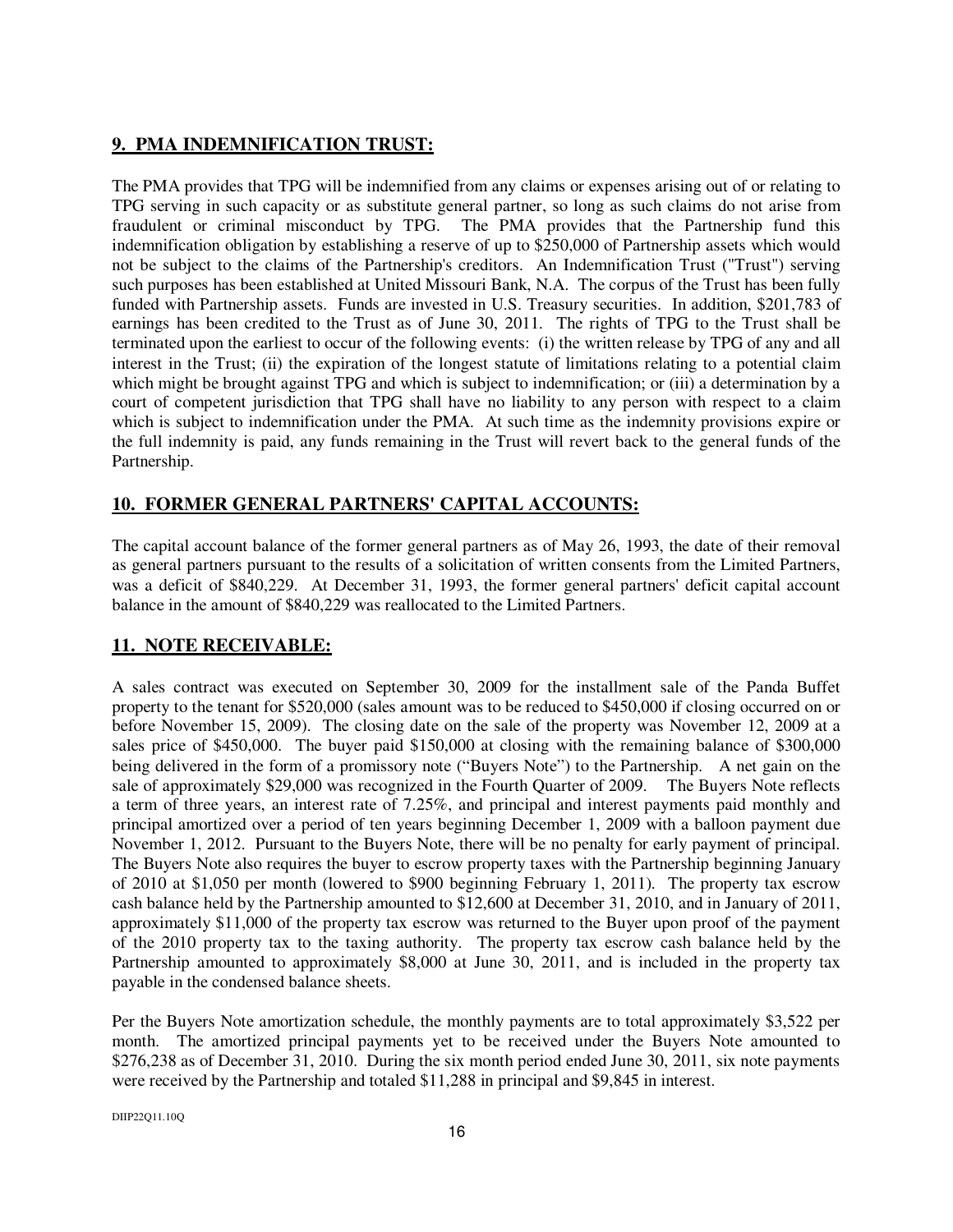As of June 30, 2011, the annual aggregate amortized principal payments yet to be received under the Buyers Note for the next seventeen months are as follows:

Year ending December 31,

2011 (six months remaining) 2012 \$11,703 253,247

#### \$264,950

# **12. FAIR VALUE DISCLOSURES**

The Partnership has determined the fair value based on a hierarchy that gives the highest priority to quoted prices in active markets for identical assets and liabilities (Level 1) and the lowest priority to unobservable inputs (Level 3). Inputs are broadly defined as assumptions market participants would use in pricing an asset or liability. The three levels of the fair value hierarchy under the accounting principle are described below:

- Level 1. Quoted prices in active markets for identical assets or liabilities.
- Level 2. Quoted prices for similar investments in active markets, quoted prices for identical or similar investments in markets that are not active, and inputs other than quoted prices that are observable for the investment.
- Level 3. Unobservable inputs for which there is little, if any, market activity for the investment. The inputs into the determination of fair value are based upon the best information in the circumstances and may require significant management judgment or estimation and the use of discounted cash flow models to value the investment.

The fair value hierarchy is based on the lowest level of input that is significant to the fair value measurements. The Partnership's assessment of the significance of a particular input to the fair value measurement in its entirety requires judgment, and considers factors specific to the investment.

#### Fair Value on a Nonrecurring Basis – Vacant Phoenix, AZ Property

Certain assets and liabilities are measured at fair value on a nonrecurring basis; that is, the instruments are not measured at fair value on an ongoing basis but are subject to fair value adjustments in certain circumstances (for example, when there is evidence of impairment). The following table presents the assets and liabilities carried on the balance sheet by caption and by level within the fair valuation hierarchy (as described above) as of June 30, 2011, for which a nonrecurring change in fair value has been recorded during the three month period ended June 30, 2011 for the vacant Phoenix, AZ property.

Carrying Value at June 30, 2011 June 30, 2011

Three Month Period Ended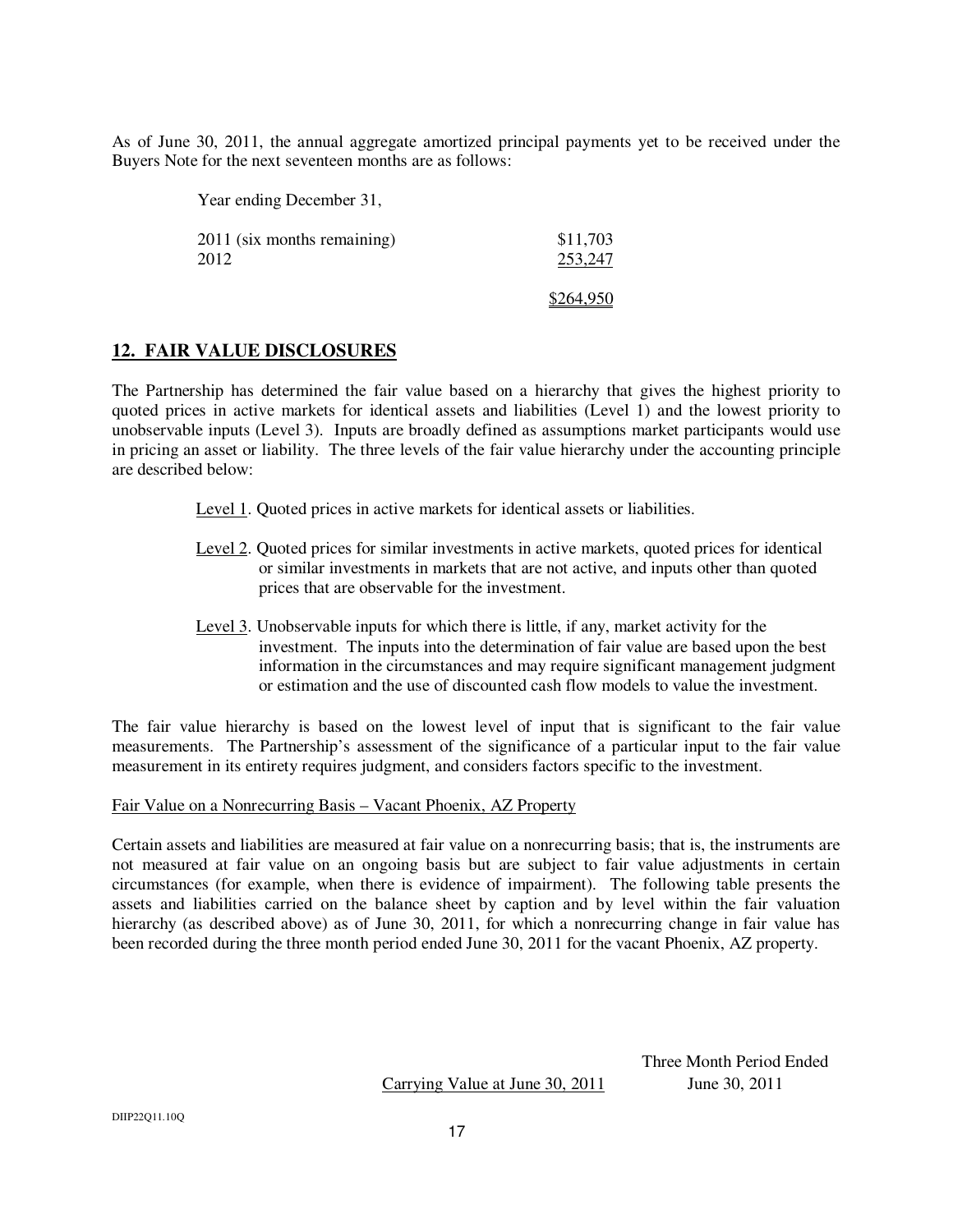|                                                                                                                                                    |  | Total Level 1 Level 2 Level 3 |  | <b>Total Losses</b> |
|----------------------------------------------------------------------------------------------------------------------------------------------------|--|-------------------------------|--|---------------------|
| Vacant Phoenix, AZ property $\underline{\$}$ $\underline{\$}$ $\underline{\$}$ $\underline{\$}$ $\underline{\$}$ $\underline{\$}$ $\underline{\$}$ |  |                               |  | (540, 118)          |

Investment property measured at fair value on a nonrecurring basis relates to land, building and improvements that were held for investment. Losses of \$540,118 represent an impairment charge related to these assets recorded during the three month period ended June 30, 2011. The fair value of these assets was determined by management and incorporates management's knowledge of comparable properties, past experience and future expectations.

# **13. SUBSEQUENT EVENTS**

#### Limited Partner Distributions

On August 15, 2011, the Partnership is scheduled to make distributions to the Limited Partners of \$265,000, amounting to approximately \$5.73 per Limited Partnership Interest.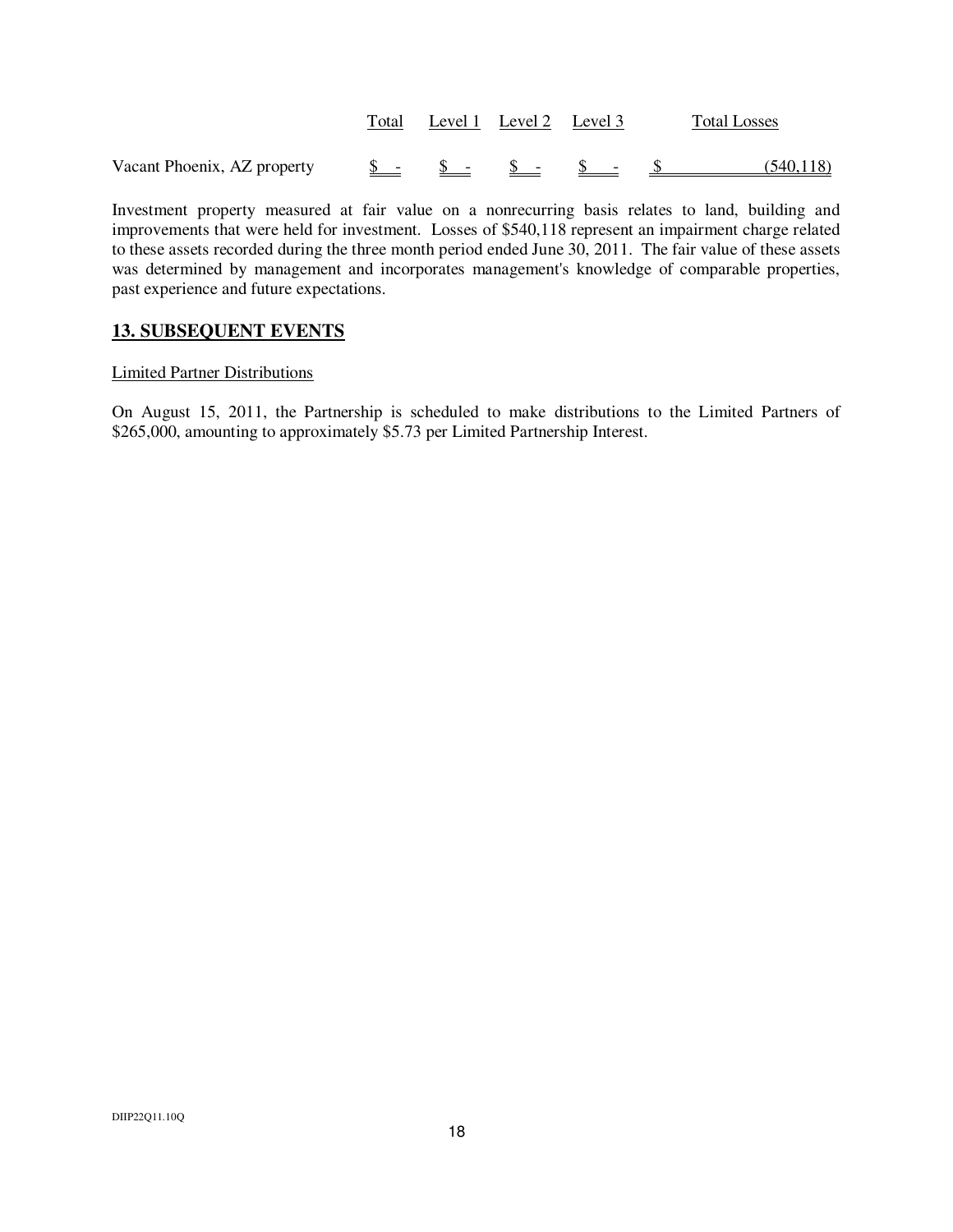# **Item 2. Management's Discussion and Analysis of Financial Condition and Results of Operations**

# **CAUTIONARY STATEMENT**

Item 2 of this Form 10-Q contains forward-looking statements within the meaning of Section 27A of the Securities Act of 1933 and Section 21E of the Securities Exchange Act of 1934. All statements, other than statements of historical facts, included in this section and located elsewhere in this Quarterly Report on Form 10-Q regarding the prospects of our industry as well as the Partnership's prospects, plans, financial position and business strategy may constitute forward-looking statements. These forwardlooking statements are not historical facts but are the intent, belief or current expectations of our management based on their knowledge and understanding of the business and industry. Words such as "may," "anticipates," "expects," "intends," "plans," "believes," "seeks," "estimates," "would," "could," "should" and variations of these words and similar expressions are intended to identify forward-looking statements. Although we believe that the expectations reflected in these forward-looking statements are reasonable, we can give no assurance that these expectations will prove to have been correct. These statements are not guarantees of future performance and are subject to risks, uncertainties and other factors, some of which are beyond our control, are difficult to predict and could cause actual results to differ materially from those expressed or forecasted in the forward-looking statements.

Forward-looking statements that were true at the time made may ultimately prove to be incorrect or false. The Partnership cautions readers not to place undue reliance on forward-looking statements, which reflect Management's view only as of the date of this Form 10-Q. All subsequent written and oral forward-looking statements attributable to the Partnership, or persons acting on the Partnership's behalf, are expressly qualified in their entirety by these cautionary statements. Management undertakes no obligation to update or revise forward-looking statements to reflect changed assumptions, the occurrence of unanticipated events or changes to future operating results. Factors that could cause actual results to differ materially from any forward-looking statements made in this Form 10-Q include, without limitation, changes in general economic conditions, changes in real estate conditions, including without limitation, decreases in valuations of real properties, increases in property taxes and lack of buyers should the Partnership want to dispose of a property, lease-up risks, ability of tenants to fulfill their obligations to the Partnership under existing leases, sales levels of tenants whose leases include a percentage rent component, adverse changes to the restaurant market, entrance of competitors to the Partnership's lessees in markets which the Properties are located, inability to obtain new tenants upon the expiration of existing leases, the potential need to fund tenant improvements or other capital expenditures out of operating cash flows and our inability to realize value for Limited Partners upon disposition of the Partnership's assets.

#### **Critical Accounting Policies and Estimates**

Management's discussion and analysis of financial condition and results of operations are based upon our consolidated financial statements, which have been prepared in accordance with accounting principles generally accepted in the United States of America ("GAAP"). The preparation of these financial statements requires our management to make estimates and assumptions that affect the reported amounts of assets, liabilities, revenues and expenses, and related disclosure of contingent assets and liabilities. On a regular basis, we evaluate these estimates, including investment impairment. These estimates are based on Management's historical industry experience and on various other assumptions that are believed to be reasonable under the circumstances. Actual results may differ from these estimates.

The Partnership believes that its most significant accounting policies deal with: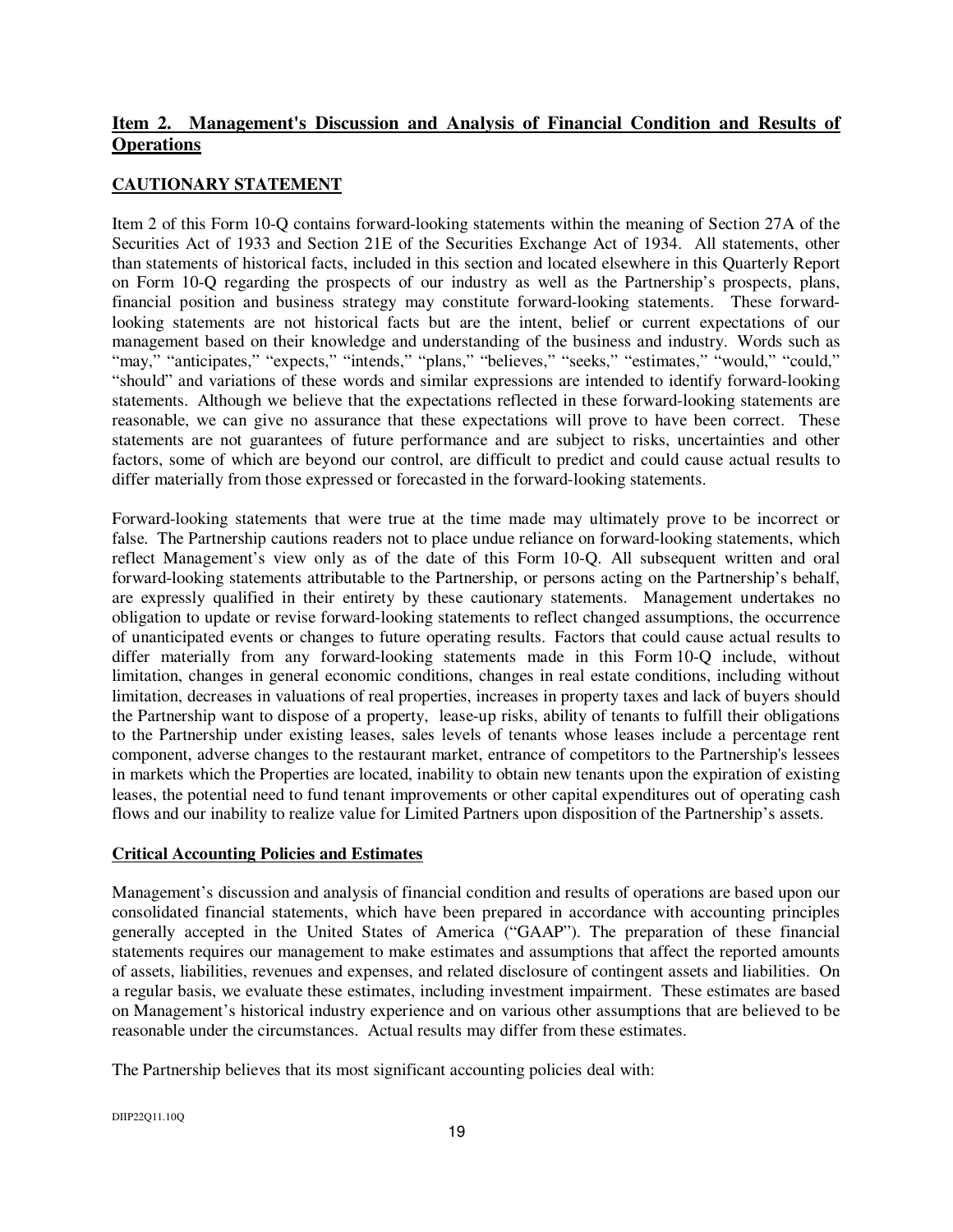Depreciation methods and lives- Depreciation of the properties is provided on a straight-line basis over the estimated useful life of the buildings and improvements. While the Partnership believes these are the appropriate lives and methods, use of different lives and methods could result in different impacts on net income. Additionally, the value of real estate is typically based on market conditions and property performance, so depreciated book value of real estate may not reflect the market value of real estate assets.

Revenue recognition- Rental revenue from investment properties is recognized on the straight-line basis over the life of the respective lease. Percentage rents are accrued only when the tenant has reached the sales breakpoint stipulated in the lease.

Impairment-The Partnership periodically reviews its long-lived assets, primarily real estate, for impairment whenever events or changes in circumstances indicate that the carrying amount of such assets may not be recoverable. The Partnership's review involves comparing current and future operating performance of the assets, the most significant of which is undiscounted operating cash flows, to the carrying value of the assets. Based on this analysis, if deemed necessary, a provision for possible loss is recognized.

# **Investment Properties**

The Properties held by the Partnership at June 30, 2011 were originally purchased at a price, including acquisition costs, of \$10,814,830 in the aggregate.

The total cost of the Properties includes the original purchase price plus acquisition fees and other capitalized costs paid to an affiliate of the former general partners.

As of June 30, 2011, the Partnership owned fourteen fully constructed fast-food restaurants, which includes one vacant property in Phoenix, AZ (formerly operated as a China Super Buffet restaurant ("China Buffet")). In addition, one property is located on a parcel of land which is subject to a ground lease (see paragraph below). The thirteen operating tenants are composed of the following: nine Wendy's restaurants, a Denny's restaurant, an Applebee's restaurant, a KFC restaurant, and a Daytona's All Sports Café ("Daytona's"). The fourteen properties are located in a total of six states.

Property taxes, general maintenance, insurance and ground rent on the Partnership's Properties are the responsibility of the tenant. However, when a tenant fails to make the required tax payments or when a property becomes vacant (such as Phoenix, AZ property, formerly operated as China Buffet, or the formerly owned vacant Park Forest, IL property), the Partnership makes the appropriate property tax payments to avoid possible foreclosure of the property. In a property vacancy the Partnership pays for maintenance related to the vacant property.

Such taxes, insurance and ground rent are accrued in the period in which the liability is incurred. The Partnership owns one restaurant, which is located on a parcel of land where it has entered into a long-term ground lease, as lessee, which is set to expire in 2018. The Partnership has the option to extend the lease for two additional ten year periods. The Partnership owns all improvements constructed on the land (including the building and improvements) until the termination of the ground lease, at which time all constructed improvements will become the land owner's property. The tenant, KFC, is responsible for the \$3,400 per month ground lease payment per the terms of its lease with the Partnership.

There were no building improvements capitalized during the six month period ending June 30, 2011.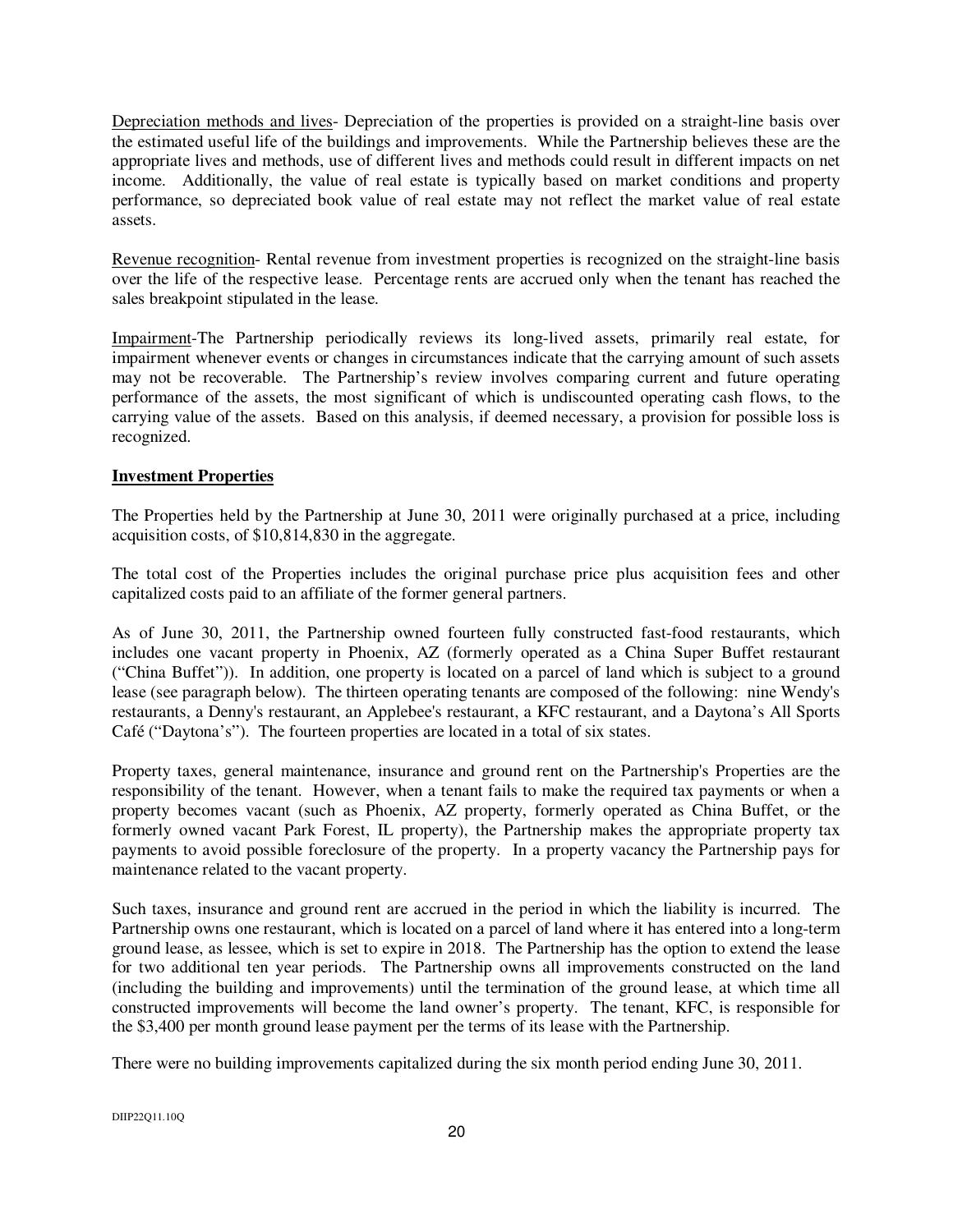In accordance with Financial Accounting Standards Board ("FASB") guidance for "Accounting for the Impairment or Disposal of Long-Lived Assets", current and historical results from operations for disposed properties and assets classified as held for sale are reclassified separately as discontinued operations. The guidance also requires the adjustment to carrying value of properties due to impairment in an attempt to reflect appropriate market values.

The following summarizes significant developments as of June 30, 2011, by property, for properties with such developments.

#### China Super Buffet Restaurant, Phoenix, AZ Property

The China Super Buffet restaurant ceased operations and vacated the Phoenix, AZ property in late June of 2011. Management had sent a letter of default to the former tenant in June, due to its delinquent May and June of 2011 lease obligations totaling \$12,312. Management regained possession of the property in July, and although the former tenant is responsible for lease obligations through its lease end date of January 20, 2013, Management does not anticipate any further rent collections and therefore monthly base rent charges of \$6,000 per month ceased as of June 30, 2011. As of June 30, 2011, the former tenant's \$18,000 security deposit was applied to the past due amounts and the remaining balance of approximately \$5,700 is held by the Partnership as property tax escrow. In addition, the Partnership accrued six months of 2011 property tax totaling \$9,000, approximately \$3,300 of which was expensed by the Partnership as property tax. Monthly property tax expense and accruals of \$1,500 will begin in July of 2011 for the vacant property. In addition, Management anticipates that the Partnership will incur approximately \$1,300 per month in security patrol measures at the vacant property. Management is currently evaluating its options as to the vacant Phoenix, AZ property.

The carrying amount of the vacant Phoenix, AZ property was reduced by \$540,118 to its estimated fair value of \$0 during the second quarter of 2011. The reduction included \$444,224 related to land and \$95,894 related to buildings, net of accumulated depreciation of \$325,782.

 At June 30, 2011, the tenant's remaining long-term rent receivable balance of \$9,000 was removed from the balance sheet as an additional straight-line rent adjustment. In addition, the former tenant's remaining deferred lease commission balance of approximately \$7,000 was fully amortized as of June 30, 2011.

#### Denny's Restaurant- Phoenix, AZ Property

A new twenty three month lease for the Denny's restaurant located in Phoenix, AZ was executed with the tenant, Denny's #6423, LLC ("Denny's") in June of 2009. The lease (which was effective as of June 1, 2009) provided for an annual base rent of \$72,000 (less a potential \$600 rent credit per month for both timely payment and sales reporting), and was set to expire on April 30, 2011. A commission of approximately \$4,000 was paid to a General Partner affiliate in the second quarter of 2009 in relation to the lease. Due to the lease modifications detailed below, approximately \$1,200 of the commission paid in 2009 was reimbursed to the Partnership in May of 2011 and is included in other income in the condensed statements of income.

In December of 2009, due to sluggish sales figures, Denny's notified the General Partner of its intent to terminate its lease early, pursuant to its lease rights, as of March 15, 2010. Responsive to the depressed Phoenix market, during January of 2010, Management and Denny's agreed to a six month temporary modification to the lease retroactive to January 1, 2010. The tenant's rent from January of 2010 through June of 2010 was strictly percentage rent at eight percent of monthly sales over \$50,000. In June of 2010, an additional temporary lease modification was agreed upon. Denny's rent from July of 2010 to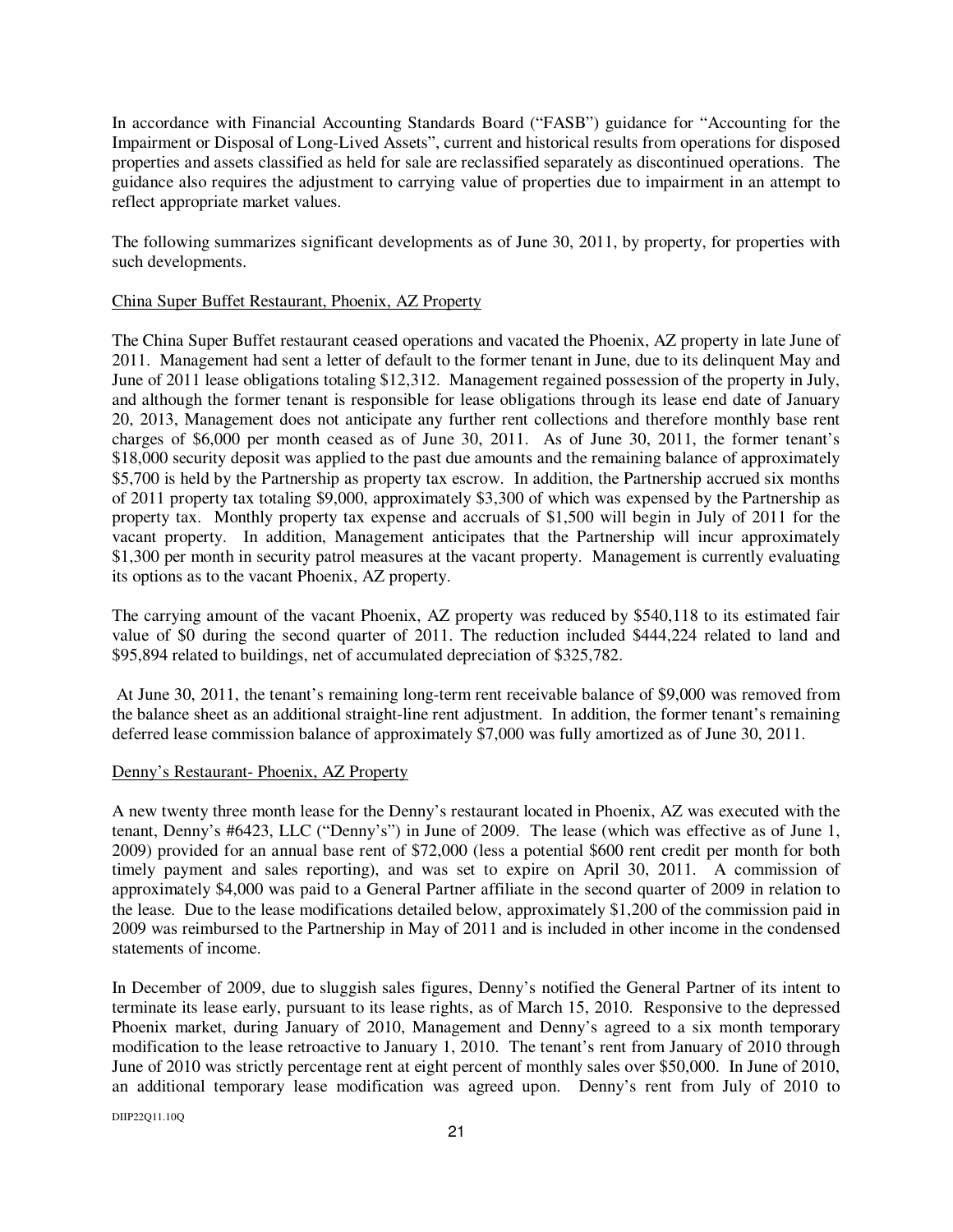September of 2010 was strictly percentage rent at eight percent of monthly sales over \$50,000 and the rent from October 1, 2010 to December 31, 2010 was strictly percentage rent at eight percent of monthly sales over \$37,500. During the fiscal year ended December 31, 2010, percentage rent income totaling approximately \$40,000 was recognized in relation to the property.

The January 1, 2011 third modification to Denny's lease, allows for a month-to-month tenant lease as of May 1, 2011. In addition, Denny's rent, beginning January 1, 2011 and until the month-to-month lease is terminated, is strictly percentage rent at eight percent of monthly sales over \$37,500. In addition, eight percent of monthly sales between \$27,500 and \$37,500 (up to \$800) will be held in a repair fund reserve by the Partnership, from which the tenant can withdrawal for necessary property improvements upon proper proof of expenditures to the Partnership. At June 30, 2011, \$4,000 was held in the repair fund reserve and is included in the Partnership's condensed balance sheets as repair fund escrow and repair fund payable.

#### Daytona's All Sports Café- Des Moines, IA Property

The second amendment to the lease for the Daytona's All Sports Café ("Daytona's) located in Des Moines, IA expired on May 31, 2011. In April of 2011, Management and Daytona's signed a letter of intent ("LOI") which agreed to a three year lease amendment and extension which was to begin on June 1, 2011 and expire on May 31, 2014. The third amendment to the lease was executed in early May and provides for an annual base rent of \$72,000, rent abatement for June for each of the three years, and a continued potential \$600 rent credit per month for both timely payment and sales reporting. In addition, Daytona's is to pay as percentage rent 8% of its annual sales over \$850,000. During 2010, Daytona's reported sales to the Partnership of approximately \$820,000 (percentage rents were to be charged at six percent over a sales breakpoint of \$900,000). A leasing commission of approximately \$5,000 was paid in May of 2011 to a General Partner affiliate upon the execution of the third lease amendment and extension.

Beginning in December of 2005, Management requested that Daytona's escrow its future property tax liabilities with the Partnership on a monthly basis. As of June 30, 2011, Daytona's was current on its monthly rent and property tax escrow obligations. The escrow payments held by the Partnership totaled approximately \$26,000 and were included in property tax payable in the Partnership's condensed balance sheets.

#### Formerly Owned and Vacant Park Forest, IL Property

The Partnership had been unsuccessful in finding a new tenant for the vacant Park Forest, IL ("Park Forest") property and, as of December 31, 2009, the carrying value of this property was written down to \$0.

In November of 2010, a Purchase Contract was executed for the sale of the Park Forest property to an unaffiliated party for a selling price of \$10,000. The closing date of the sale was December 2, 2010, and a net gain on the sale of approximately \$7,000 was recognized in the fourth quarter of 2010. Closing and other sale related costs amounted to approximately \$3,000 and included a \$1,000 sales commission paid to an unaffiliated Broker Agent. In addition, the Partnership paid approximately \$2,000 at the closing for past due water bills related to the former tenant of the Park Forest property. Per the terms of the Purchase Contract, the Partnership is responsible for paying the 2010 property tax for the Park Forest property which will be due in 2011 to the Cook Country taxing authority. At the closing, the buyer paid approximately \$2,000 to the Partnership for its one month share of the 2010 property tax. As of March 31, 2011, the amount was held in property tax cash escrow and was included in property tax payable in the Partnership's condensed balance sheets.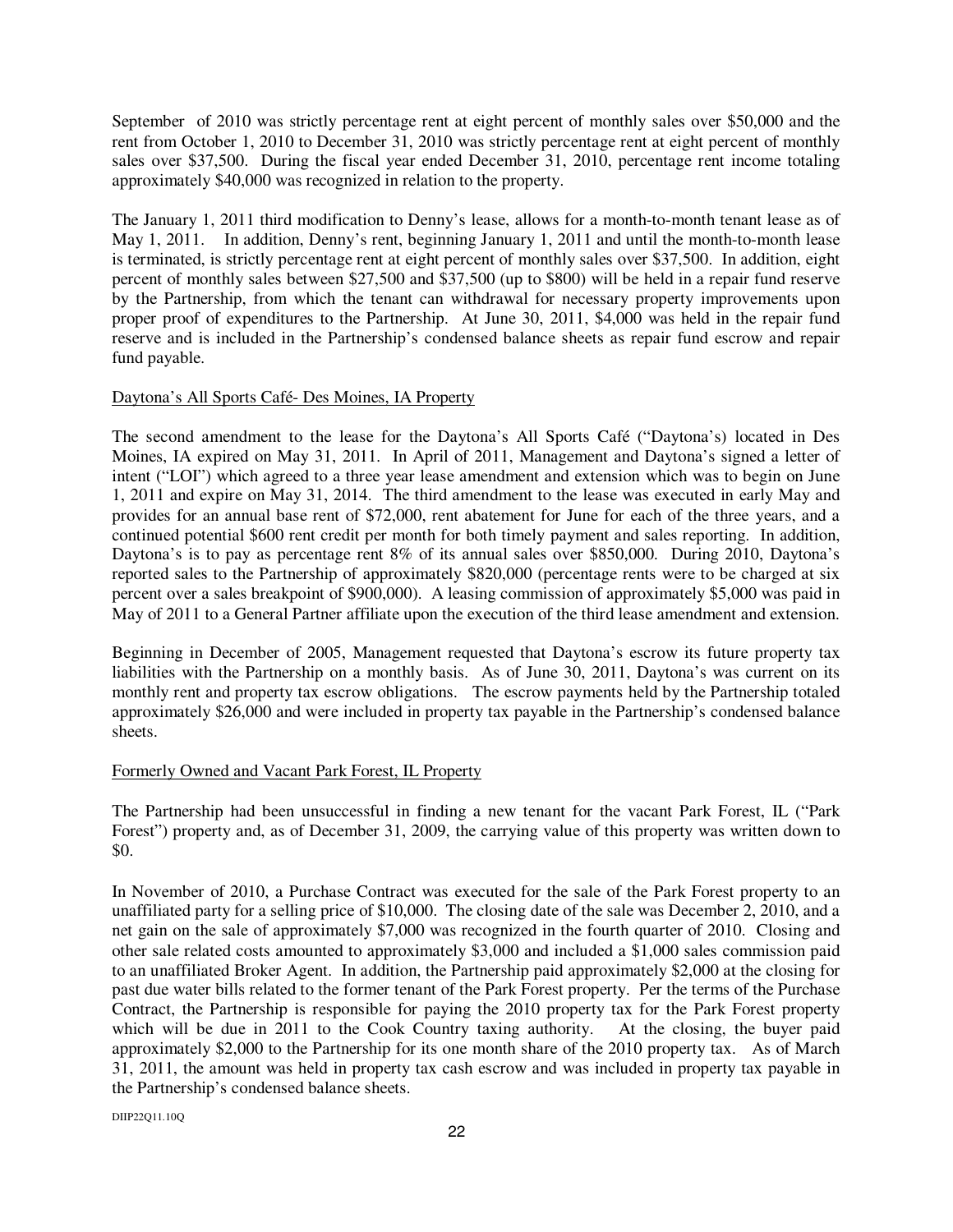In late August of 2010, an Agency and Marketing Agreement ("Agreement") was executed with an Agent, who was unaffiliated with the Partnership. The Agreement gave the Agent the exclusive right to sell the Park Forest property through auction, sealed bid, hybrid sealed bid, on-line bid or through private negotiations. The Agreement was to terminate upon the later of 30 days after the Live Outcry Auction held September 27, 2010 or a closing or settlement, if applicable. A marketing fee of approximately \$2,000 was paid to the Agent for the purpose of advertising, marketing and promoting the property to the buying public. The auction took place on September 27, 2010 and did not result in the immediate contract sale of the property. Per the Agreement, the Agent had 30 days from the auction date to continue to market the property for sale, at which time the Agreement would expire.A Purchase Contract ("Contract") for the sale of the Park Forest property to an unaffiliated party for a final selling price of \$11,000 was executed in early October of 2010. Per the Contract, a ten percent buyer's premium was added to the \$10,000 buyer's offer in determining the final selling price of \$11,000. The \$1,000 buyer's premium was to be paid as a commission fee to the Agent at the closing which was to occur on or before October 27, 2010. However, the sale fell apart due to a significant Cook County real estate tax issue related to the purchase contract of the adjacent shopping center property.

Property tax in Cook County, IL is paid in arrears (2010 tax will be paid in 2011) and is paid in two installments, one in the first quarter and one in the third or fourth quarter (depending upon the timing of tax rate determinations and property tax bill issuance by the County). Beginning with the property tax related to the 2008 tax year, property tax payments related to the vacant Park Forest property were the responsibility of the Partnership. As of December 31, 2010, the Partnership had accrued and expensed eleven months of estimated 2010 property tax totaling approximately \$20,000 and held one month property tax cash escrow of approximately \$2,000 from the buyer of the property. The total estimated 2010 property tax payable of approximately \$22,000 to be paid in 2011 was based on the 2010 adjusted property appraisal and the 2009 final tax rates. The first installment of 2010 property tax, totaling approximately \$12,000 was paid in February of 2011. As of June 30, 2011, the remaining property tax payable included in the Partnership's condensed balance sheets amounts to approximately \$10,000.

Due to the vacancy of the Park Forest property, the Partnership had assumed maintenance responsibility beginning in 2008. Prior to its December of 2010 sale, maintenance expenditures totaling approximately \$1,900 were incurred during 2010 in relation to lawn, repair and clean-up services.

#### Wendy's- 361 Highway 17 Bypass, Mt. Pleasant, SC Property

On November 30, 2010, the County of Charleston made a purchase offer of approximately \$177,000 to the Partnership in connection with an eminent domain land acquisition of approximately 5,000 square feet of the approximately 44,000 square feet of the Wendy's- Mt. Pleasant, SC ("Wendy's- Mt. Pleasant") property. The proposed land purchase is for "Right of Way" for planned road improvements. Unfortunately, the plan provides for the relocation of ingress and egress that could make the operations of the Wendy's restaurant uneconomic. Management continues to actively work with the lessee, Wendcharles, and legal counsel to facilitate the re-engineering of the County's plans to preserve the viability of the site for Wendy's operational use. The net book value of the land to be purchased is \$33,991 and was reclassified to a property held for sale during the fourth quarter of 2010.

#### Panda Buffet Restaurant- Grand Forks, ND Property

A sales contract was executed on September 30, 2009 for the installment sale of the Panda Buffet restaurant property ("Panda Buffet") located in Grand Forks, ND to the owner tenant. The Partnership completed the sale of the Panda Buffet property on November 12, 2009 for \$450,000. The buyer paid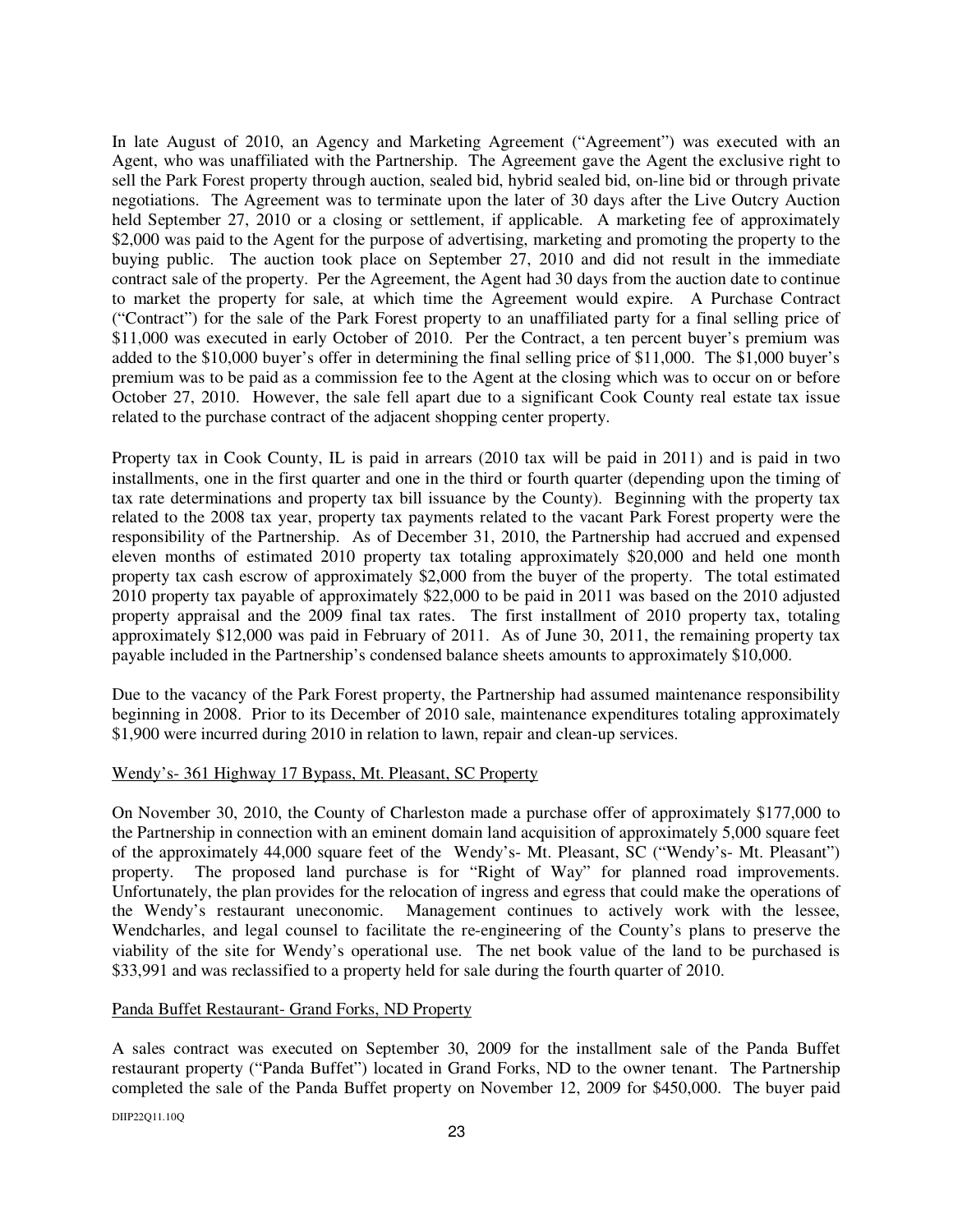\$150,000 at closing with the remaining balance of \$300,000 being delivered in the form of a Promissory note ("Buyers Note") to the Partnership. The Buyers Note reflects a term of three years, an interest rate of 7.25%, and principal and interest payments paid monthly. Principal is amortized over a period of ten years beginning December 1, 2009 with a balloon payment due on November 1, 2012. Pursuant to the Buyers Note, there will be no penalty for early payment of principal. The Buyers Note also requires the buyer to escrow property taxes with the Partnership beginning January of 2010 at \$1,050 per month (lowered to \$900 beginning February 1, 2011). As of June 30, 2011, the buyer was current on its 2011 monthly property tax escrow obligations and escrow payments. The property tax escrow cash balance held by the Partnership amounted to \$12,600 at December 31, 2010, and in January of 2011, \$10,800 of the property tax escrow was relinquished to the Buyer upon proof of payment of the 2010 property tax to the taxing authority. The property tax escrow cash balance held by the Partnership amounted to approximately \$8,000 at June 30, 2011, and is included in the property tax payable in the condensed balance sheets.

Per the Buyer's Note amortization schedule, the monthly payments are to total approximately \$3,522 per month. The amortized principal payments yet to be received under the Buyer's Note amounted to \$276,238 as of December 31, 2010. During the six month period ended June 30, 2011, six note payments were received by the Partnership and totaled \$11,288 in principal and \$9,845 in interest.

#### **Results of Operations**

(Loss) income from continuing operations for the three month periods ended June 30, 2011 and 2010 were \$(425,000) and \$132,000, respectively. (Loss) income from continuing operations for the six month periods ended June 30, 2011 and 2010 were \$(362,000) and \$200,000, respectively. See the paragraphs below for further information as to 2011 and 2010 variances of individual operating income and expense items.

#### *Three month period ended June 30, 2011 as compared to the three month period ended June 30 , 2010:*

*Operating Rental Income:* Rental income for the three month periods ended June 30, 2011 and 2010 were approximately \$296,000 and \$293,000, respectively. The rental income was comprised of monthly lease obligations per the tenant leases, percentage rents obligations related to the Denny's, Phoenix, AZ property and tenants who had reached their sales breakpoint, and included adjustments for straight-line rent. The remaining long-term rent receivable balance of former tenant, China Buffet, was removed from the balance sheet at June 30, 2011, and recorded as an additional straight-line rent adjustment.

*Insurance Expense:* Insurance expense for the three month periods ended June 30, 2011 and 2010 were approximately \$2,000 and \$8,000, respectively. The 2011 insurance expense was comprised of general liability insurance and the 2010 insurance expense was comprised of aggregate property insurance (back-up policies for unexpected vacancy or tenant lapses) and general liability insurance. The Partnership did not purchase additional property insurance in the fourth quarter of 2010 for the aggregate of the Properties for the 2010/2011 insurance year.

*General and Administrative Expense:* General and administrative expenses for the three month periods ended June 30, 2011 and 2010 were approximately \$15,000 and \$18,000, respectively. General and administrative expenses were comprised of management expense, state/city registration and annual report filing fees, office supplies, printing costs, outside storage expenses, copy/fax costs, postage and shipping expenses, long-distance telephone expenses, website fees, bank fees and state income tax expenses. The second quarter of 2011 expenditures were lower than in 2010 due primarily to the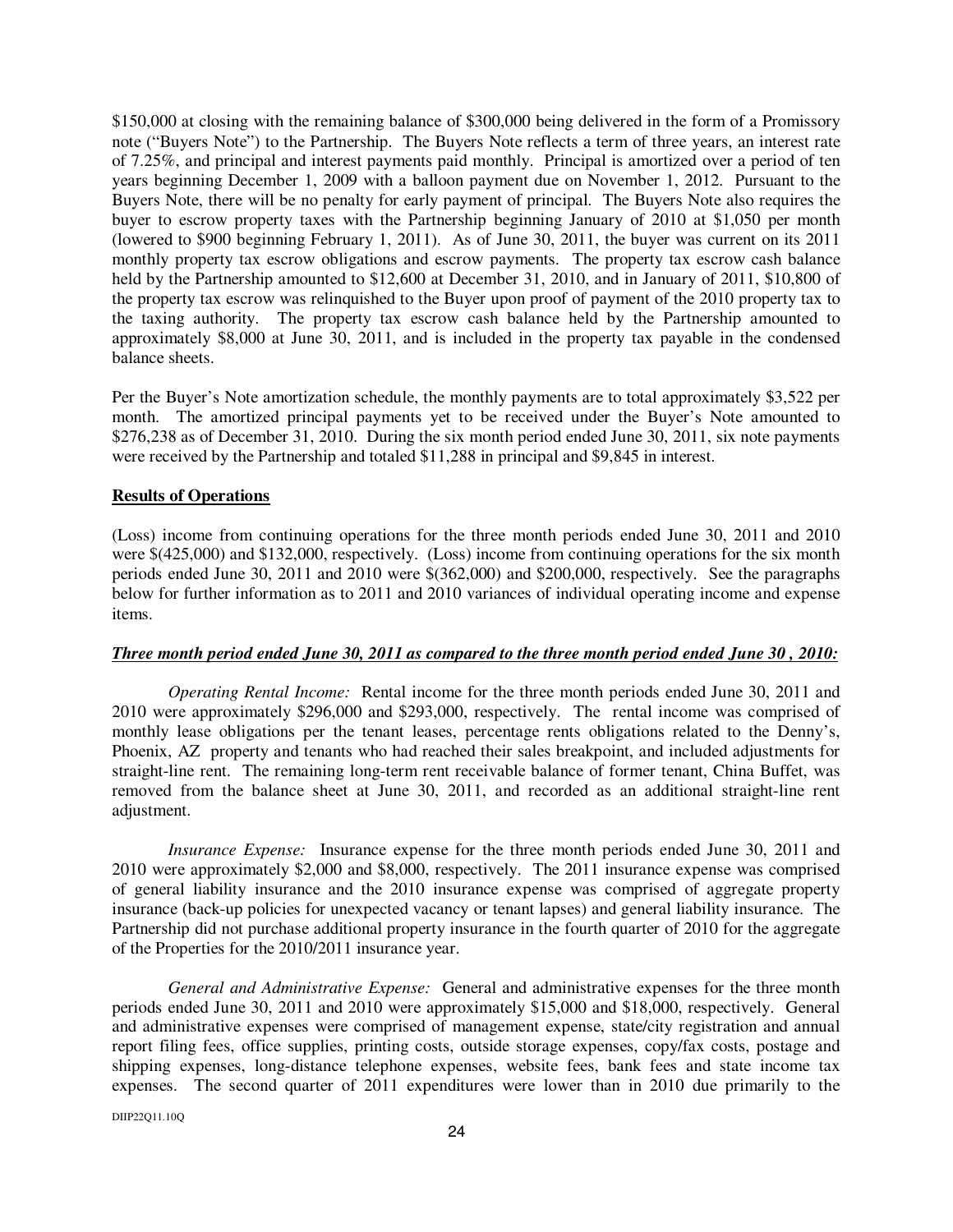overpayment of 2010 estimated state income taxes and the application of the overpayments to the 2011 estimated state taxes. This is offset by higher printing and postage costs related to the May of 2011 Consent process.

*Professional services:* Professional services expenses for the three month periods ended June 30, 2011 and 2010 were approximately \$48,000 and \$30,000, respectively. Professional services expenses were primarily comprised of investor relations data processing, investor mailings processing, website design, legal, auditing and tax preparation fees, electronic tax filings, and SEC report conversion and processing fees. The second quarter of 2011 professional services expenditures were higher in 2011 than in 2010 due primarily to increased electronic state tax filings for 2010 returns filed in 2011, higher 2011 accruals for 2011 electronic state tax returns to be filed in 2012, the May of 2011 Consent process, and the pending XBRL filing requirement.

*Property Tax Expense:* Property tax expense for the three month periods ended June 30, 2011 and 2010 were approximately \$3,000 and \$0, respectively. Due to the vacancy of the Phoenix, AZ property (formerly operated as China Buffet) the Partnership accrued six months of 2011 property tax which is expected to be due in the fourth quarter of 2011. Approximately \$6,000 of the accrual is not the responsibility of the Partnership and is anticipated to be paid from property tax cash escrow held by the Partnership.

*Property Impairment Write-downs:* The carrying amount of the vacant Phoenix, AZ property was reduced by \$540,118 to its estimated fair value of \$0 during the second quarter of 2011. The reduction included \$444,224 related to land and \$95,894 related to buildings, net of accumulated depreciation of \$325,782.

*Amortization Expense:* Amortization expense for the three month periods ended June 30, 2011 and 2010 were \$16,000 and \$9,000, respectively. Due to the vacancy of the Phoenix, AZ property (formerly operated as China Buffet) the approximately \$7,000 remaining balance of related deferred leasing commissions paid was removed from the balance sheet at June 30, 2011, and recorded as additional amortization.

*Recovery of Amounts Previously Written-off:* Recovery of amounts previously written-off for the three month periods ended June 30, 2011 and 2010 were each approximately \$3,000 and were comprised of small recoveries from former general partners. Management anticipates that such revenue type may continue to be generated until Partnership dissolution; however, no significant recoveries are anticipated.

#### *Six month period ended June 30, 2011 as compared to the six month period ended June 30, 2010:*

*Operating Rental Income:* Rental income for the six month periods ended June 30, 2011 and 2010 were approximately \$587,000 and \$578,000, respectively. The rental income was comprised of monthly lease obligations per the tenant leases, percentage rents obligations related to the Denny's, Phoenix, AZ property and tenants who had reached their sales breakpoint, and included adjustments for straight-line rent. The remaining long-term rent receivable balance of former tenant, China Buffet, was removed from the balance sheet at June 30, 2011, and recorded as an additional straight-line rent adjustment.

Management expects total base operating rent revenues to be approximately \$1.06 million for the year 2011 based on operating leases currently in place. China Buffet ceased operations and vacated the Phoenix, AZ property in late June and therefore the former tenant will not be charged monthly base rent of \$6,000 as of July 1, 2011. Future operating rent revenues may decrease with tenant defaults and/or the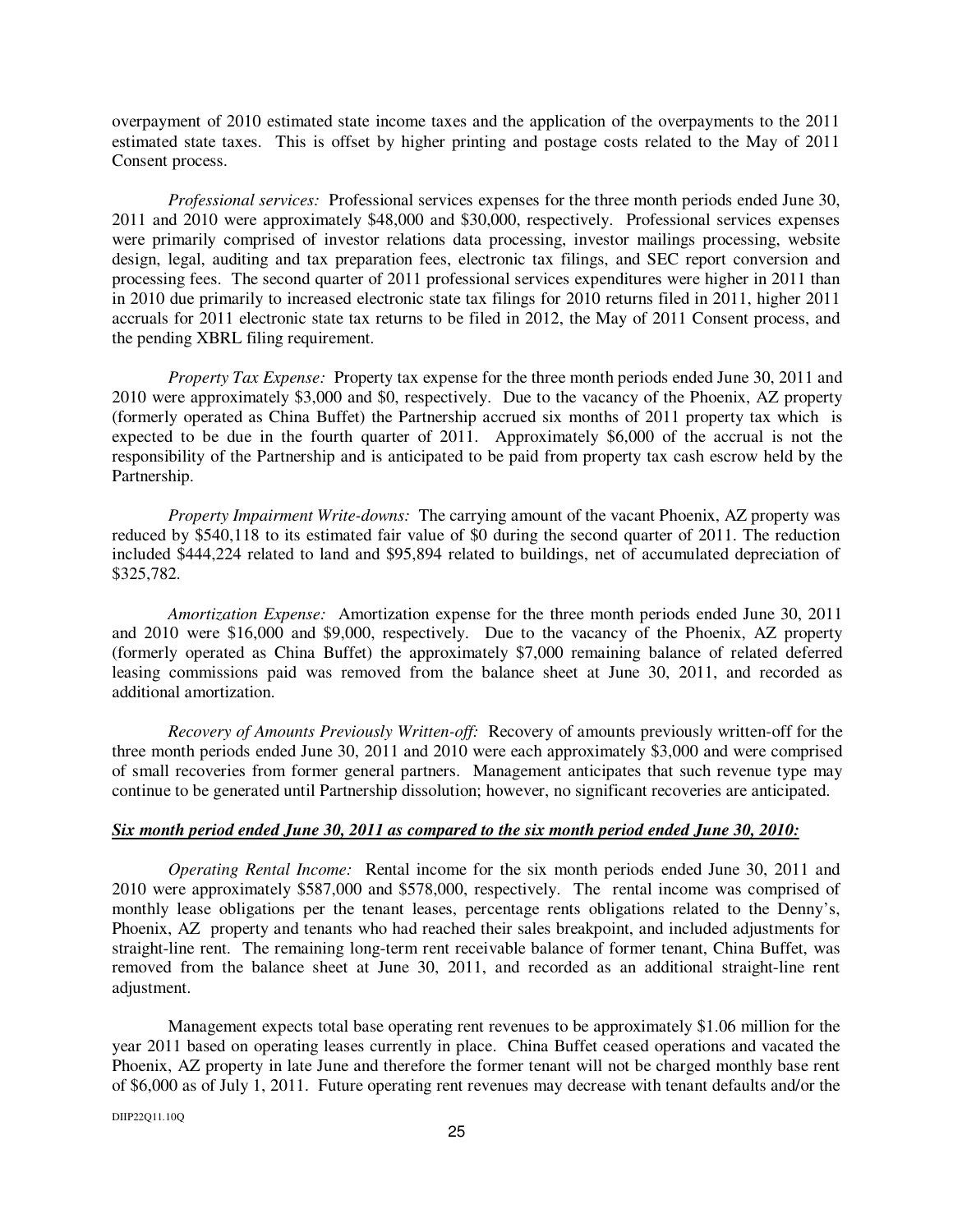reclassification of properties as properties held for sale. They may also increase with additional rents due from tenants, if those tenants experience increased sales levels, which require the payment of additional rents to the Partnership. Operating percentage rents included in rental income from operations in 2010 was \$439,000, and Management expects the 2011 percentage rents to be slightly higher as compared to 2010, due to Denny's 2011 rent modification and higher tenant sales reported through June for the aggregate of the Wendy's properties.

*Insurance Expense:* Insurance expense for the six month periods ended June 30, 2011 and 2010 were approximately \$3,000 and \$17,000, respectively. The 2011 insurance expense was comprised of general liability insurance and the 2010 insurance expense was comprised of aggregate property insurance (back-up policies for unexpected vacancy or tenant lapses) and general liability insurance. The Partnership did not purchase additional property insurance in the fourth quarter of 2010 for the aggregate of the Properties for the 2010/2011 insurance year. However, one month of property insurance for the formerly owned vacant Park Forest property was purchased prior to its December of 2010 sale. Each tenant is responsible for insurance protection and beginning October 31, 2010 the Partnership will only purchase property insurance for an individual property if the tenant cannot provide proof of insurance protection or due to a property vacancy. It is estimated that during the third quarter the Partnership will pay approximately \$3,000 in property insurance premium in relation to the vacant Phoenix, AZ property (formerly operated as China Buffet) for the 2011/2012 insurance year. If the Partnership is not required to purchase any additional property insurance during 2011, this new insurance approach is expected to reduce insurance expenditures by approximately \$22,000, based on the property aggregate insurance premium paid for the 2009/2010 policy year. For 2011, Management expects insurance expense to be approximately \$8,000. This amount could increase upon a property insurance default or vacancy by a tenant or an increase in the general liability insurance premium for the 2011/2012 insurance year, which is expected to be paid in the fourth quarter of 2011.

*General and Administrative Expense:* General and administrative expenses for the six month periods ended June 30, 2011 and 2010 were approximately \$40,000 and \$41,000, respectively. General and administrative expenses were comprised of management expense, state/city registration and annual report filing fees, office supplies, printing costs, outside storage expenses, copy/fax costs, postage and shipping expenses, long-distance telephone expenses, website fees, bank fees and state income tax expenses. Management currently expects the total 2011 general and administrative expenses to be lower than projected in the Partnership's Annual Report on Form 10-K filed with the Securities and Exchange Commission on March 24, 2011 ("the Annual Report"), as it was determined that "Full" Consent materials would not be mailed to Investors in May. Management instead adopted the Notice of Internet Availability of Consent Materials option, which reduced printing and mailing costs. In addition, as in 2010, Management further reduced printing and mailing costs by not mailing the Annual Report to Limited Partners (the report is posted to the Partnership's website, www.divallproperties.com). The 2011 general and administrative expenses are anticipated to be slightly higher than the total 2010 expenses due primarily to the 2011 Consent process.

*Professional services:* Professional services expenses for the six month periods ended June 30, 2011 and 2010 were approximately \$143,000 and \$111,000, respectively. Professional services expenses were primarily comprised of investor relations data processing, investor mailings processing, website design, legal, auditing and tax preparation fees, and SEC report conversion and processing fees. Management anticipates that the total 2011 professional services expenses may be over twenty-five percent higher than the total 2010 expenses due primarily to the May of 2011 Consent, the 2011 Consent tabulation processing, the SEC mandated XBRL conversion and filing requirements for the Partnership beginning in the Second Quarter of 2011, and the higher electronic state tax filing fees.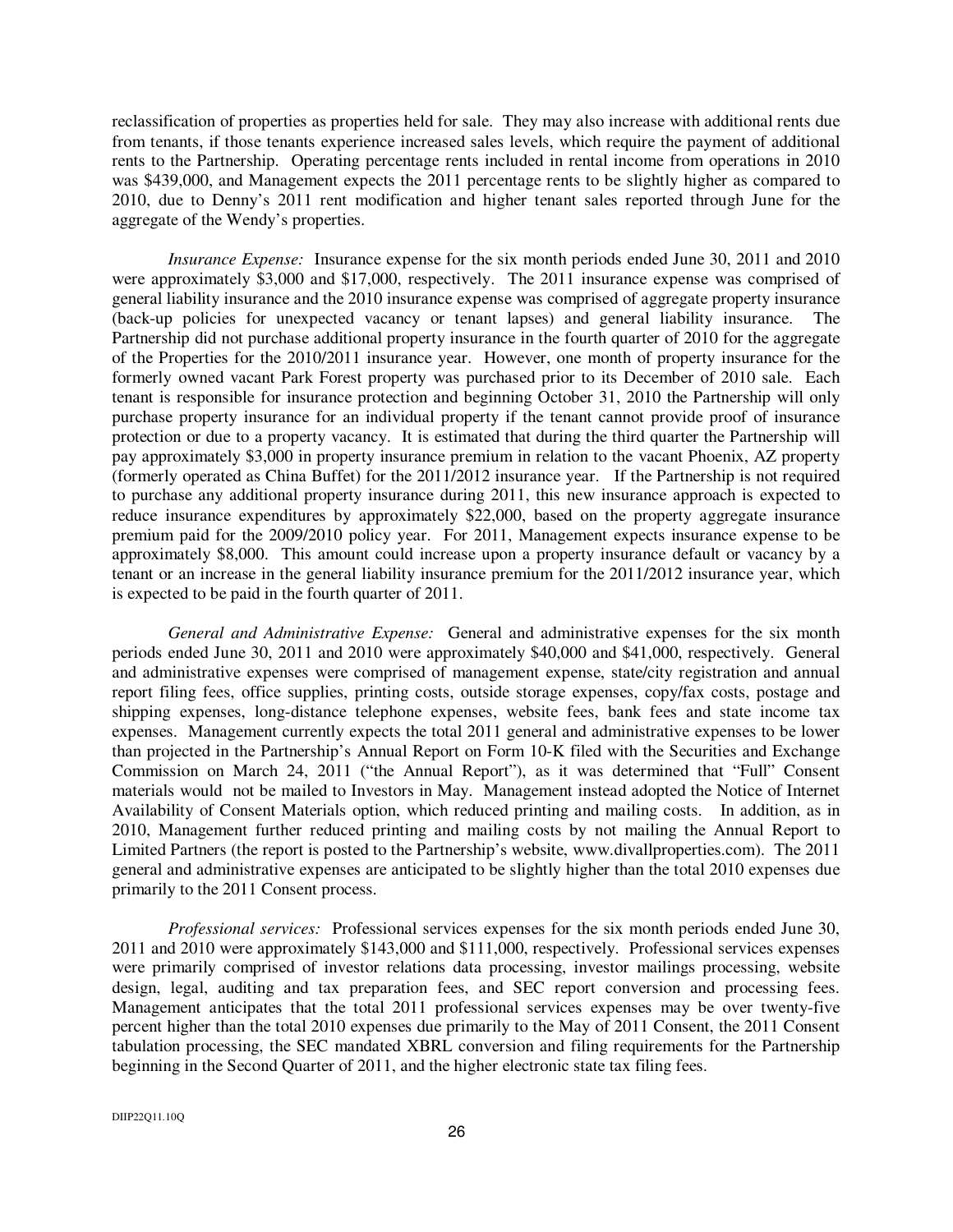*Property Tax Expense:* Property tax expense for the three month periods ended June 30, 2011 and 2010 were approximately \$3,000 and \$0, respectively. Due to the vacancy of the Phoenix, AZ property (formerly operated as China Buffet) the Partnership accrued six months of 2011 property tax in June, which will be due in the fourth quarter of 2011. Approximately \$6,000 of the accrual is not the responsibility of the Partnership and is to be paid from property tax cash escrow. Beginning in July of 2011, the Partnership will accrue and expense \$1,500 per month in property tax in relation to the vacant property.

*Property Impairment Write-downs:* The carrying amount of the vacant Phoenix, AZ property was reduced by \$540,118 to its estimated fair value of \$0 during the second quarter of 2011. The reduction included \$444,224 related to land and \$95,894 related to buildings, net of accumulated depreciation of \$325,782.

*Amortization Expense:* Amortization expense for the six month periods ended June 30, 2011 and 2010 were \$25,000 and \$18,000, respectively. Due to the vacancy of the Phoenix, AZ property (formerly operated as China Buffet) the approximately \$7,000 remaining balance of related deferred leasing commissions paid were removed from the balance sheet as of June 30, 2011, and was recorded as additional amortization. Amortization expense for the remaining two quarters of 2011 should be approximately \$4,000 lower than in 2010.

*Recovery of Amounts Previously Written-off:* Recovery of amounts previously written-off for the six month periods ended June 30, 2011 and 2010 were each approximately \$6,000 and were comprised of small recoveries from former general partners. Management anticipates that such revenue type may continue to be generated until Partnership dissolution; however, no significant recoveries are anticipated.

#### **Results of Discontinued Operations**

In accordance with FASB guidance for "Accounting for the Impairment or Disposal of Long Lived Assets", discontinued operations represent the operations of properties disposed of or classified as held for sale as well as any gain or loss recognized in their disposition. The Partnership did not recognize income (loss) from discontinued operations during the three and six month periods ended June 30, 2011. During the three and six month periods ended June 30, 2010, the Partnership recognized a (loss) from discontinued operations of approximately \$(15,000) and \$(24,000)). The 2010 (loss) from discontinued operations was attributable to the fourth quarter of 2010 reclassification of a small strip of the Wendy's-Mt. Pleasant property to property held for sale and the third quarter of 2010 reclassification of the vacant Park Forest property to property held for sale (the property was sold in December of 2010) upon the execution of the Agency and Marketing Agreement in August of 2010.

#### **Cash Flow Analysis**

Net cash flows provided by operating activities for the six month periods ended June 30, 2011 and 2010 were approximately \$669,000 and \$682,000, respectively. The variance in cash provided by operating activities from 2011 to 2010 is primarily due to: (i) the timing of the 2010 audit and tax preparation installment billings and payments as compared to the 2009 audit and tax installment billings and payments; (iii) the 2010 percentage rents collected in the First Quarter of 2011 were higher than the 2009 percentage rents collected in the First Quarter of 2010 due to higher tenant sales reported and recorded for 2010 as compared to 2009; (iv) the timing of vendor invoices received and the payments thereof; and (v) the 2011 property tax accrual for the vacant China Buffet property in Phoenix, AZ.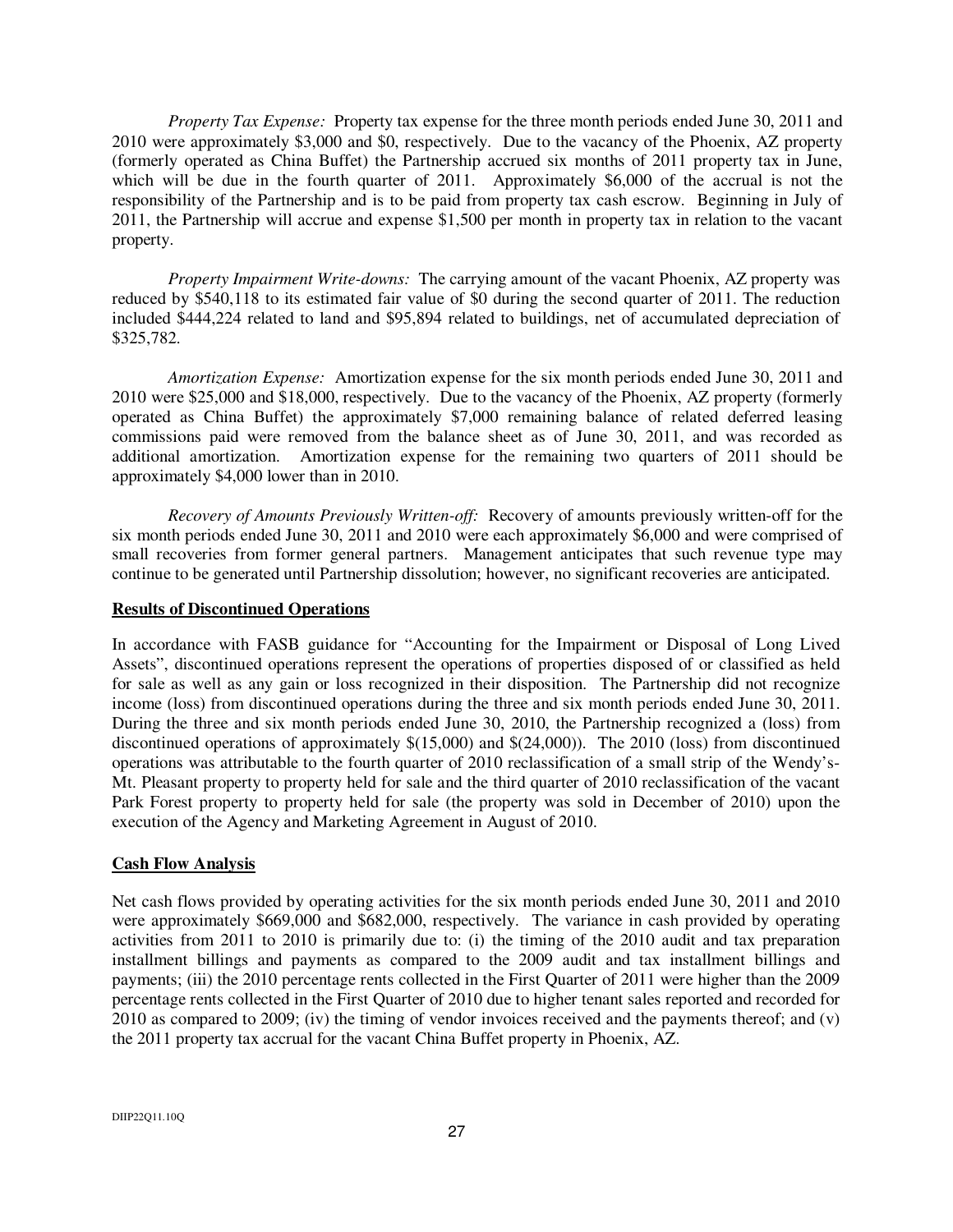Cash flows provided from (used in) investing activities for the six month periods ended June 30, 2011 and 2010 were approximately \$12,000 and \$17,000, respectively. The 2011 and 2010 amounts were comprised of the receipt of note receivable principal payments from the Buyer's Note and small recoveries from former general partners. In addition, a leasing commission was paid in the second quarter of 2011 in relation to Daytona's amended lease agreement. An additional \$12,000 in principal payments under the Buyer's Note is scheduled to be received during 2011 (see Note 11 to condensed financial statements). Management anticipates that small recoveries from former general partners may continue to be generated until Partnership dissolution; however, no significant recoveries are anticipated.

For the six month period ended June 30, 2011, cash flows used in financing activities was \$535,712 and consisted of aggregate Limited Partner distributions of \$535,000, which included approximately \$7,000 in net sale proceeds from the December of 2010 sale of the vacant Park Forest property and approximately \$11,000 in Buyer's Note principal payments received, and General Partner distributions of \$712. For the six month period ended June 30, 2010, cash used in financing activities was \$595,706 and consisted of aggregate Limited Partner distributions of \$595,000, which included net sale proceeds of approximately \$128,000 from the sale of the Panda Buffet, Grand Forks, ND property in November of 2009, and General Partner distributions of \$706. Distributions have been and will continue to be made in accordance with the Partnership Agreement.

#### **Liquidity and Capital Resources**

Our cash balance was approximately \$573,000 at June 30, 2011. Cash of \$265,000 is anticipated to be used to fund the second quarter of 2011 aggregate distribution to Limited Partners expected to be made in August of 2011, and cash of approximately \$55,000 is anticipated to be used for the payment of June 30 quarter-end accrued liabilities, net of property tax and repair fund cash escrows, which are included in the Partnership's condensed balance sheets. The remainder represents amounts deemed necessary to allow the Partnership to operate normally and consistent with past practice.

The Partnership's principal demands for funds are expected to be for the payment of operating expenses and distributions. Management anticipates that cash generated through the operations of the Partnership's Properties and sales of Properties will primarily provide the sources for future fund liquidity and Limited Partner distributions. During the process of leasing the Properties, the Partnership may experience competition from owners and managers of other properties. As a result, in connection with negotiating tenant leases, along with recognizing market conditions, Management may offer rental concessions, or other inducements, which may have an adverse impact on the results of the Partnership's operations. The Partnership is also in competition with sellers of similar properties to locate suitable purchasers for its Properties. The two primary liquidity risks in the absence of mortgage debt are the Partnership's inability to collect rent receivables and near or chronic property vacancies. The amount of cash to be distributed to our Limited Partners is determined by the General Partner and is dependent on a number of factors, including funds available for payment of distributions, capital expenditures, and taxable income recognition matching, which is primarily attributable to percentage rents and property sales.

As of June 30, 2011 and December 31, 2010, the Properties were effectively leased 93 and 100%, respectively (China Buffet ceased operations and vacated the Phoenix, AZ property in late June of 2011). The leases include Denny's month-to-month lease which began on May 1, 2011. Although China Buffet is responsible for lease obligations through its lease end date of January 20, 2013, Management does not anticipate any further rent collections and therefore monthly base rent charges of \$6,000 per month ceased as of June 30, 2011. Management is currently evaluating its options as to the vacant Phoenix, AZ property. See Item 2, Investment Properties for further information for properties with significant developments. In addition, the Partnership collected 98% of its base rent from current tenants for the six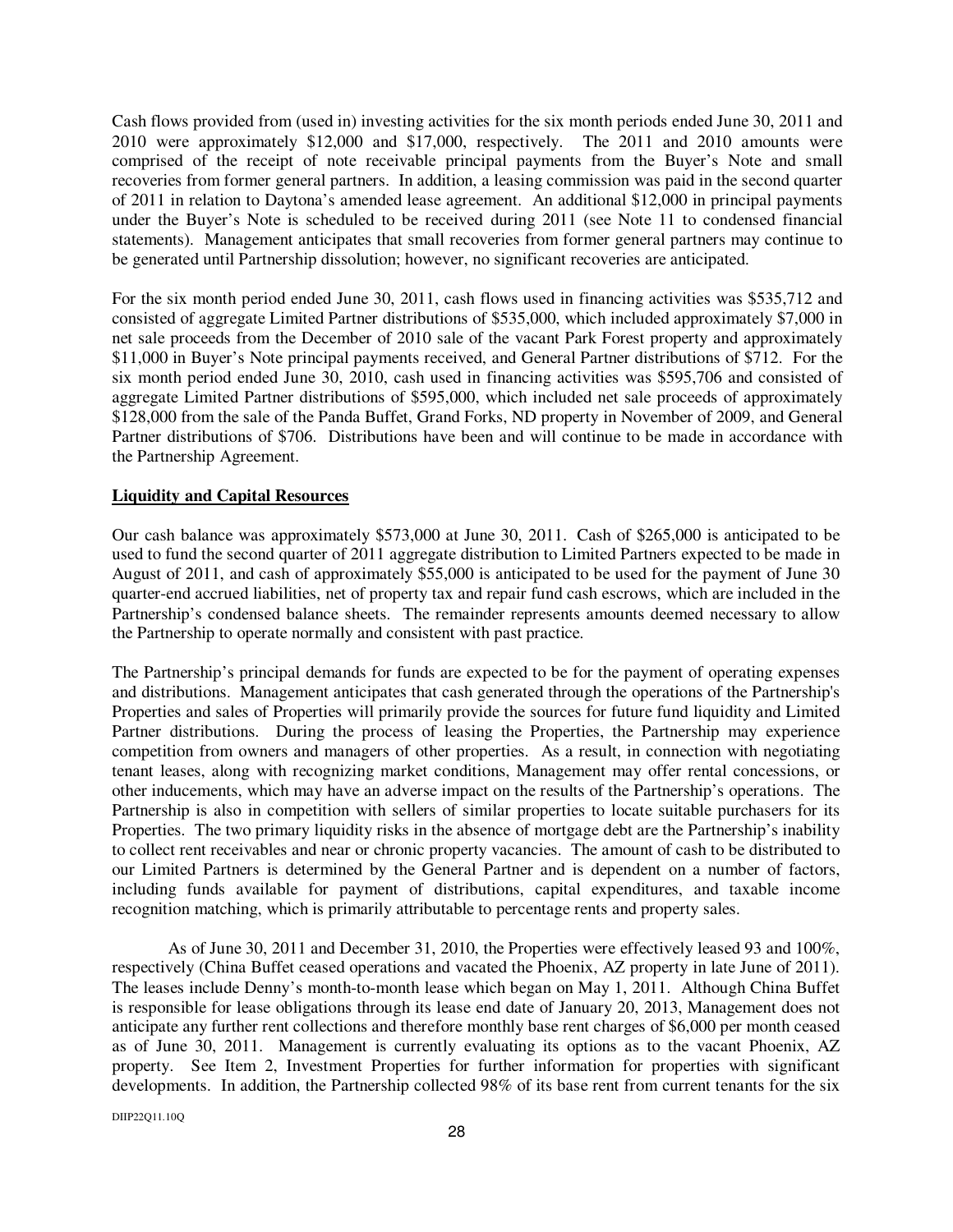month period ended June 30, 2011 and the fiscal year ended December 31, 2010, which we believe is a good indication of overall tenant quality and stability.

Nine of the fourteen Properties are leased to two Wendy's franchisees. Six of the Properties were leased to Wendgusta, LLC and three of the Properties were leased to Wendcharles I, LLC. Operating base rents from these nine leases comprised approximately 70% of the Partnership's 2011 operating base rents as of June 30, 2011, and approximately 70% of the 2010 operating base rents as of December 31, 2010. As of December 31, 2010, additional 2010 percentage rents totaling approximately \$382,000 were accrued in relation to the Wendy's properties. The percentage rents were both billed and fully collected as of June 30, 2011. Additionally, as of June 30, 2011, the nine Properties exceeded 60% of the Partnership's total properties, both by asset value and number. Eight of the nine Wendy's leases are set to expire in November of 2021, with the remaining one lease set to expire in November of 2016.

Since more than 60% of the Partnership's Properties, both by asset value and number, are leased to two tenants, Wendgusta and Wendcharles, the financial status of the two tenant's may be considered relevant to investors. At the request of the Partnership, Wendgusta and Wendcharles each provided it with a copy of their reviewed financial statements for the fiscal years ended December 26, 2010 and December 27, 2009. Those reviewed financial statements prepared by Wendgusta's and Wendcharles' accountants were attached as Exhibit 99.0 and 99.1, respectively, to the Partnership's Annual Report. The Partnership has no rights to audit or review Wendgusta's or Wendcharles' financial statements and the Partnership's independent registered public accounting firm has not audited or reviewed the financial statements received from Wendgusta or Wendcharles.

The Partnership's return on its investment will be derived principally from rental payments received from its lessees. Therefore, the Partnership's return on its investment is largely dependent upon the business success of its lessees. The business success of the Partnership's individual lessees can be adversely affected on three general levels. First, the tenants rely heavily on the management contributions of a few key entrepreneurial owners. The business operations of such entrepreneurial tenants can be adversely affected by death, disability or divorce of a key owner, or by such owner's poor business decisions such as an undercapitalized business expansion. Second, changes in a local market area can adversely affect a lessee's business operation. A local economy can suffer a downturn with high unemployment. Socioeconomic neighborhood changes can affect retail demand at specific sites and traffic patterns may change, or stronger competitors may enter a market. These and other local market factors can potentially adversely affect the lessees of the Partnership's Properties. Finally, despite an individual lessee's solid business plans in a strong local market, the franchise concept itself can suffer reversals or changes in management policy, which in turn can affect the profitability of operations. An overall economic recession is another factor that could affect the relative success of a lessee's business. Therefore, there can be no assurance that any specific lessee will have the ability to pay its rent over the entire term of its lease with the Partnership.

Since the Partnership's Properties involve restaurant tenants, the restaurant market is the major market segment with a material impact on Partnership operations. The success of customer marketing and the operating effectiveness of the Partnership's lessee's will impact the Partnership's future operating success in a very competitive restaurant and food service marketplace.

There is no way to determine, with any certainty, which, if any, tenants will succeed or fail in their business operations over the term of their respective leases with the Partnership. The nationwide economic downturn may affect a lessee's operational activity and its ability to meet lease obligations. Based on past experience, it can be reasonably anticipated that some lessees will default on future lease payments to the Partnership, which will result in the loss of expected lease income for the Partnership.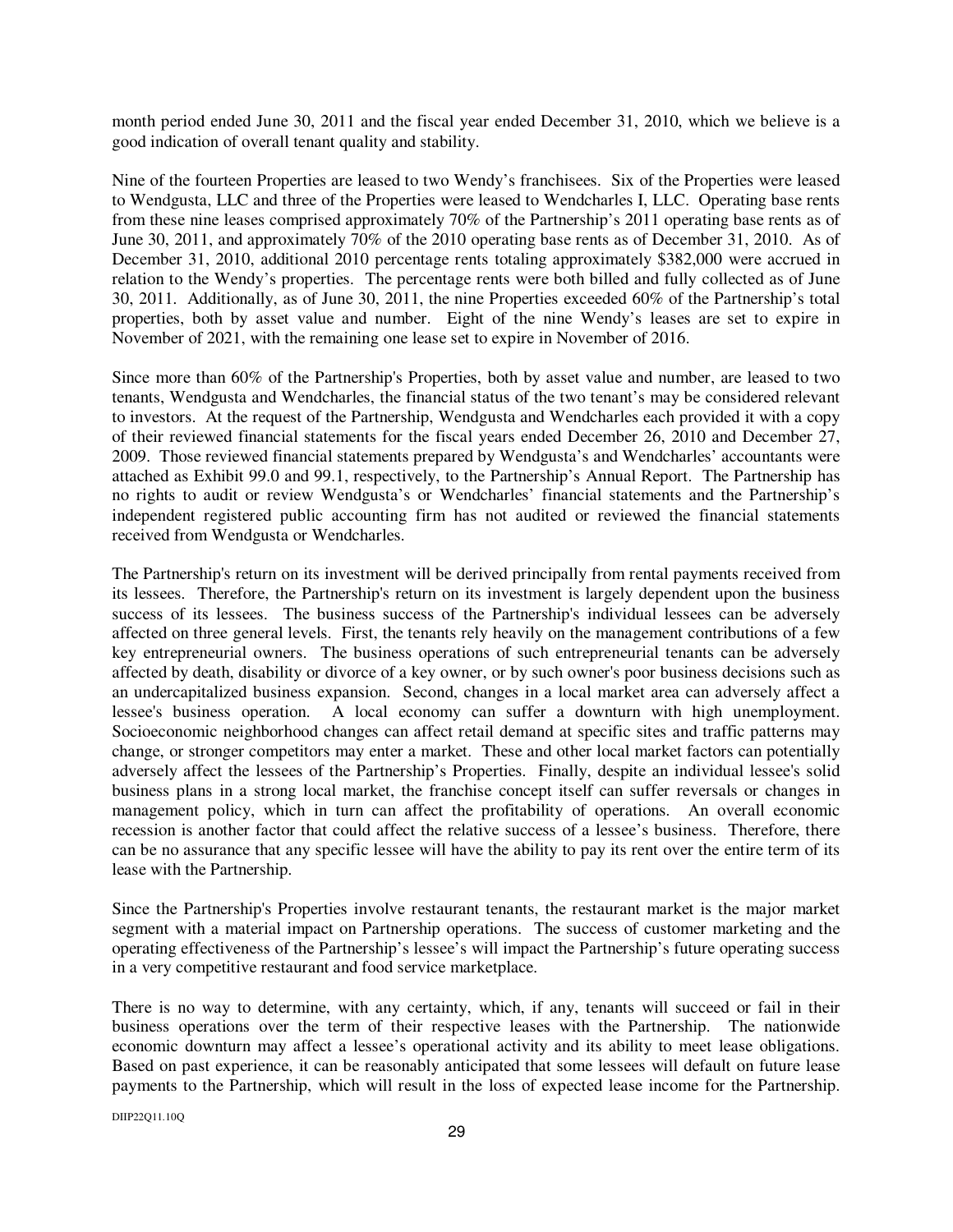Management will use its best efforts to vigorously pursue collection of any defaulted amounts and to protect the Partnership's assets and future rental income potential by trying to re-lease any properties with rental defaults. External events, which could impact the Partnership's liquidity, are the entrance of other competitors into the market areas of our tenants; the relocation of the market area itself to another traffic area; liquidity and working capital needs of the lessees; and failure or withdrawal of any of the national franchises held by the Partnership's tenants. Each of these events, alone or in combination, would affect the liquidity level of the lessees resulting in possible default by a tenant. Since the information regarding plans for future liquidity and expansion of closely held organizations, which are tenants of the Partnership, tend to be of a private and proprietary nature, anticipation of individual liquidity problems is difficult.

The continuing nationwide economic downturn has created a difficult credit environment. Fortunately, the Partnership has limited exposure to the credit markets, as the Partnership has no mortgage debt. Management monitors the depository institutions that hold the Partnership's cash on a regular basis and believes that funds have been deposited with creditworthy financial institutions. In addition, the Partnership has no outstanding mortgage debt. However, the continued economic downturn and lack of available credit could delay or inhibit Management's ability to dispose of the Partnership's Properties, or cause Management to have to dispose of the Partnership's Properties for a lower than anticipated return. As a result, Management continues to maintain an objective to preserve capital and sustain property values while selectively disposing of the Properties as appropriate.

#### **Off-Balance Sheet Arrangements**

The Partnership does not have any off-balance sheet arrangements that are reasonably likely to have a current or future material effect on our financial condition, changes in financial condition, revenues or expenses, results of operations, liquidity, capital expenditures or capital resources.

#### **Disposition Policies**

Management intends to hold the Partnership Properties until such time as sale or other disposition appears to be advantageous to achieve the Partnership's investment objectives or until it appears that such objectives will either currently not be met or not be met in the future. In deciding whether to sell properties, Management considers factors such as potential capital appreciation or depreciation, cash flow and federal income tax considerations, including possible adverse federal income tax consequences to the Limited Partners. The General Partner may exercise its discretion as to whether and when to sell a property, and there is no obligation to sell properties at any particular time, except upon Partnership termination on November 30, 2020 or if investors holding a majority of the units vote to liquidate and dissolve the Partnership in response to a formal consent solicitation to liquidate the Partnership.

#### **Inflation**

Inflation has a minimal effect on operating earnings and related cash flows from a portfolio of triple net leases. By their nature, such leases actually fix revenues and are not impacted by rising costs of maintenance, insurance, or real estate taxes. Although the majority of the Partnership's leases have percentage rental clauses, revenues from operating percentage rentals represented only 8% and 5%, respectively, of operating rental income for the six month periods ended June 30, 2011 and 2010. Revenues from operating percentage rents represented only 29% of operating rental income for the fiscal year ended December 31, 2010. If inflation causes operating margins to deteriorate for lessees or if expenses grow faster than revenues, then inflation may negatively impact the portfolio through tenant defaults.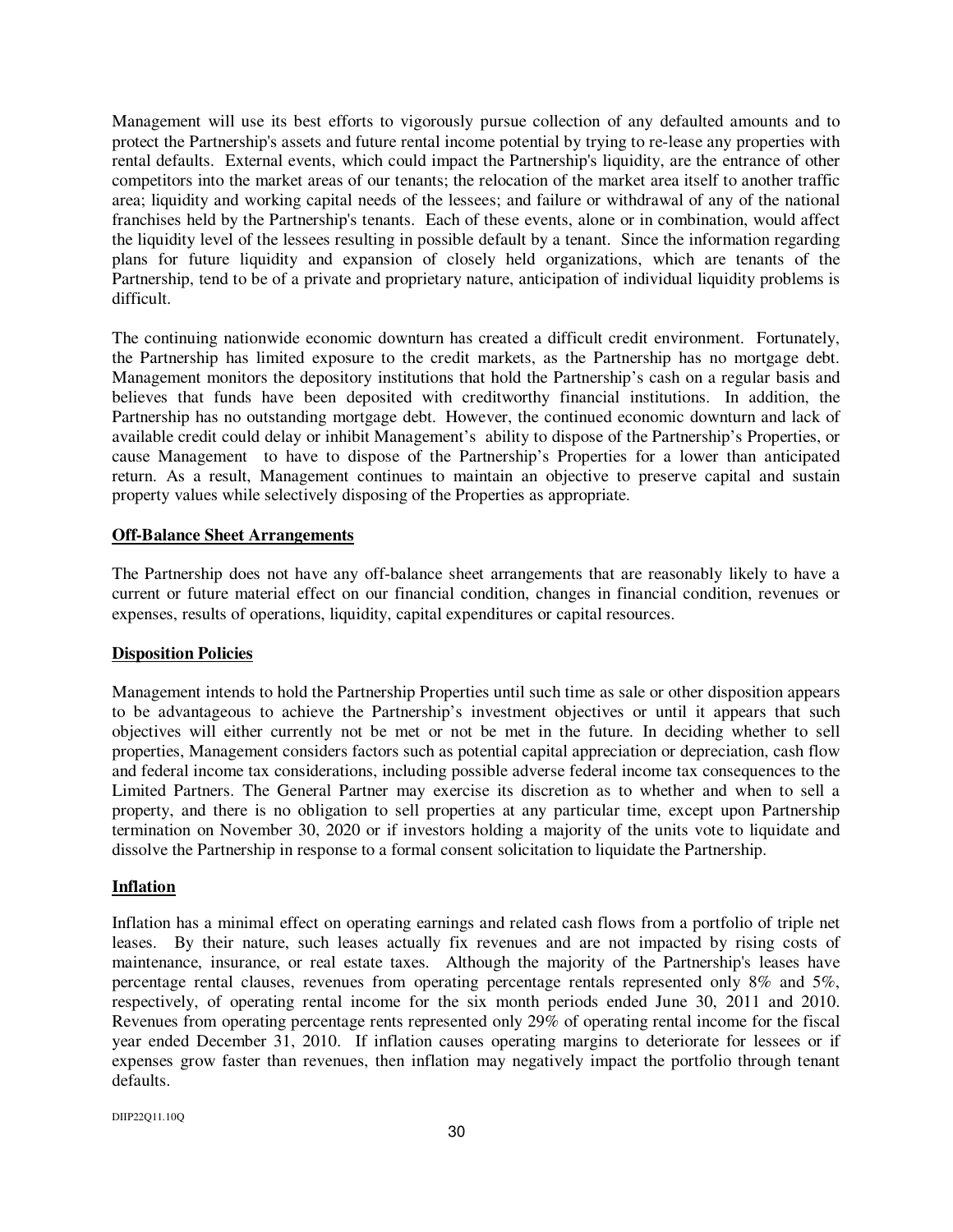It would be misleading to associate inflation with asset appreciation for real estate, in general, and the Partnership's portfolio, specifically. Due to the "triple-net" nature of the property leases, asset values generally move inversely with interest rates.

# **Item 3. Quantitative and Qualitative Disclosure About Market Risk**

The Partnership is not subject to market risk as defined by Item 305 of Regulation S-K.

### **Item 4. Controls and Procedures**

#### Controls and Procedures

 As of June 30, 2011, the Partnership's Management (the General Partner) and its principal executive officer and principal financial officer have concluded that the Partnership's disclosure controls and procedures (as defined in Rules 13a-15(e) and 15d-15(e) under the Securities Exchange Act of 1934, as amended) as of the end of the period covered by this report were effective based on the evaluation of these controls and procedures as required by paragraph (b) of Rule 13a-15 or Rule 15d-15 under the Securities Exchange Act of 1934, as amended.

Management's Report on Internal Control over Financial Reporting

 There were no changes in the Partnership's internal controls over financial reporting during the period ended June 30, 2011 that have materially affected, or are reasonably likely to materially affect, our internal controls over financial reporting.

 The Partnership's Management, does not expect that the disclosure controls and procedures of the internal controls will prevent all error and misstatements. A control system, no matter how well conceived and operated, can provide only reasonable, not absolute, assurance that the objectives of the control system are met. Further, the design of a control system must reflect the fact that there are resource constraints, and the benefits of controls must be considered relative to their costs. Because of the inherent limitations in all control systems, no evaluation of controls can provide absolute assurance that all control issues and instances of fraud, if any, have been detected.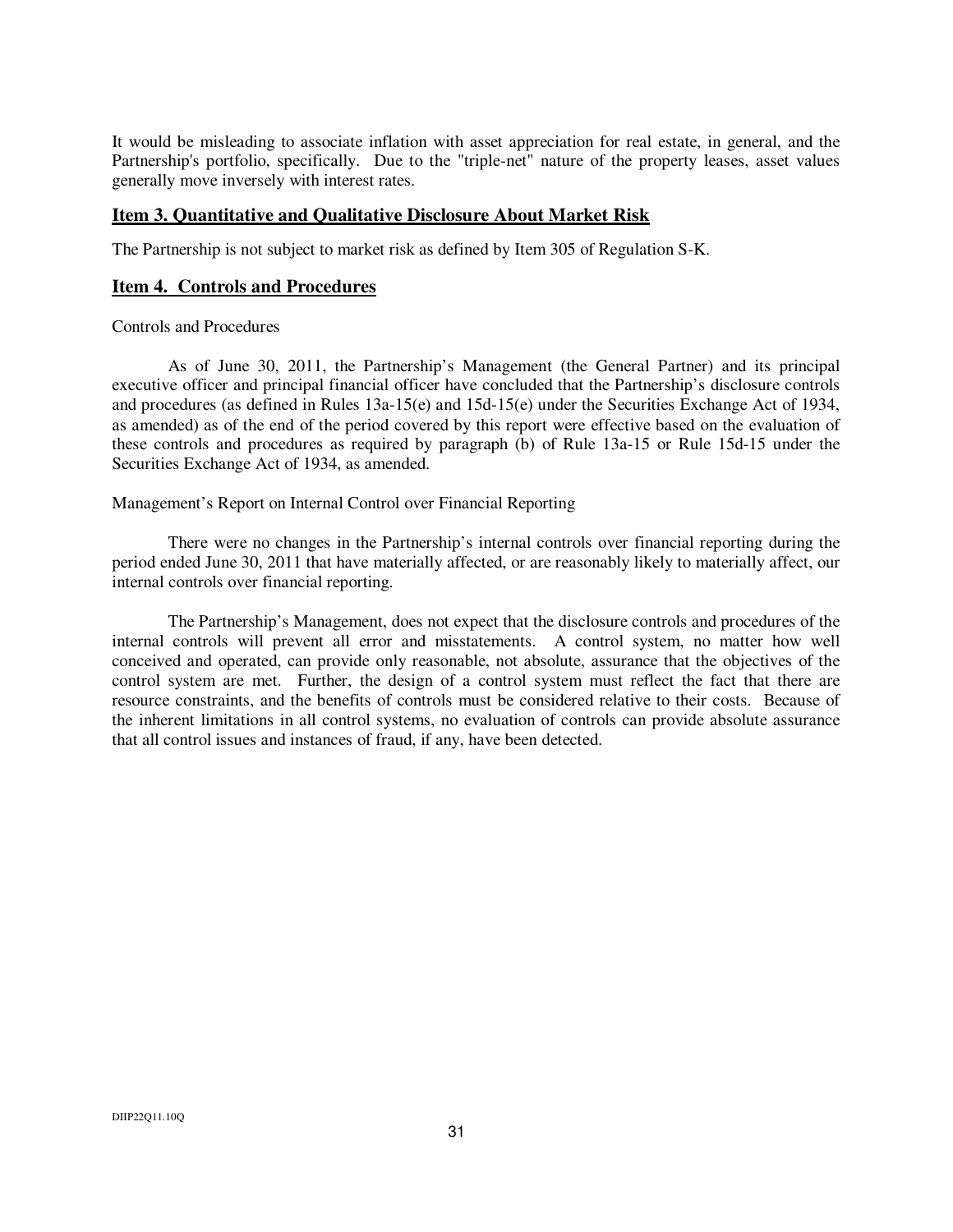# **PART II - OTHER INFORMATION**

# **Item 1. Legal Proceedings**

**None.** 

### **Item 1a. Risk Factors**

Not Applicable.

# **Item 2. Unregistered Sales of Equity Securities and Use of Proceeds**

None.

# **Item 3. Defaults Upon Senior Securities**

None.

# **Item 4. (Removed and Reserved)**

# **Item 5. Other Information**

None.

#### **Item 6. Exhibits**

- (a) Listing of Exhibits
	- 4.1 Agreement of Limited Partnership dated as of November 20, 1987, amended as of November 25, 1987, and February 20, 1988, filed as Exhibit 3A to Amendment No. 1 to the Partnership's Registration Statement on Form S-11 as filed on February 22, 1988, and incorporated herein by reference.
	- 4.2 Amendments to Amended Agreement of Limited Partnership dated as of June 21, 1988, included as part of Supplement dated August 15, 1988, filed under Rule 424(b)(3), incorporated herein by reference.
	- 4.3 Amendment to Amended Agreement of Limited Partnership dated as of February 8, 1993, filed as Exhibit 3.3 to the Partnership's 10-K for the year ended December 31, 1992, and incorporated herein by reference.
	- 4.4 Amendment to Amended Agreement of Limited Partnership dated as of May 26, 1993, filed as Exhibit 3.4 to the Partnership's 10-K for the year ended December 31, 1993, and incorporated herein by reference.
	- 4.5 Amendment to Amended Agreement of Limited Partnership dated as of June 30, 1994, filed as Exhibit 3.5 to the Partnership's 10-K for the year ended December 31, 1994, and incorporated herein by reference.

DIIP22Q11.10Q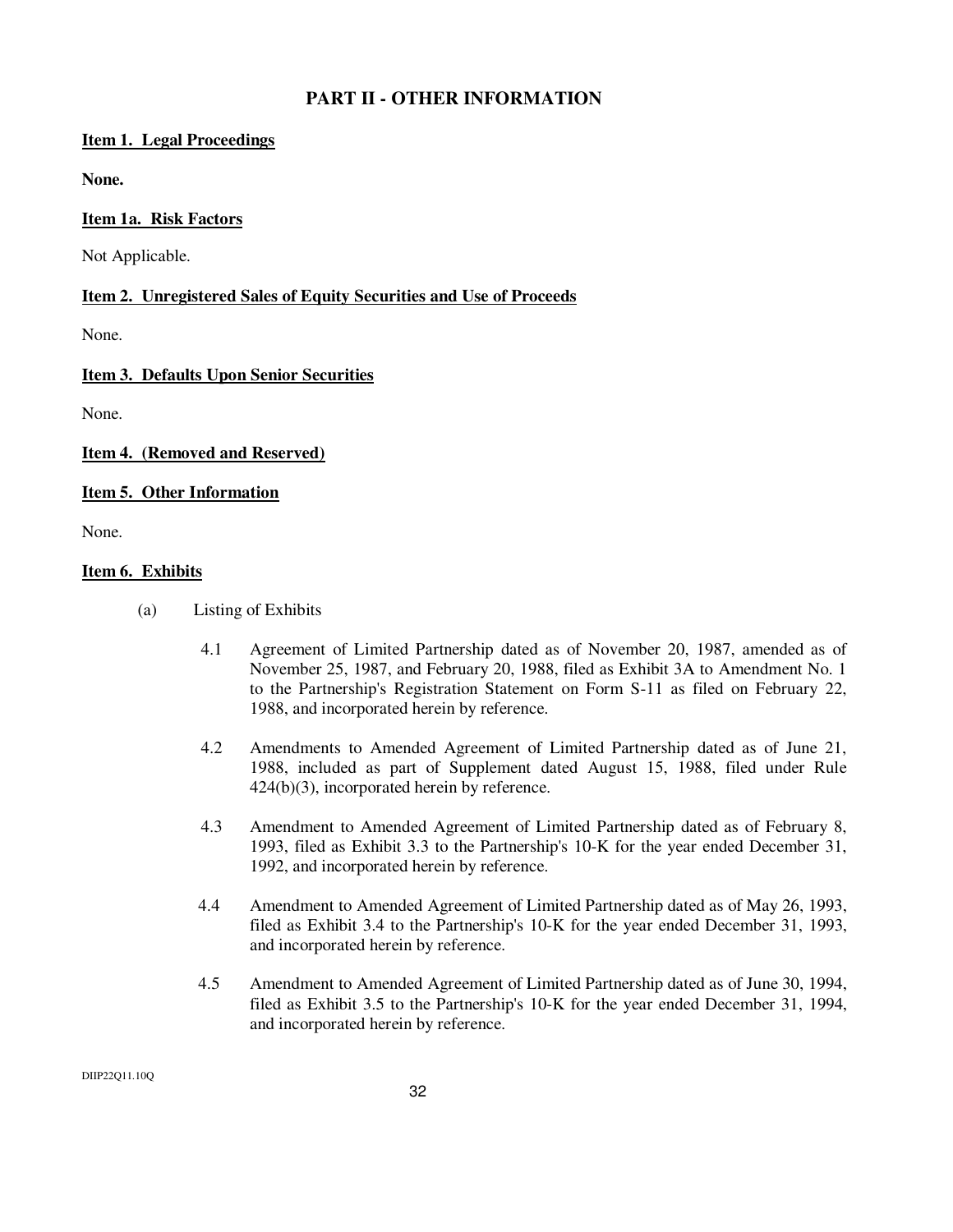- 4.6 Second Amendment to Amended Agreement of Limited Partnership dated as of November 9, 2009, filed as Exhibit 4.1 to the Partnership Quarterly Report on Form 10-Q filed November 12, 2009, and incorporated herein by reference.
- 4.7 Certificate of Limited Partnership dated November 20, 1987, and incorporated herein by reference.
- 31.1 302 Certifications
- 32.1 Certification of Periodic Financial Report Pursuant to 18 U.S.C. Section 1350.
- 99.1 Correspondence to the Limited Partners, scheduled to be mailed August 15, 2011, regarding the second quarter of 2011 distribution.
- 101 The following materials from the Partnership's Quarterly Report on Form 10-Q for the quarter ended, formatted in XBRL (Extensible Business Reporting Language): (i) Condensed Balance Sheets at June 30, 2011 and December 31, 2011, (ii) Condensed Statements of Income for the three and six month periods ended June 30, 2011 and 2010, (iii) Condensed Statement of Cash Flows for the six month periods ended June 30, 2011 and 2010, and (v) Notes to the Condensed Financial Statements.<sup>1</sup>

<sup>&</sup>lt;sup>1</sup> In accordance with Rule 406T of Regulation S-T, the XBRL related information in Exhibit 101 to this Quarterly Report on Form 10-Q shall not be deemed to be "filed" for purposes of Section 18 of the Securities Exchange Act of 1934 (the "Exchange Act") , or otherwise subject to the liability of that section, and shall not be part of any registration statement or other document filed under the Securities Act of 1933 or the Exchange Act, except as shall be expressly set forth by specific reference in such filing.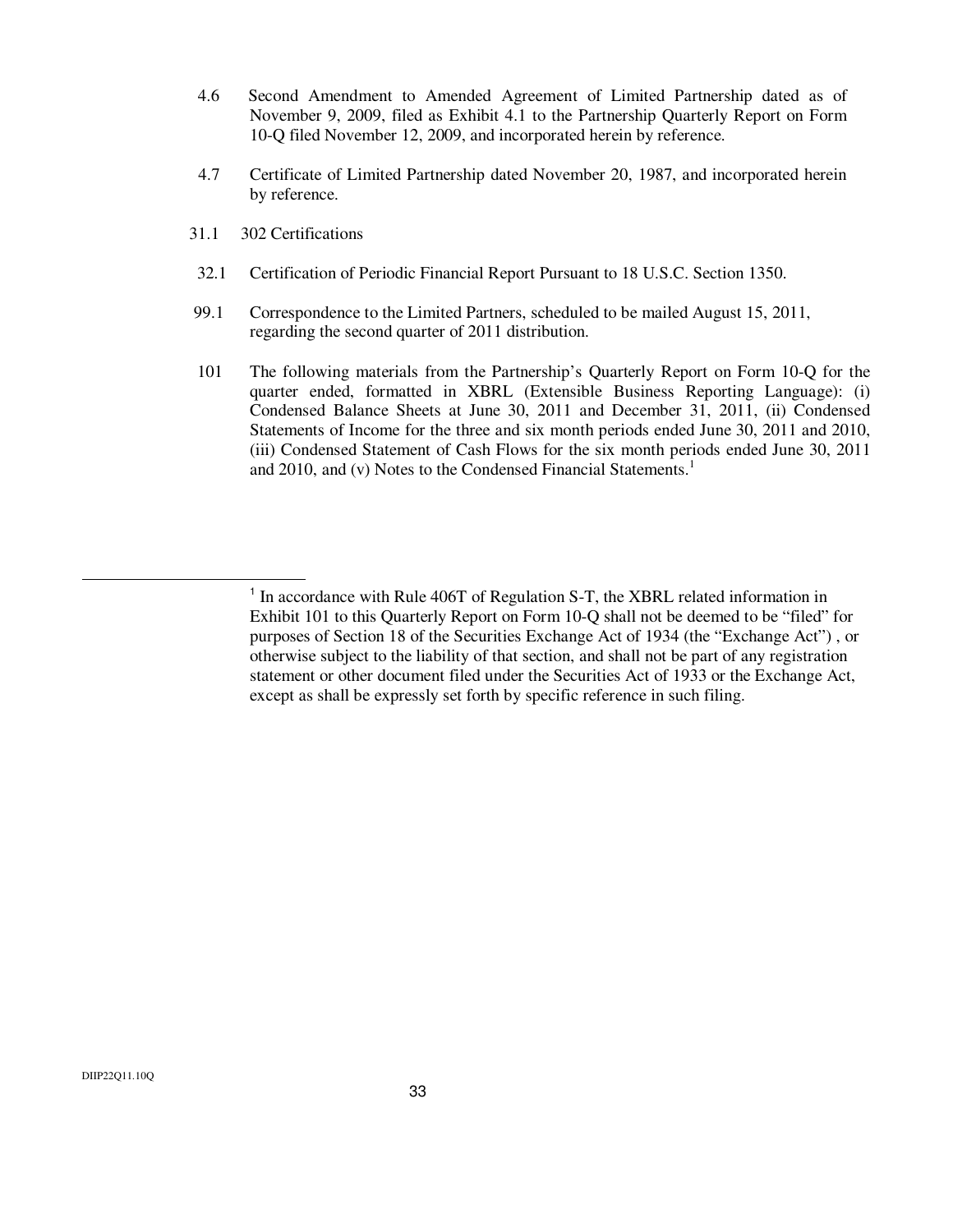# **SIGNATURES**

Pursuant to the requirements of the Securities Exchange Act of 1934, the Registrant has duly caused this report to be signed on its behalf by the undersigned, thereunto duly authorized.

# **DIVALL INSURED INCOME PROPERTIES 2 LIMITED PARTNERSHIP**

By: The Provo Group, Inc., General Partner

By: /s/Bruce A. Provo Bruce A. Provo, President (principal executive officer, principal financial officer and principal accounting officer of the Partnership)

Date: August 15, 2011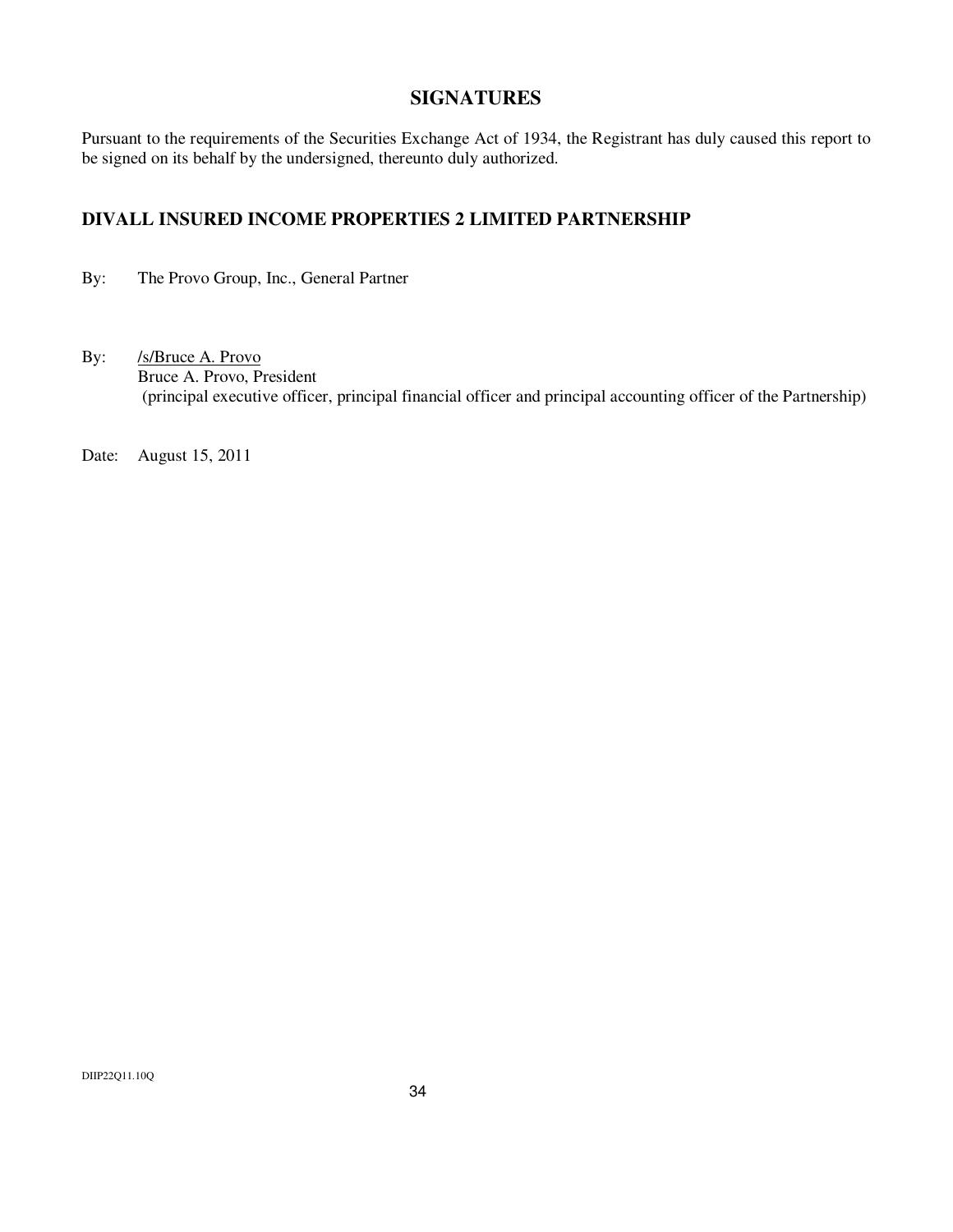# **DIVALL INSURED INCOME PROPERTIES 2 LIMITED PARTNERSHIP**

# **CERTIFICATIONS**

I, Bruce A. Provo, certify that:

- 1. I have reviewed this quarterly report on Form 10-Q of DiVall Insured Income Properties 2 Limited Partnership;
- 2. Based on my knowledge, this quarterly report does not contain any untrue statement of a material fact or omit to state a material fact necessary to make the statements made, in light of the circumstances under which such statements were made, not misleading with respect to the period covered by this report;
- 3. Based on my knowledge, the financial statements, and other financial information included in this report, fairly present in all material respects the financial condition, results of operations and cash flows of the registrant as of, and for, the periods presented in this report;
- 4. I am responsible for establishing and maintaining disclosure controls and procedures (as defined in Exchange Act Rules  $13a-15(e)$  and  $15d-15(e)$  and internal control over financial reporting (as defined in Exchange Act Rules 13a- 15(f) and 15(d)- 15(f)) for the registrant and have:
	- a) Designed such disclosure controls and procedures, or caused such disclosure controls and procedures to be designed under my supervision**,** to ensure that material information relating to the registrant, including its consolidated subsidiaries, is made known to us by others within those entities, particularly during the period in which this report is being prepared;
	- b) Designed such internal control over financial reporting, or caused such internal control over financial reporting to be designed under my supervision, to provide reasonable assurance regarding the reliability of financial reporting and the preparation of financial statements for external purposes in accordance with generally accepted accounting principles.
	- c) Evaluated the effectiveness of the registrant's disclosure controls and procedures and presented in this report my conclusions about the effectiveness of the disclosure controls and procedures, as of the end of the period covered by this report based on such evaluation;
	- d) Disclosed in this report any change in the registrant's internal control over financial reporting that occurred during the registrant's most recent fiscal quarter (the registrant's fourth fiscal quarter in the case of an annual report) that has materially affected, or is reasonably likely to materially affect, the registrant's internal control over financial reporting; and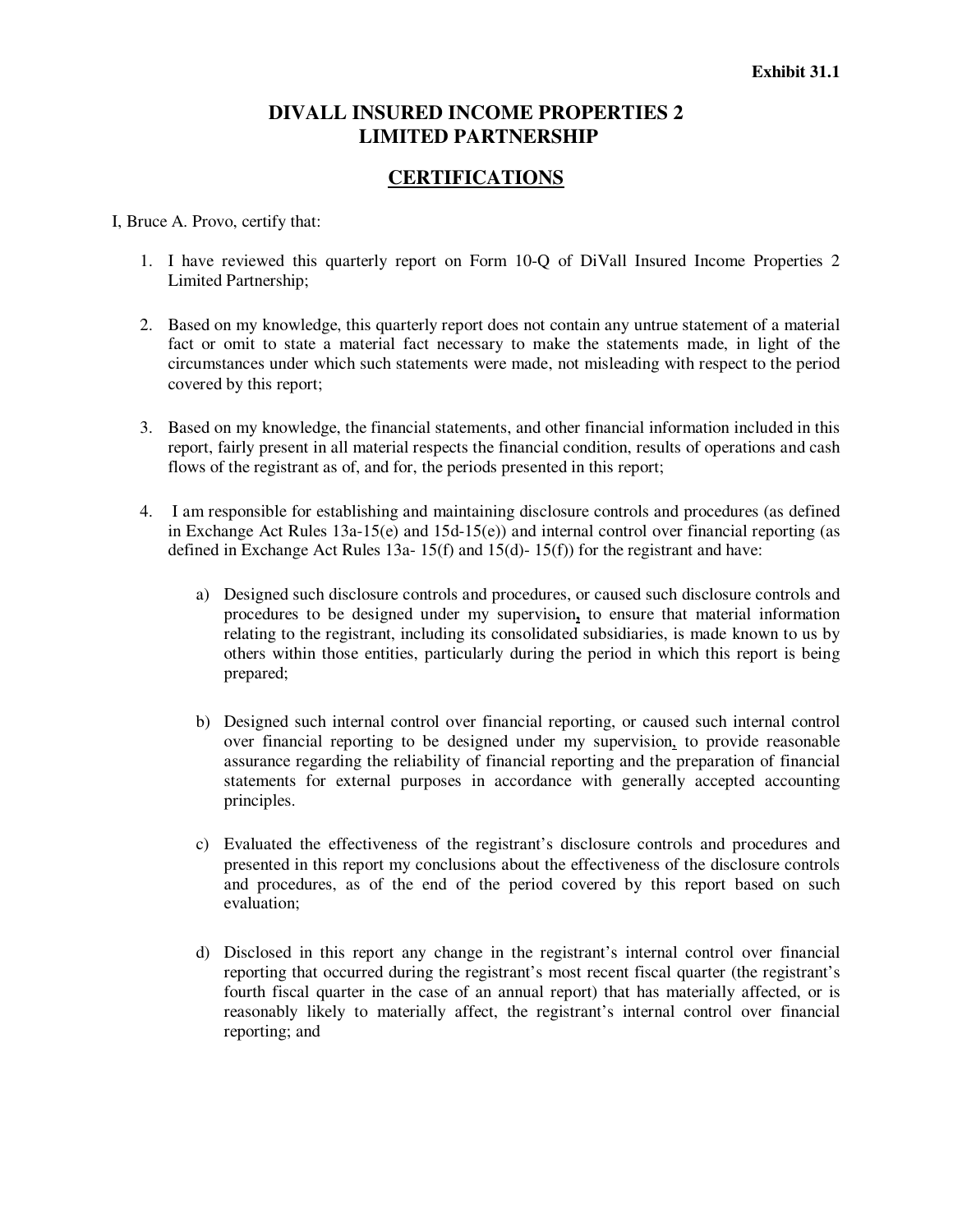- 5. I have disclosed, based on my most recent evaluation of internal control over financial reporting, to the registrant's auditors and the audit committee of the registrant's board of directors (or persons performing the equivalent functions):
	- a) All significant deficiencies and material weaknesses in the design or operation of internal control over financial reporting which are reasonably likely to adversely affect the registrant's ability to record, process, summarize and report financial information ; and
	- b) Any fraud, whether or not material, that involves management or other employees who have a significant role in the registrant's internal control over financial reporting.

# **THE PROVO GROUP, INC., General Partner**

Dated: August 15, 2011 By *Isl Bruce A. Provo*  President, Chief Executive Officer and Chief Financial Officer (principal executive officer and principal financial officer of the registrant)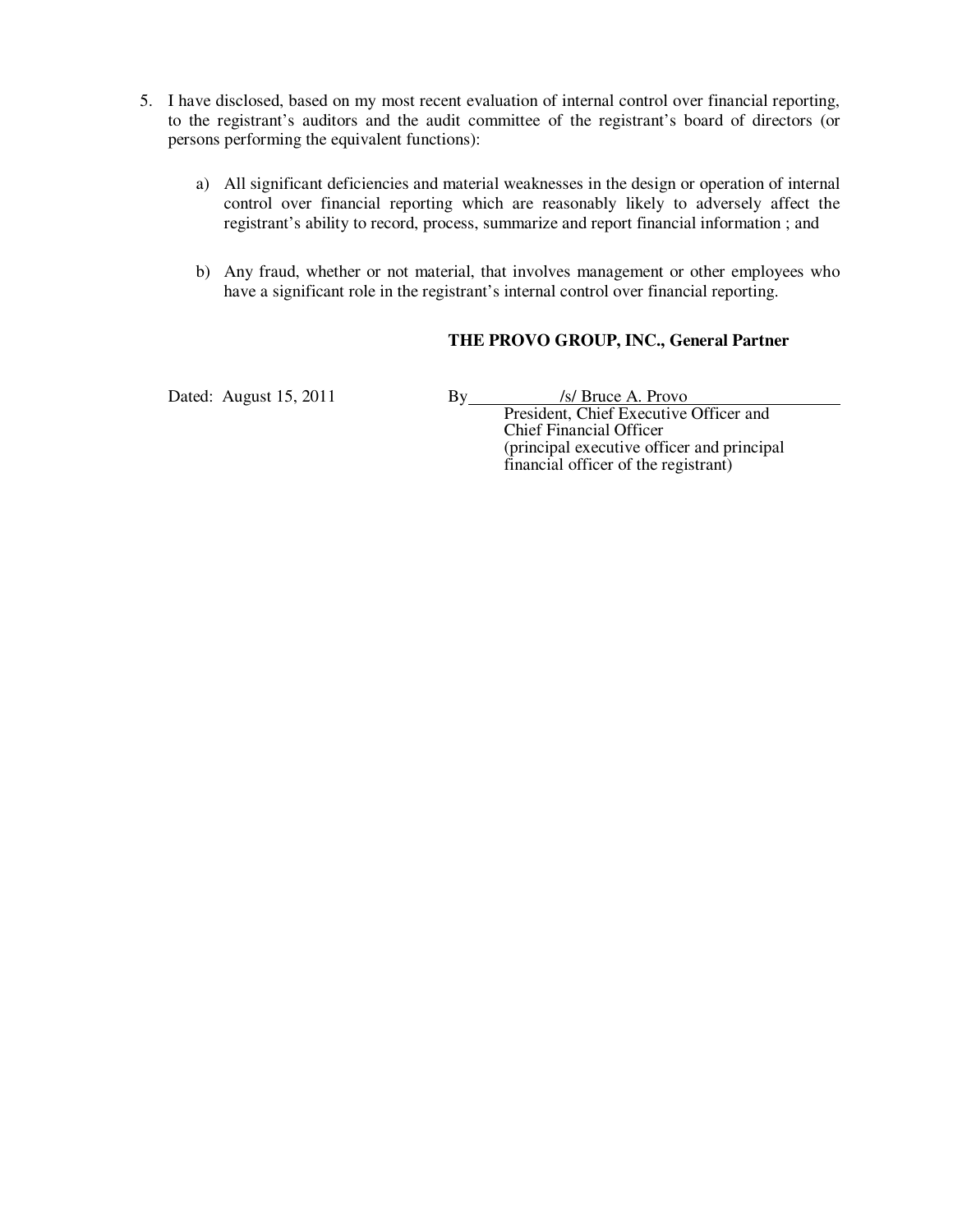**Exhibit 32.1** 

#### **DIVALL INSURED INCOME PROPERTIES 2 LIMITED PARTNERSHIP**

#### **Certification of Periodic Financial Report Pursuant to 18 U.S.C. Section 1350**

 Pursuant to 18 U.S.C. Section 1350, as adopted pursuant to Section 906 of the Sarbanes-Oxley Act of 2002, the undersigned principal executive officer and principal financial officer of Divall Insured Income Properties 2 Limited Partnership (the "Company") certifies that the Quarterly Report on Form 10- Q of the Company for the period ended June 30, 2011 fully complies with the requirements of Section 13(a) or 15(d) of the Securities Exchange Act of 1934 and that information contained in the periodic report fairly presents, in all material respects, the financial condition and results of operations of the Company.

#### THE PROVO GROUP, INC., General Partner

Dated: August 15, 2011 By *Is/ Bruce A. Provo* 

 President, Chief Executive Officer and Chief Financial Officer (principal executive and principal financial officer of the registrant)

This certification is made solely for the purpose of 18 U.S.C. Section 1350, subject to the knowledge standard contained therein, and not for any other purpose.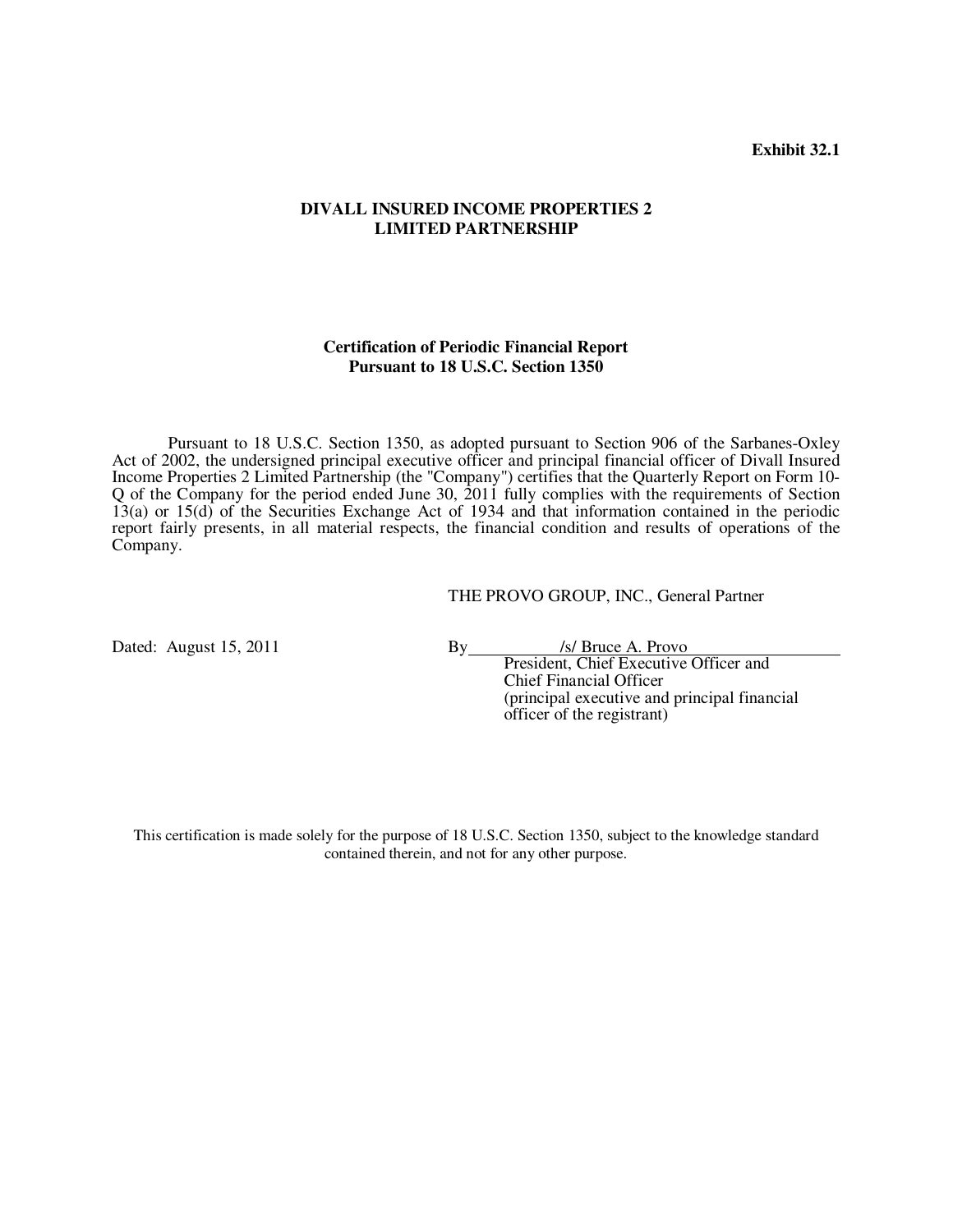# **DiVall Insured Income Properties 2, L.P.**

OUARTERLY NEWS

August 15, 2011

#### **A Publication of The Provo Group, Inc. SECOND QUARTER 2011** ı

ֺ

i<br>L

### *2011 CONSENT RESULTS…*

 The 2011 Consent process concluded on June 30, 2011. We are pleased to report that a majority of the Limited Partnership Units did not vote in favor of the Proposed Sale and Dissolution outlined in the Consent materials.

> FOR AGAINST\* 1.73% 98.27 %

\* Includes those Consent Card Units executed and returned which voted "Against" and "Abstained", as well as those Consent Card Units not executed and returned.

#### *SECOND QUARTER OF 2011 DISTRIBUTION…*

 The Partnership is distributing \$265,000 for the second quarter of 2011, which is \$5.73 per unit. This is \$15,000 (\$.32 per unit) higher than planned due primarily to cost savings associated with the Internet access to 2011 Consent materials and the 2010 Annual Report, offset by expenses related to the vacancy of the China Super Buffet property in late June (see page 2 Property Highlights). We only distribute "actual" adjusted net cash flow.

 Combined cash distributions for the remaining two quarters of 2011 from adjusted operating and investment cash flows are now projected to aggregate approximately \$440,000 (\$9.51 per unit) which is \$60,000 (\$1.30 per unit) less than the budgeted amount due primarily to the China Super Buffet vacancy.

#### *ADDITIONAL FINANCIAL INFORMATION CAN BE ACCESSED…*

 For further second quarter of 2011 unaudited financial information, see the Partnership's June 30, 2011 interim financial report filed on Form 10-Q with the SEC on or around August 15, 2011. A copy of the 2011 Quarterly Reports filed on Form 10-Q, the 2010 10-K, and other public reports can be viewed/printed free of charge at the Partnership's website at <u>www.divallproperties.com</u> or at the SEC's website at <u>www.sec.gov</u>.

#### **DISTRIBUTION HIGHLIGHTS**

- **\$265,000 (\$5.73 per unit)** distributed for the **Second** Quarter of 2011, (see **Adjusted Condensed Statements of Cash Flows attached**).
- **\$1,573 to \$1,424** is the range of cumulative total distributions per unit from the *first* unit sold to the *last* unit sold before the offering closed (3/90), respectively. (Distributions are from both adjusted cash flow from operations and "net" cash activity from financing and investing activities).

#### *FORWARD LOOKING STATEMENTS*

*Forward-looking statements that were true at the time made may ultimately prove to be incorrect or false. Investors are cautioned not to place undue reliance on forward-looking statements, which reflect the Partnership's management's view only as of August 1, 2011, the date this newsletter was sent for printing and mail assembly The Partnership undertakes no obligation to update or revise forward-looking statements to reflect changed assumptions, the occurrence of unanticipated events or changes to future operating results. Factors that could cause actual results to differ materially from any forward-looking statements made in this newsletter include changes in general economic conditions, changes in real estate conditions and markets, inability of current tenants to meet financial obligations, inability to obtain new tenants upon the expiration of existing leases, and the potential need to fund tenant improvements or other capital expenditures out of operating cash flow.*

| <b>SEE INSIDE</b> |
|-------------------|
|                   |
|                   |
|                   |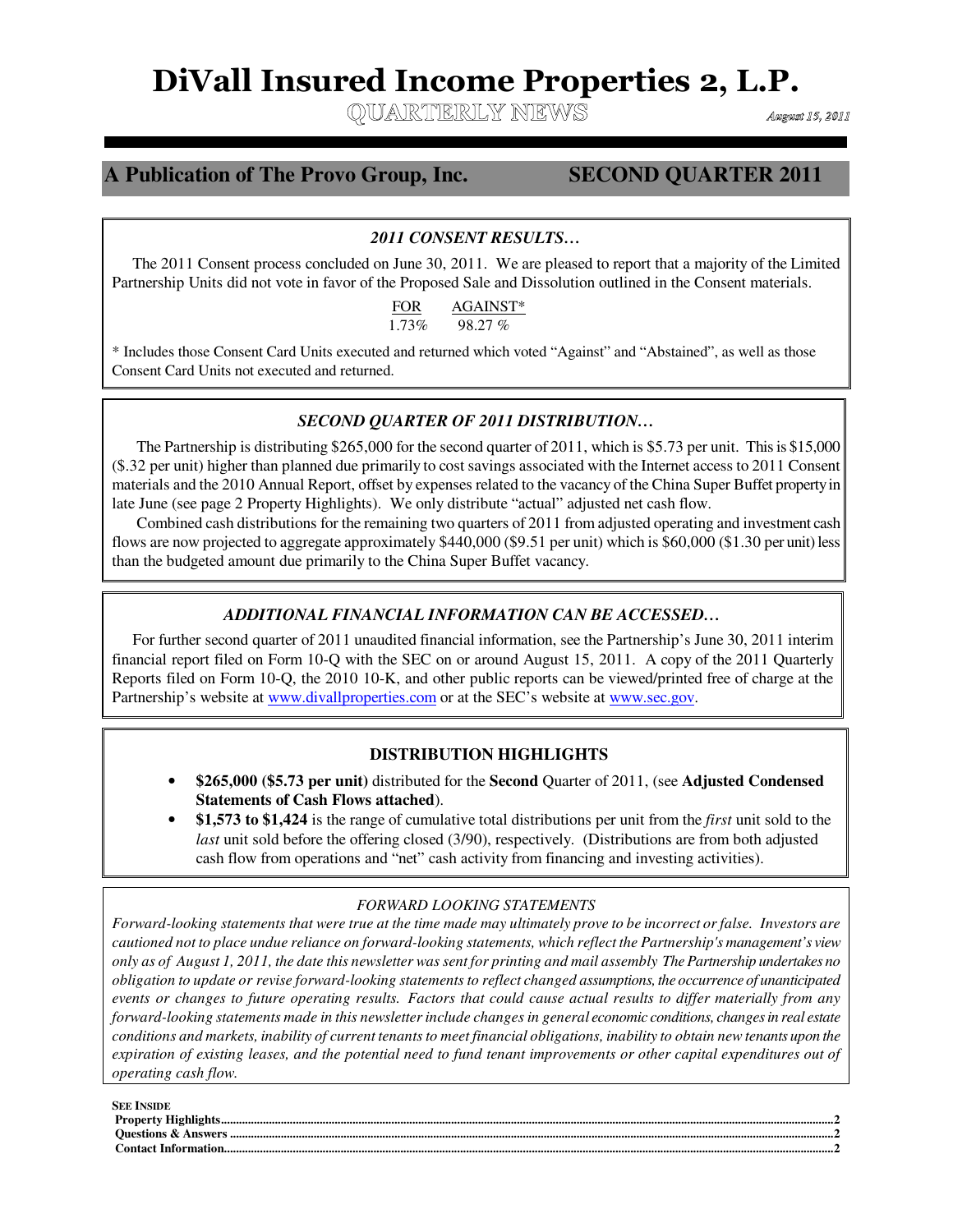#### **PROPERTY HIGHLIGHTS**

- Des Moines, IA **(operates as Daytona's All Sports Café)**: The prior lease on the property expired on May 31, 2011. In late May of 2011, Management and the tenant executed a three-year lease amendment and extension which began on June 1, 2011. Monthly rent is to continue at \$6,000, with a \$600 potential rent discount for timely payment of monthly obligations and sales reporting. The June rent for each of the three years is to be abated.
- Mt. Pleasant, SC **(operates as a Wendy's restaurant)**: As reported previously, the County of Charleston has made an offer to the Partnership of \$176,900 in connection with an eminent domain acquisition of a portion of the Mt. Pleasant site for Right of Way for planned road improvements. Unfortunately, the plan provided for the relocation of ingress and egress that could make the operation of the Wendy's restaurant uneconomic. We continue to working actively with Wendy's to facilitate a re-engineering of the County's plans to preserve the viability of the site for Wendy's operational use.
- Vacant Phoenix, AZ property **(operated as China Super Buffet restaurant):** The China Super Buffet ceased its operations and vacated the property in late June. A letter of default had been sent to the tenant in June for its May and June rent delinquencies. Management regained possession of the property in July, and although China Super Buffet is responsible for rent and related property tax through the end of its lease (January 20, 2013), Management does not anticipate further collections from the former tenant. As of June 30, 2011, the \$18,000 security deposit held by the Partnership was applied to \$12,312 in past due amounts and a portion of the first half of 2011 estimated property tax accrued by the Partnership and due in the fourth quarter of 2011. Management is exploring options as to the future of the vacant property.

#### **QUESTIONS & ANSWERS**

#### *When can I expect my next distribution mailing?*

 Your distribution correspondence for the Third Quarter of 2011 is scheduled to be mailed on November 15, 2011.

#### *What was the estimated December 31, 2010 Net Unit Value ("NUV")?*

 Management's has estimated the December 31, 2011 Net Unit Value of each interest of the Partnership to approximate \$320, as noted in the letter mailed to investors on February 15, 2011. Please note that the estimated yearend NUV should be adjusted (reduced) for any subsequent property sale(s) during the following year. As with any valuation methodology, the General Partner's methodology is based upon a number of estimates and assumptions that may not be accurate or complete. Different parties with different assumptions and estimates could derive a different estimated NUV. Accordingly, with respect to the estimated NUV, the Partnership can give no assurance that:

- an investor would be able to resell his or her units at this estimated NUV;
- an investor would ultimately realize distributions per unit equal to the Partnership's estimated NUV per unit upon the liquidation of all of the Partnership's assets and settlement of its liabilities;
- the Partnership's units would trade at the estimated NUV per unit in a secondary market; or
- the methodology used to estimate the Partnership's NUV per unit would be acceptable to FINRA or under ERISA for compliance with their respective reporting requirements.

#### *When can I expect to receive my annual Partnership K-1?*

According to IRS regulations, Management is not required to mail K-1's until April 15<sup>th</sup> of the following year. The K-1's are anticipated to be mailed annually in mid March.

#### *How can I obtain a hard copy of the 2010 Annual Report or other SEC filings?*

Please visit the Investor Relations page at the Partnership website at www.divallproperties.com or the SEC website at **www.sec.gov** to print a copy of the report(s) or contact Investor Relations.

#### *How do I have a question answered in the next Newsletter?*

Please e-mail your specific question to Diane Conley at dconley@theprovogroup.com by Wednesday, October 5, 2011 or visit the Investor Relations page at www.divallproperties.com.

#### *I've moved. How do I update my account registration?*

 Please mail or fax to DiVall Investor Relations a signed letter stating your new address and telephone number. Updates cannot be accepted over the telephone or via voicemail messages.

#### *If I have questions or comments, how can I reach DiVall Investor Relations?*

You can reach DiVall Investor Relations at the address and/or number(s) listed below.

#### **CONTACT INFORMATION**

| MAIL: | DiVall Investor Relations                     |      | <b>PHONE: 1-800-547-7686</b> |
|-------|-----------------------------------------------|------|------------------------------|
|       | c/o Phoenix American Financial Services, Inc. | FAX: | 1-415-485-4553               |
|       | 2401 Kerner Blvd.                             |      |                              |
|       | San Rafael, CA 94901                          |      |                              |